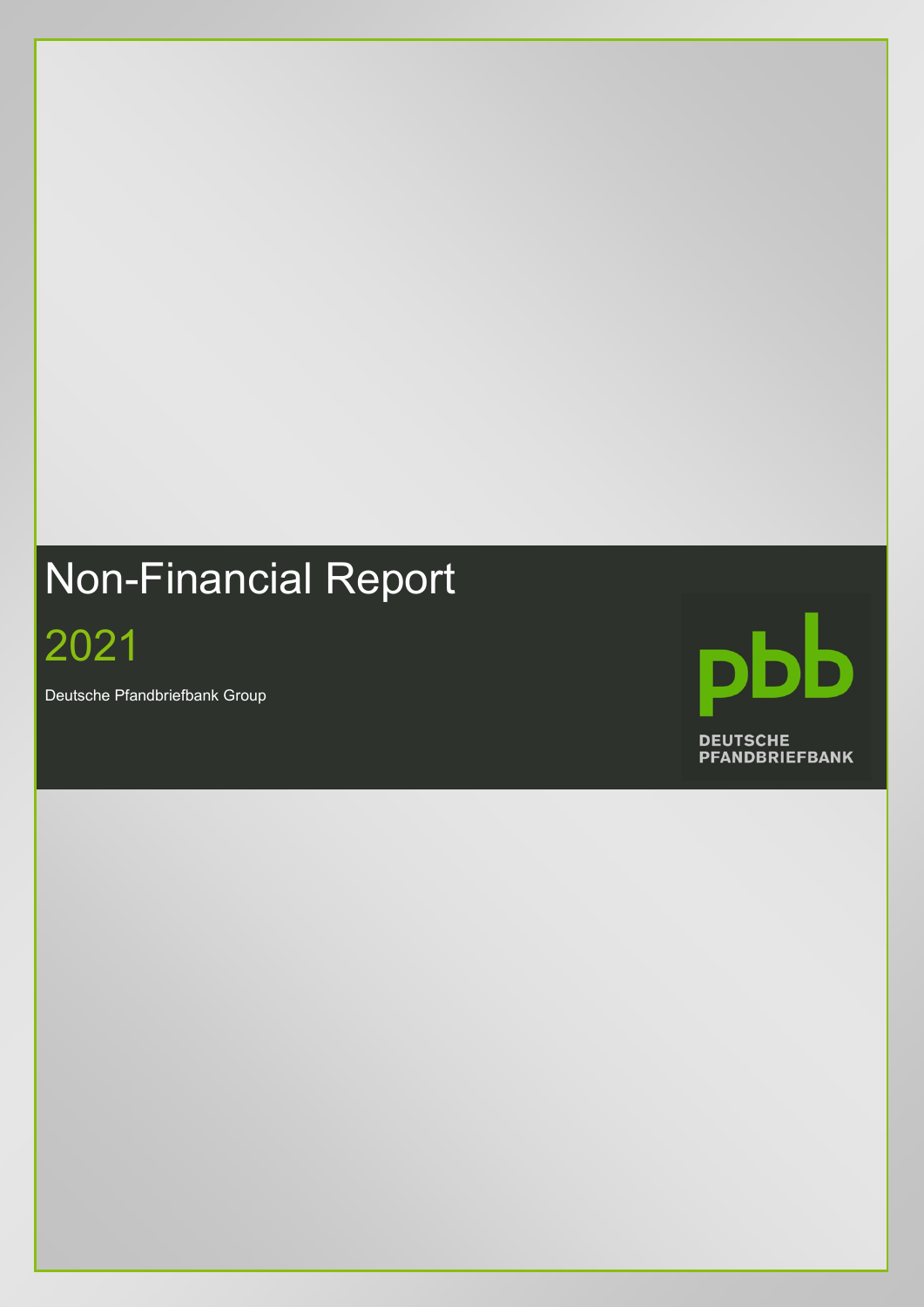## **Contents**

#### **[Non-financial Report](#page-2-0)**

| 9  |
|----|
| 11 |
| 11 |
| 23 |
| 29 |
| 41 |
| 44 |
|    |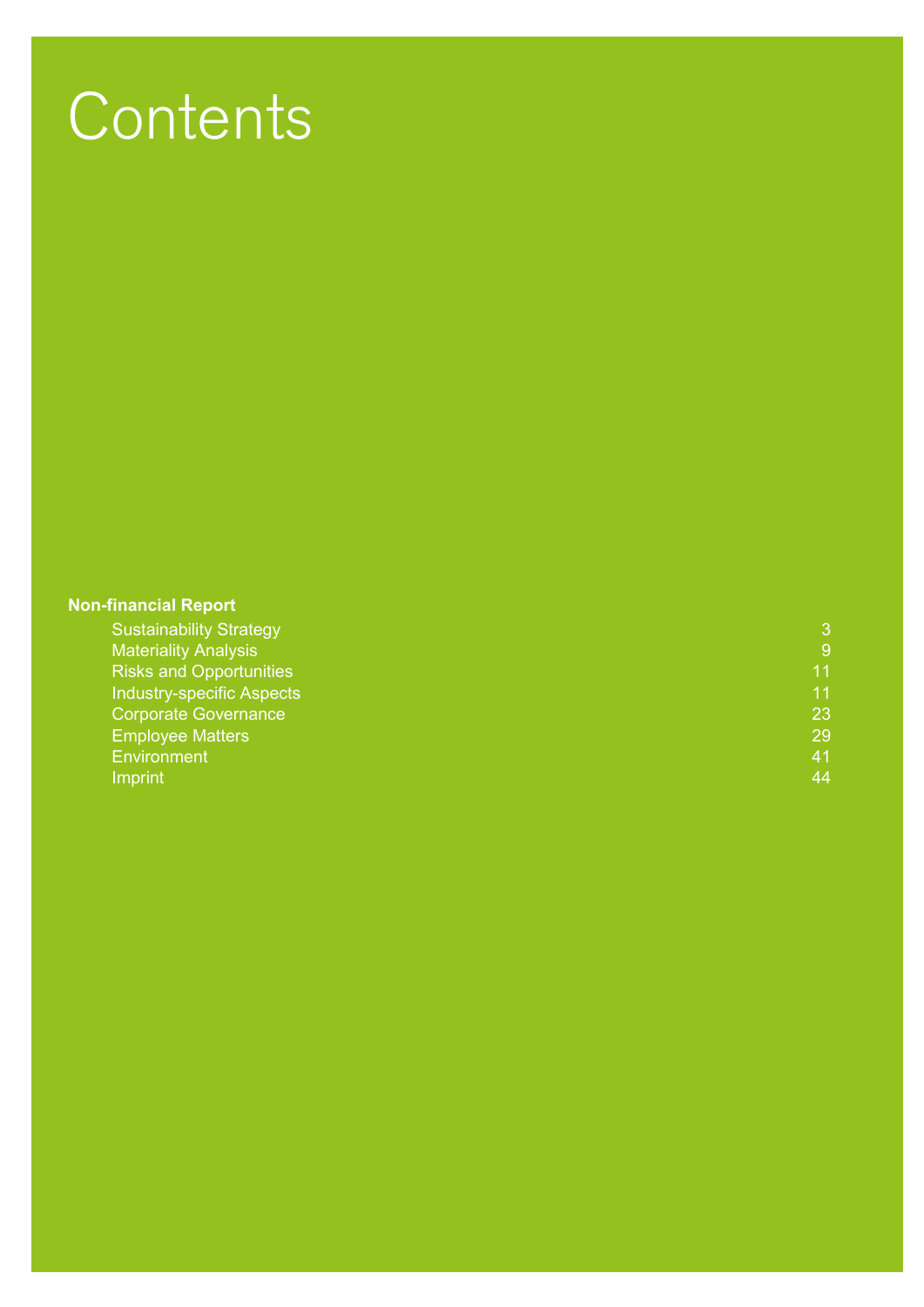### <span id="page-2-0"></span>Non-financial Report

Pursuant to sections 315b-c in connection with section 289b-e of the German Commercial Code (HGB), Deutsche Pfandbriefbank AG (pbb) has published this separate, combined non-financial report, prepared in line with the German Sustainability Code (DNK) and in accordance with the requirements of the German CSR Directive Implementation Act (CSR-Richtlinie-Umsetzungsgesetz).

### Sustainability Strategy

Sustainability is the key principle of pbb Group's corporate responsibility. This means first of all being aware that one's own actions make a substantial contribution to securing a long-term future – and second, giving adequate consideration to the consequences of those actions for all stakeholders and for society and the environment.

pbb Group sees three aspects as a prerequisite for long-term commercial success and for safeguarding the future: responsible corporate governance based on law-abiding and honest conduct and adherence to high ethical principles, assuming social responsibility, and conserving natural resources and protecting the climate.

Within this context, pbb Group not only takes into account the statutory, regulatory and supervisory requirements, but also does its utmost to take account of the needs of its clients and the expectations of its investors, the general public and its employees. pbb Group deems regular, open and two-way dialogue to be essential for identifying the needs of these stakeholder groups at an early stage, and being able to give them sufficient consideration in decision-making processes.

pbb Group is aiming to actively support the process of development towards the end goal of sustainability. In order to make a positive contribution to achieving the sustainability objectives, pbb Group puts ESG issues at the centre of its actions and takes environmental (E), social (S) and governance (G) measures to achieve the objectives.

By way of example, pbb Group has made an explicit commitment to the Paris Climate Agreement and the sustainable finance targets set by both the EU and the German government, and has set itself the objective of making a significant contribution to achieving the climate targets. As a result, pbb Group has made ESG an integral component of both its business and risk strategy, and launched an extensive ESG programme in the 2021 financial year.

As a company with global operations, pbb Group is fully committed to respecting, upholding and strengthening human rights and to preventing human rights abuses during the course of its own business activities, but also along its entire supply and value chain as well as amongst its stakeholders. The Human Rights Guidelines and a Code of Conduct serve as a framework in this regard. At the same time, pbb Group incorporates sustainability aspects into the incentive system for managers and employees alike in order to actively promote motivation in connection with sustainability.

pbb Group's sustainability strategy focuses systematically on aspects which, on the one hand, have a material impact on its business activities and business success, and which pbb Group, on the other hand, can itself significantly influence. These aspects are determined via a materiality analysis. The materiality analysis conducted in 2019 was reviewed in 2021 to check that it was still valid. pbb Group's sustainability strategy is also designed to minimise sustainability risks to the greatest extent possible, whilst making use of the opportunities arising.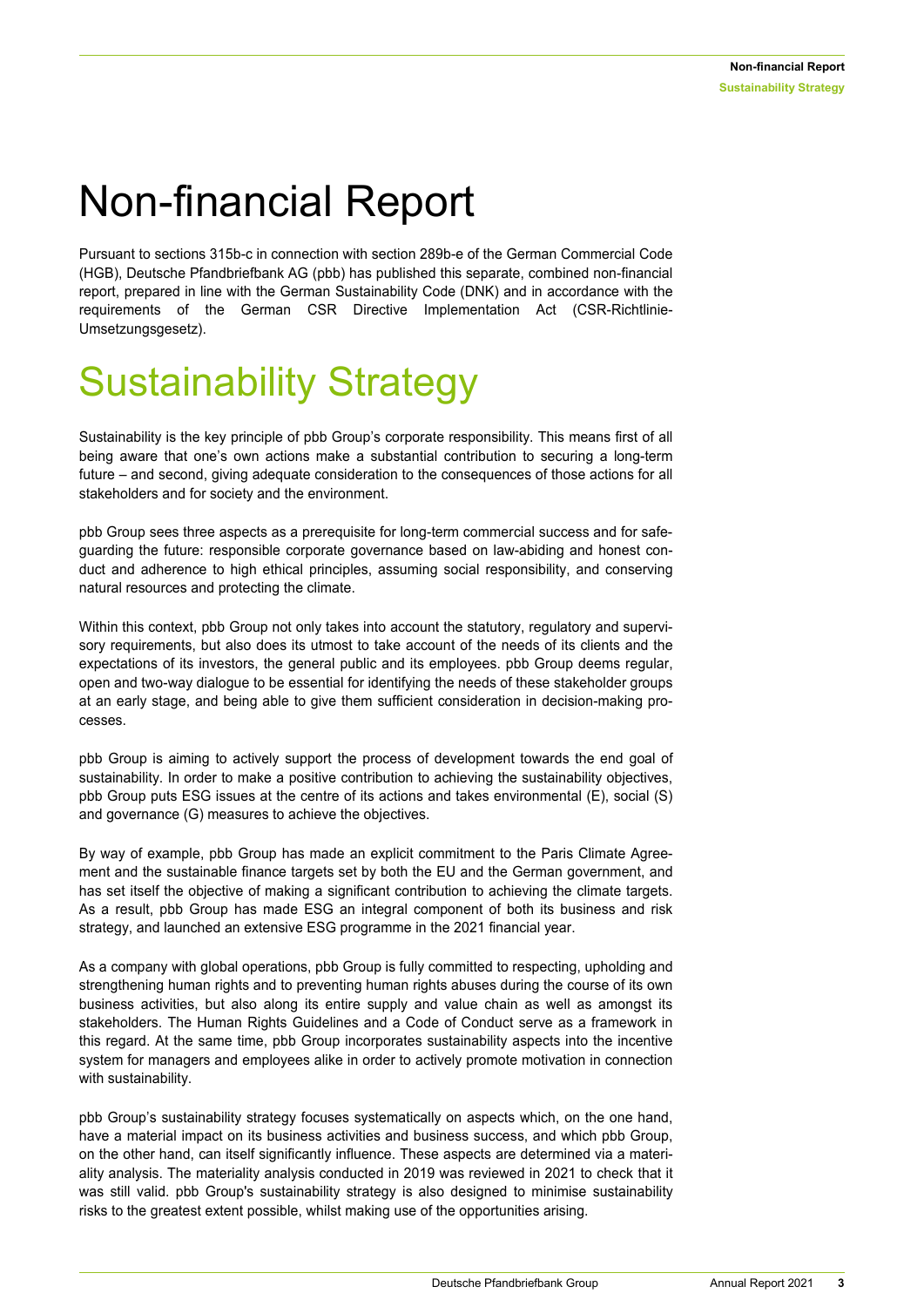#### **OVERARCHING SUSTAINABILITY OBJECTIVES**

The financial industry has a key role to play in transforming the economy and our society to make them more sustainable by ensuring that investments go into appropriate areas in the spirit of sustainable finance. As a financing partner for the real estate industry and the public sector, pbb Group holds an important real economic and macroeconomic function. pbb Group is aware of the responsibility that this entails and will underscore this commitment by supporting or joining the self-regulatory codes that are common practice in the industry. pbb Group aims, for example, to sign up to the UN Global Compact (UNGC) in 2022, which will see it make a voluntary commitment to the ten principles of the UNGC derived from the 17 Sustainable Development Goals (SDGs) of the UN's Agenda 2030. The SDGs serve to generally preserve sustainable development at an economic, social and environmental level and have been incorporated into pbb Group's sustainability strategy.

pbb Group has split the SDGs into three priority groups based on the contribution it can make through its business activities: a direct or indirect positive contribution or the avoidance of negative impacts.

pbb Group can make a substantial positive contribution to four SDGs: gender equality (SDG 5); industry, innovation and infrastructure (SDG 9); decent work and economic growth (SDG 8); sustainable cities and communities (SDG 11).



Chart: The four SDGs that pbb Group has prioritised.

#### **ESG PROGRAMME**

In order to ensure that statutory, regulatory and market requirements on the one hand, and the market opportunities arising in the context of sustainability/ESG on the other, are addressed efficiently and in full, pbb Group has launched a comprehensive ESG programme that is the responsibility of the Management Board as a whole. This programme addresses all ESG topics relevant to pbb Group – strategy, environment, social and governance (ESG), as well as ESG risk, data management, communication and reporting – in five projects and three overarching working groups.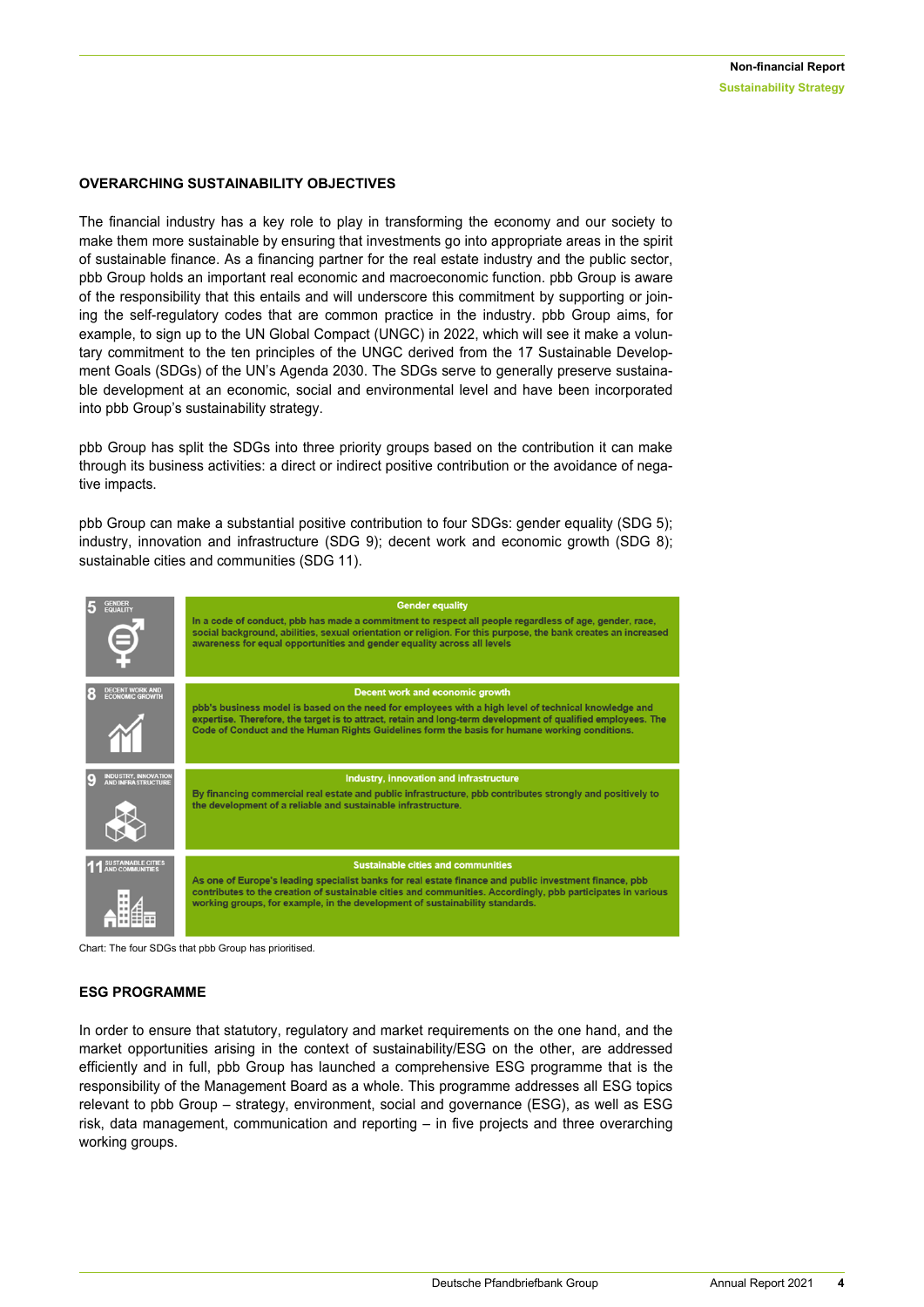

The programme is based on a governance structure with clearly defined responsibilities and relevant committees (see chart).

Project E looks at environmental sustainability issues in relation to both pbb Group's business activities (lending and funding in particular) and the footprint left by business operations themselves.

pbb Group aims to create transparency on the impact of its activities on an ongoing basis, both with regard to its own portfolio and with regard to the ecological footprint of its business operations. It is also aiming to expand the ESG data it collects, and its ESG reporting, within this context.

In particular, the Group actively supports the transformation of the real estate industry to achieve the general objective of climate neutrality by 2050. With a view to its clients and products, the Bank is focusing in particular on the further establishment of green loans. Other key objectives of pbb Group involve expanding green funding and reducing the Bank's carbon footprint. Finally, the aim is to achieve continuous improvements in the sustainability ratings awarded by the relevant rating agencies.

Going forward, pbb Group will be defining specific KPIs, KRIs and targets and incorporating these into the management process – e.g. a target value for the share of the overall portfolio attributable to green financing, or the proportion of the portfolio made up of green issues. These indicators are designed to document the Bank's own progress in the context of sustainability and to allow it to better address ESG-related opportunities, as well as physical and transition risks.

The identification and consideration of climate and environmental ("E") risks and their integration into pbb Group's risk management system is the focal point of the E(SG) Risks project, which also addresses regulatory expectations regarding the handling of these risks, in particular. The focus is on risks of losses and negative impacts due to climate change and the destruction of the environment. A distinction is made here between physical and transition risks. Physical risks result from the more frequent or acute occurrence of extreme weather events and chronic gradual climate change. Transition risks relate to direct or indirect implications of the process of adjusting to a lower-carbon and more environmentally sustainable economy. In view of the preparations for the ECB's climate stress test, as well as the implementation of the ECB's Guide on climate-related and environmental risks, pbb Group has started analysing its portfolio accordingly. Taking corresponding risks into account in individual lending decisions now forms an integral part of the lending process, for example avoiding risks associated with the financing of stranded assets.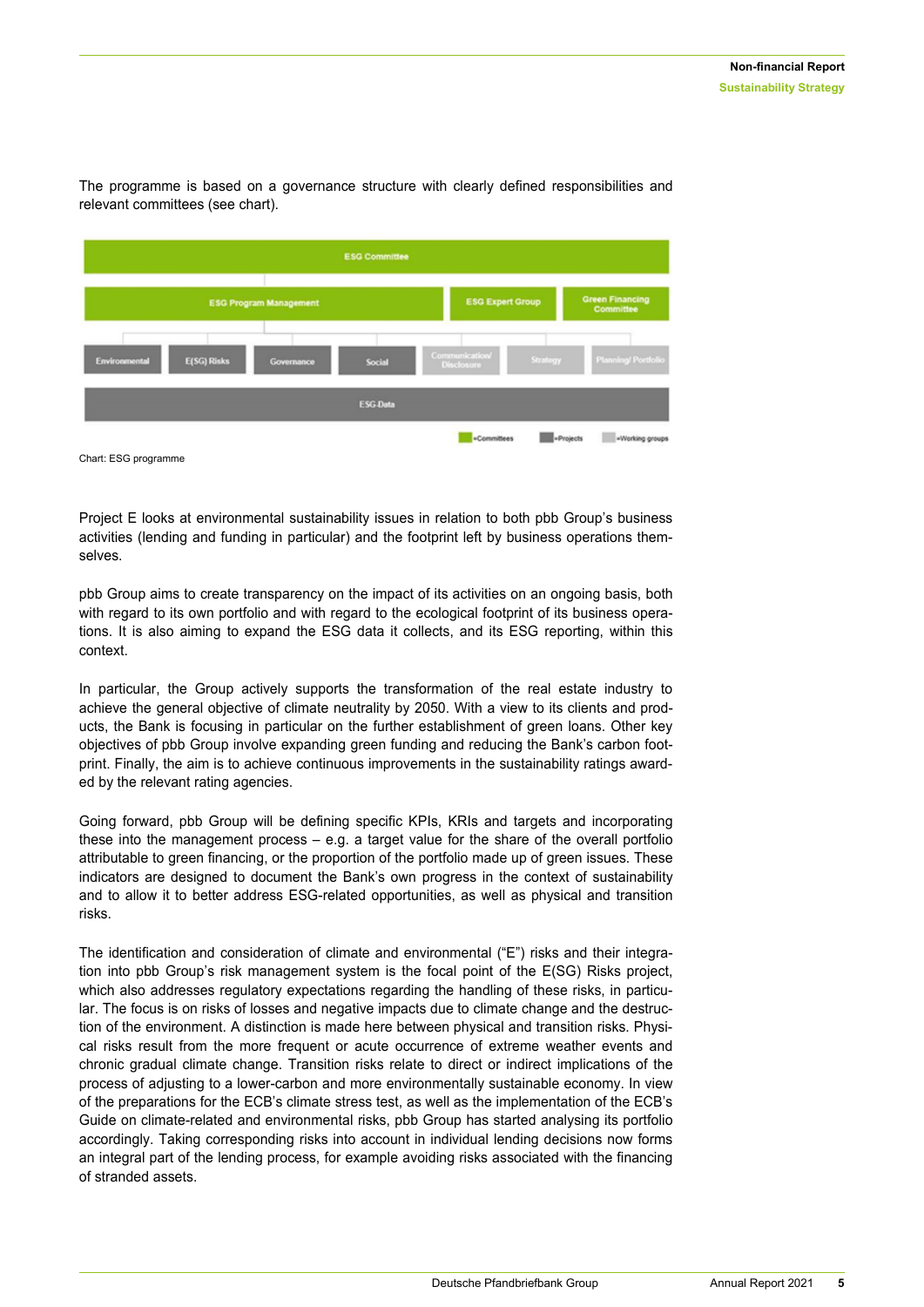The ESG Data project, which has a cross-divisional organisation, is focusing on putting an efficient ESG data infrastructure and architecture in place.

In Project S, the focus is on social issues, both within the Bank – including HR topics such as diversity, HR development or fair pay – and externally, for example, respect for human rights. A Code of Conduct sets out the binding ethical and legal framework for our behaviour when dealing with each other, as well as for our relationship with our clients and business partners, competitors and the general public. A Human Rights Guideline stipulates the indispensable principles for respecting and adhering to human rights. These relevant principles are reflected in the organisational, management, and control structures, as well as in our guidelines, instructions, and processes. Since July 2021, pbb Group has also subjected suppliers to a contractual obligation to comply with a Code of Conduct that includes economic, social and environmental responsibility aspects.

Project G focuses on ensuring good corporate governance and organisation within pbb Group. It also focuses on external governance aspects: preventing money laundering and terrorist financing, complying with financial sanctions and embargoes, as well as preventing fraud/other criminal acts, in particular preventing corruption.

pbb Group has put appropriate safeguards in place in this respect and, in addition to a Compliance Guideline and the Code of Conduct, has issued various other internal guidelines, instructions and process descriptions. Compliance is responsible for ensuring due and proper adherence to these requirements.

Responsibility for managing ESG risks within the Group is currently assigned to the various divisions, in line with the "Three Lines of Defence" (3 LoD) principle. As a general rule, the first line of defence is made up of the risk owners in those divisions that are particularly client/publicfacing, i.e. the heads of Sales, Property Analysis & Valuation, Credit Risk Management, Communications, Finance, Treasury and Corporate Office. The second line of defence generally comprises Risk Management & Control and Compliance, with Legal, Human Resources and Information Technology assuming a support function. Group Internal Audit (GIA) is the third line of defence.

As an investment service provider, pbb Group also observes a whole range of regulations and requirements, in particular to ensure appropriate client/investor protection and, consequently, also to safeguard its own reputation. This is consistent with pbb Group's commitment to strategic client orientation.

The regulatory requirements that apply to identifying and managing external governance and social risks are likely to be elaborated in greater detail. Where they are relevant to its business model, pbb Group will take these requirements into account by defining appropriate S/G sustainability criteria which it will continue to develop and establish in the new business process.

In June 2021, the Management Board also established an ESG Committee to replace the CSR Committee it had set up in October 2017. This specialist committee is responsible for dealing with ESG topics and ESG risk within pbb Group. The idea is to ensure that sustainability aspects are given even greater consideration and are firmly established at Management Board level. The ESG Committee comprises the full Management Board, as well as the heads of Communications, Compliance, Human Resources, Information Technology, Property Analysis & Valuation, Credit Risk Management, Treasury, Risk Management & Control, Loan Markets and Sales Germany. It also includes the members of the ESG programme management team and the heads of the various ESG sub-projects, as well as the ESG Communication and Disclosure sub-projects. The ESG Committee is primarily responsible for elaborating an ESG business and risk strategy and for monitoring the corresponding implementation measures within pbb Group. The ESG business and risk strategy is to take the following three aspects into account: regula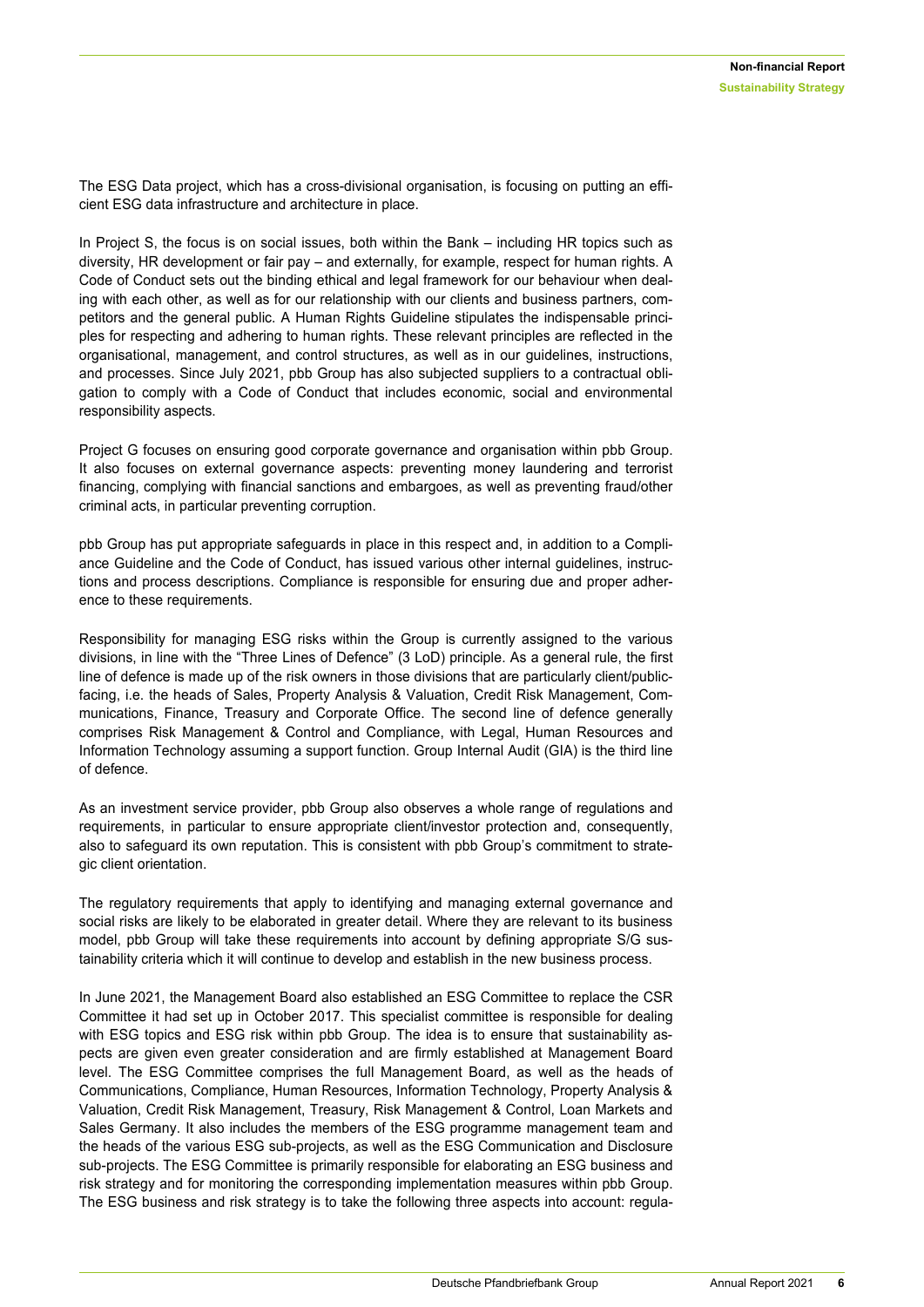tory and statutory requirements, expectations of investors, clients and other stakeholders that emerge on the market or are consistent with best practice, as well as any resulting opportunities and risks. The ESG Committee also develops the ESG targets and the measures required to achieve them. The overriding objective is to ensure compliance with the minimum statutory and regulatory requirements. The ESG Committee meets at quarterly intervals.

The Management Board also appointed an ESG programme management team in July 2021, which is responsible for supporting the ESG Committee and preparing the resolutions to be passed by the ESG Committee. The remit of the ESG programme management team includes, in particular

- the central, ongoing identification of all ESG topics, as well as the statutory/regulatory requirements and the expectations of investors, clients and other stakeholders that emerge on the market or are consistent with best practice,
- $>$  the central overall coordination, across all work areas, of pbb Group's ESG activities and measures as adopted by the ESG Committee,
- $\geq$  defining, developing and refining proposals for the Group-wide ESG strategy, taking ESG risks, opportunities and fundamental regulatory/statutory requirements into account,
- $\ge$  central management in the development of an overarching ESG data model and
- the central coordination of regulatory enquiries on ESG issues (e.g. submitted by the ECB) and corresponding reports.

Other overarching issues are addressed in the ESG Strategy, ESG Communication & Disclosure and ESG Planning & Portfolio working groups. Milestones have been defined for the core results of each project and each working group. These are designed, in particular, to ensure the timely fulfilment of regulatory requirements, but also the achievement of the key performance indicators/key risk indicators (KPIs/KRIs) defined by the Bank itself, and will be adjusted to reflect any changes in the overall conditions.

Responsibility for the overall coordination and management of the projects and working groups lies with the ESG programme management team, which is supported by an ESG Expert Group bringing together lead representatives from the projects and working groups. In addition, the Green Financing Committee provides advice on green financing and funding.

#### **PBB AS A PROVIDER OF FINANCING FOR THE TRANSFORMATION PROCESS**

The need to transform the real economy and the real estate industry will require substantial investment on the part of pbb Group's clients, creating significant business potential, but also giving rise to challenges. In future, pbb Group aims to act not only as a lender, but also as a transformation partner for its clients and the commercial real estate industry. With this in mind, the Group has set itself the goal of understanding both the opportunities and challenges facing its clients in the context of sustainability and the associated pressure to transform in line with its strategic client orientation, and of supporting its clients as an active partner in this transformation process, also making use of its extensive network. This includes providing support for financing the acquisition of green properties and green developments, but in particular transformation projects, such as refurbishment work and work to improve the energy efficiency of existing buildings. Green loan financing has been established as a key basis and has been available to clients as a new product since 2021.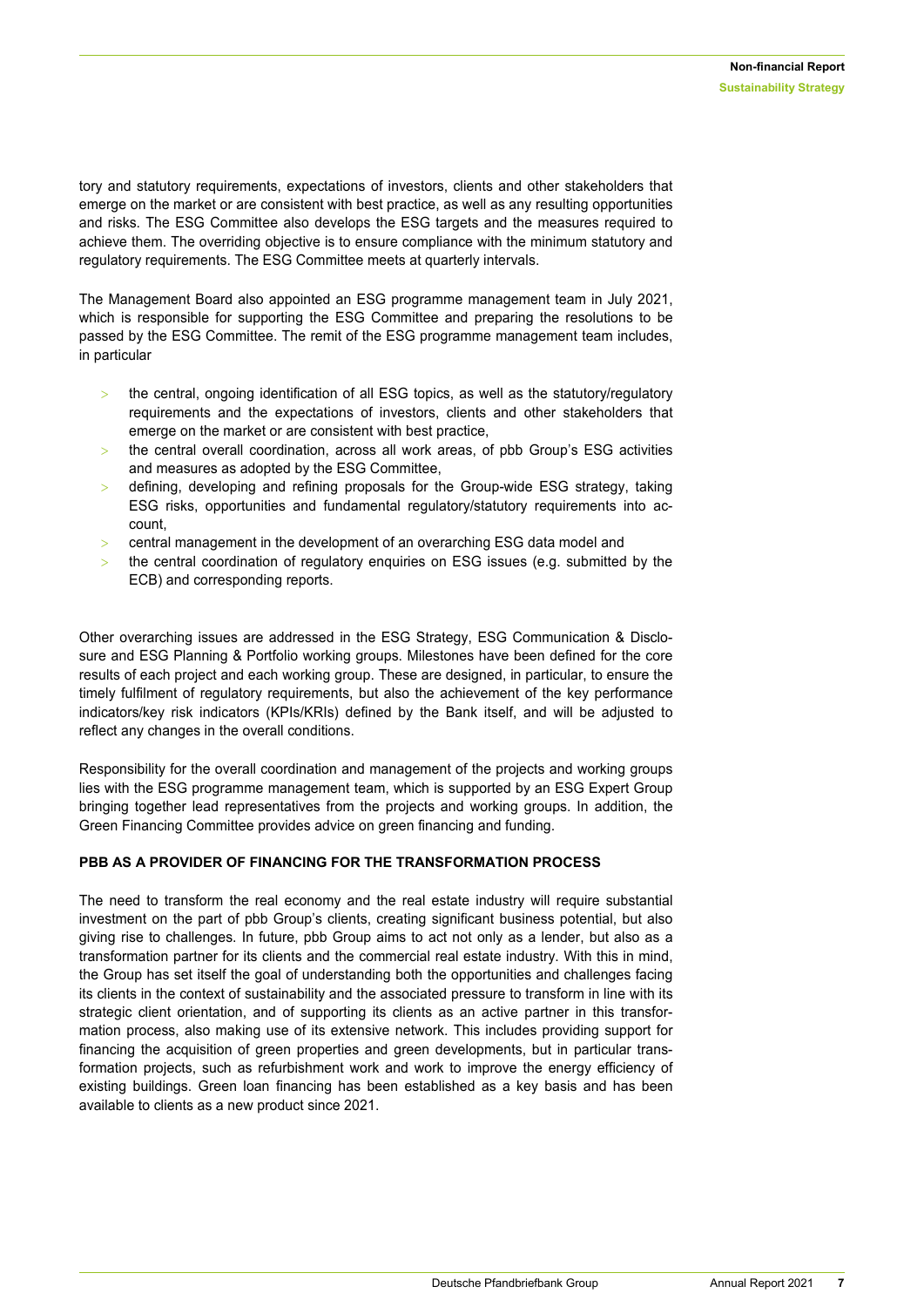pbb Group aims to take specific measures to back up its stated ambitions. The initial focus is on meeting all common client needs in the context of sustainability and sustainable financial solutions. Where pbb Group has a chance to set itself apart from its peers by offering selected additional products and services, it takes a proactive approach to examining their introduction. This includes investigating the introduction of further advisory and other services in the context of sustainable lending ("advisory led lending"), including the question of possible partnerships. In order to achieve this, the Bank plans to expand its internal "E" expertise in the real estate arena, as well as scoring and potential analysis, also complementing it by entering into partnerships.

pbb Group is also looking into the introduction of further innovative products, such as transformation loans for energy-efficient property refurbishment, or supplementary services/tools and incentives for property owners in the context of these transformation loans, on an ongoing basis.

In order to achieve transparency regarding the transformation of the lending portfolio and to facilitate quantitative targets, as well as active management, pbb Group is creating the pool of data and technical infrastructure required for this purpose.

#### **SUSTAINABLE PORTFOLIO**

When it comes to financing commercial real estate or public infrastructure projects, ESG aspects play a key role alongside commercial aspects. Taking these ESG aspects into account not only makes a positive contribution to the overarching sustainability targets, but also serves to help avoid ESG/sustainability risks.

As a result, pbb Group is aiming to systematically increase the share of ESG-compliant financing in its lending portfolio. This refers, in particular, to the share of financing that is provided for sustainable buildings.

A key measure was implemented in this context in 2021 with the development and market launch of a concept for financing green buildings based on the EU Taxonomy. pbb Group intends to increase the proportion of green assets in the portfolio considerably over the next few years and define corresponding targets.

<span id="page-7-0"></span>On the liabilities side, pbb Group also obtains funding through green bonds, helping it to respond to the growing demand for green investments. The aim is to further establish pbb Group as an issuer in this segment and to increase the share of the funding volume attributable to green bonds in tandem with the relevant asset volume.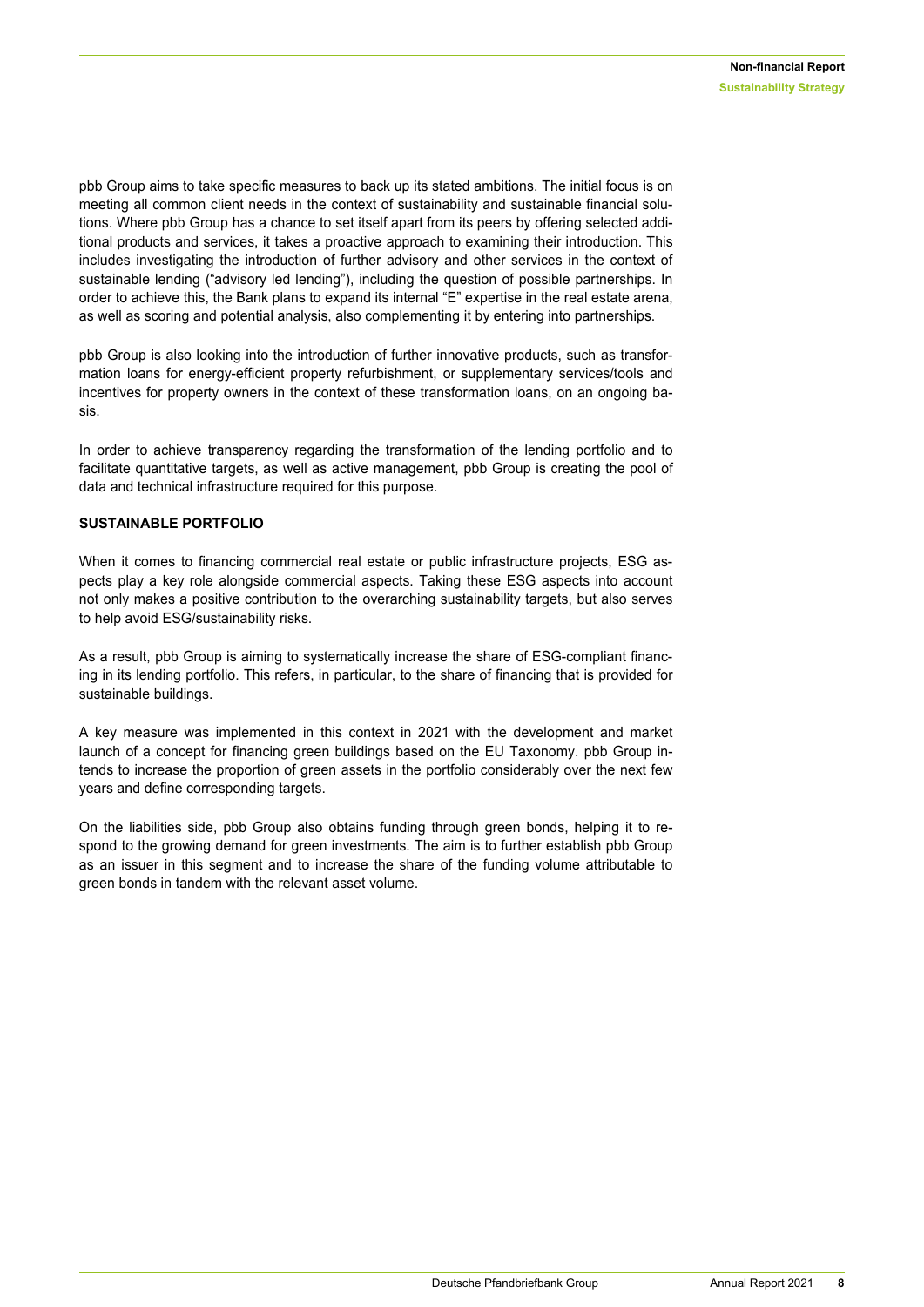### Materiality Analysis

In 2019, pbb Group carried out an extensive materiality analysis to identify those aspects of sustainability that are material for pbb Group and its stakeholders; the analysis was reviewed in 2020 and 2021 to check its validity and make any necessary adjustments. This process was based primarily on the ongoing dialogue with internal and external stakeholder groups.

In addition to the topics of employee matters and social concerns, corporate governance and environmental issues, particular emphasis was placed once more on the identification of industry-specific and pbb Group-specific aspects.

The assessments of the topics and aspects with regard to business relevance and the impact of business activities, as well as their classification along the value chain, remain largely unchanged with the exception of environmental issues. In line with pbb Group's philosophy and in response to stakeholder expectations, the focus in 2021 was not only on calculating the Group's own environmental footprint, but also on assessing the sustainability of its portfolio. This means that both upstream and downstream activities were assigned a higher weighting in the context of environmental issues than in previous years.

Environmental concerns in the lending business are still classified as material in line with pbb's business activities. This applies in terms of both business relevance and business impact. This topic is addressed separately in the section entitled "Sustainable financing solutions". By contrast, environmental concerns referring to the consumption of resources caused specifically by pbb Group are not classified as material in the materiality analysis. Nevertheless, pbb Group has opted to report on this aspect on a voluntary basis due to its importance for stakeholders as mentioned above.

| <b>Topics</b>             | <b>Aspects</b>                                                                                                |
|---------------------------|---------------------------------------------------------------------------------------------------------------|
|                           | Client orientation                                                                                            |
| Industry-specific aspects | Sustainable financing solutions<br>Risk management                                                            |
| Corporate governance      | Compliance<br>Human rights                                                                                    |
| Social matters            | Considering social implications of business partner choices                                                   |
| Employee matters          | Remuneration and employee benefits<br>Working environment<br>Training and continuing professional development |

The following topics and aspects were identified as material:

Regarding the influence on pbb Group's business activities, the ability of pbb Group to influence the aspects, as well as regarding the stakeholder relevance, the materiality analysis yielded the following results:

Industry-specific aspects, corporate governance aspects and employee matters have the largest impact on pbb Group's business activities, whilst the impact of environmental aspects, i.e. the resources consumed by pbb Group itself, is smaller in comparison due to the business model.

The most important industry-specific aspects are client orientation and sustainable financing solutions, as well as sustainable risk management. These aspects significantly impact the business activities of pbb Group. At the same time, it is precisely these topics or aspects that can also be influenced relatively effectively by pbb Group. The same applies to corporate governance aspects, compliance and human rights.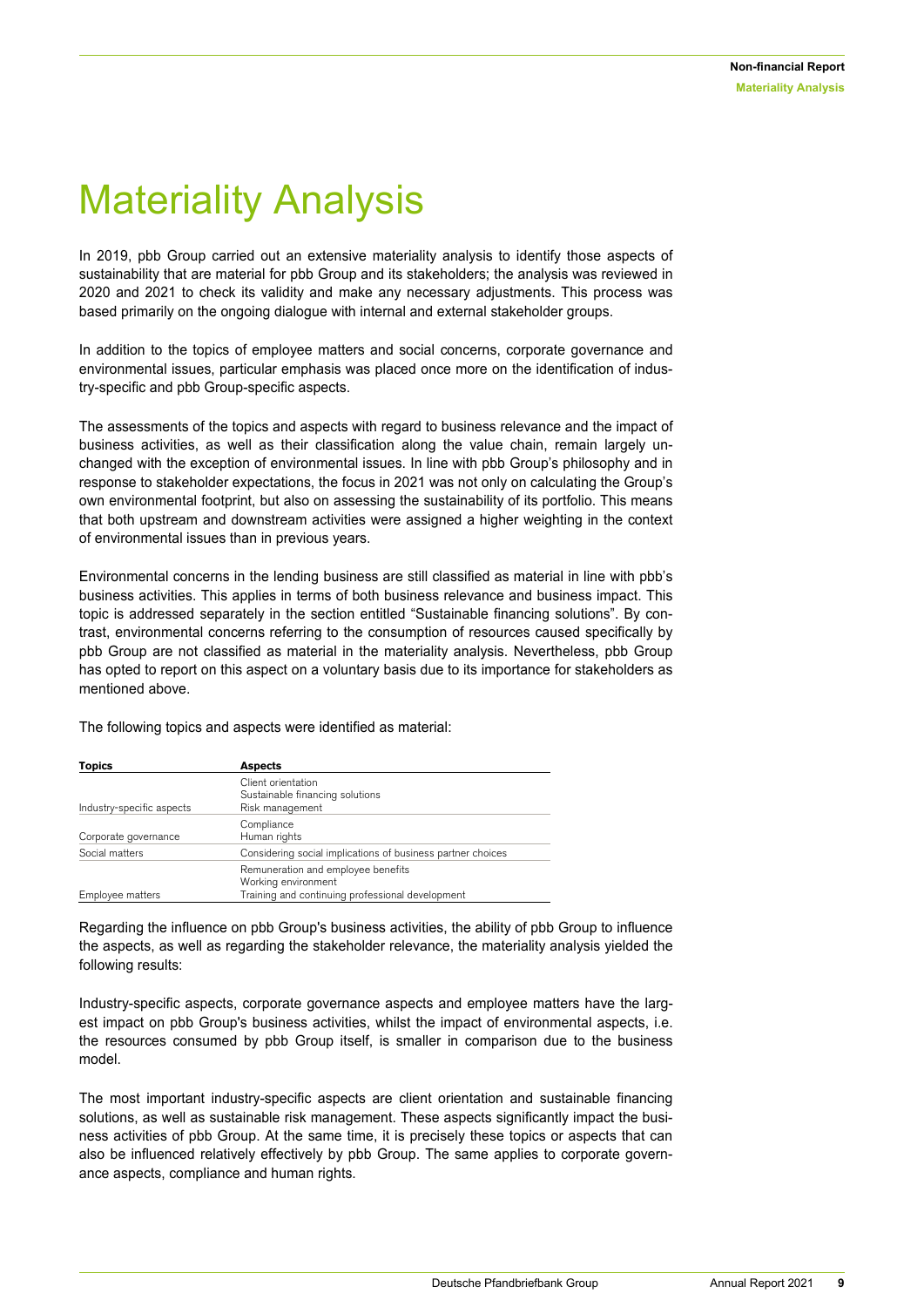With regard to employee matters, the following aspects bear the highest relevance: the working environment, training and continuing professional development, remuneration and employee benefits, and occupational safety and health promotion. Even though these aspects also have a significant impact on the Bank's business activities, pbb Group only recognises relatively limited possibilities of influence.

Stakeholders considered the aspects of compliance and client orientation to be especially relevant, whilst the relevance of all other topics was only classified as medium.

Our analysis revealed that it is material to our stakeholders that we consider social implications of business partner choices; it is not material, however, from a business model point of view.

Within the scope of employee matters, pbb Group also reports on the aspects of diversity and occupational safety on a voluntary basis. This is because these aspects are particularly important for our society, employees and environment stakeholder groups. Against the background of the COVID-19 pandemic, the occupational safety aspect is especially relevant.

In addition, in the context of the materiality analysis, the relevant aspects along the value chain were categorised, and the potential influence of pbb Group was assessed. pbb Group provides a large part of its services spanning the entire value chain within commercial real estate finance and public investment finance itself, primarily procuring the funds for the lending business by issuing Pfandbriefe and unsecured bonds, as well as with its retail deposit-taking business with private clients. In the lending business, pbb Group initiates business transactions, provides loan coverage along the entire loan lifecycle up until loan repayment, or, if applicable, the realisation of collateral. Therefore, pbb Group sees the largest potential influence here.

Potential influence on up- and downstream activities of the value chain, on the other hand, are limited to only a few aspects. Upstream activities consist of services rendered by suppliers and service providers. Due to pbb Group's business model, these activities are, however, of only minor significance overall. The human rights aspect is material for pbb Group; nevertheless, the Bank sees few possibilities for influence.

<span id="page-9-0"></span>The key downstream activities include especially the use and further utilisation of real estate objects and infrastructure projects financed by pbb Group. In this case, pbb Group recognises a high level of potential influence by implementing sustainable financing solutions.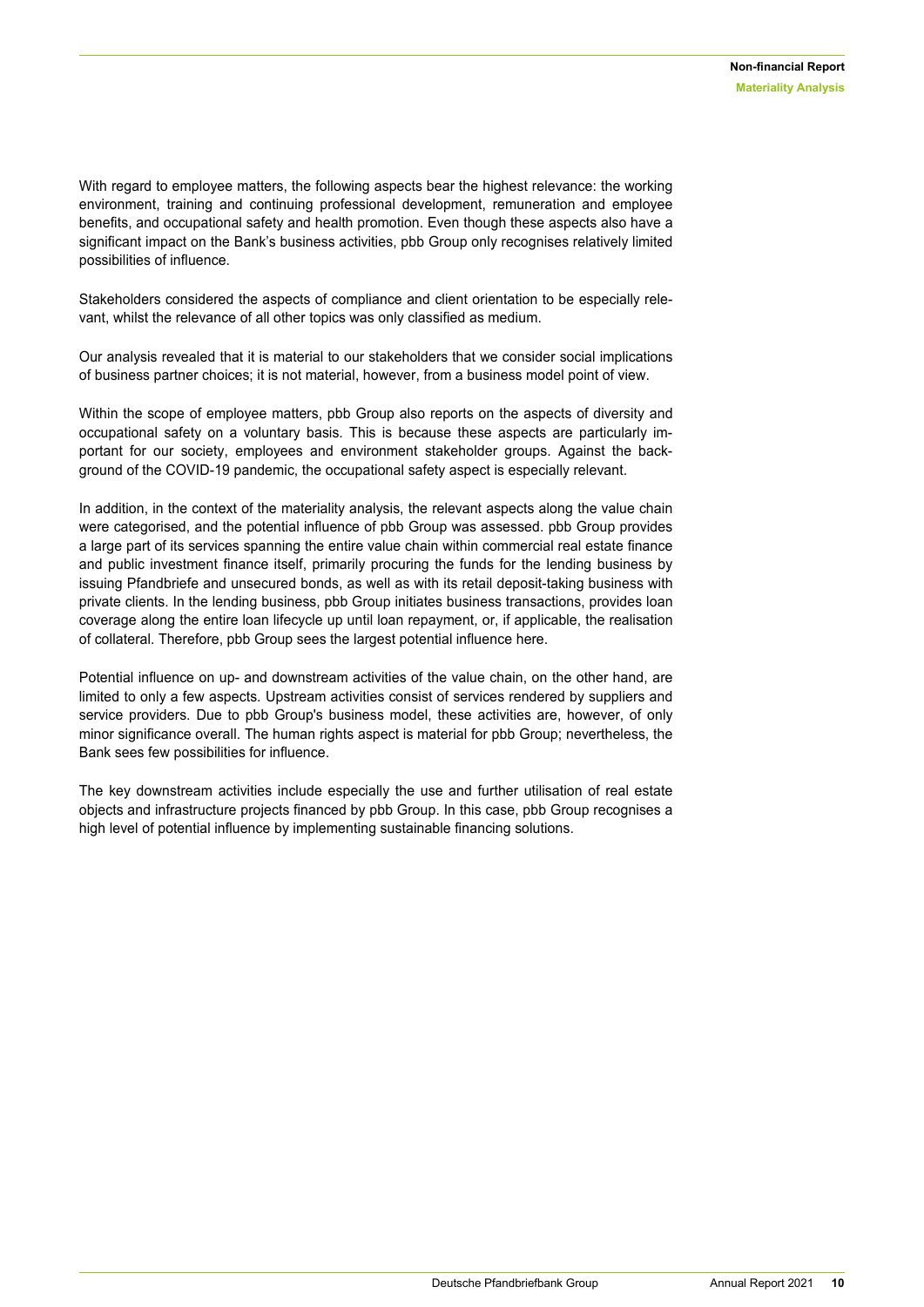### Risks and Opportunities

Risks and opportunities resulting from sustainability aspects are of particular importance for pbb Group. The Bank has identified climate and environmental aspects (physical and transitional environmental factors), as well as governance factors, as being particularly relevant.

Risks arise from the exposure of the financed properties and infrastructure projects to physical risks, as well as from transitional factors such as sub-standard energy efficiency and the use of construction methods that are not sustainable due to the building materials used and types of use, i.e. along the entire value chain. In addition to the risks associated with physical and transition risk factors for pbb Group's portfolio and business activities, industry-specific aspects also give rise to opportunities, in particular in connection with the offering of sustainable financing solutions ("green loans") as well as the issue of green bonds. Sustainable financing solutions reduce the probability of loan defaults, increase the value of the collateral furnished and prevent potential reputational damage.

Risks also arise from the insufficient consideration of governance factors, which could result in potential financial damage due to compliance incidents, or in reputational damage. At the same time, this is the area with the greatest opportunities for pbb Group. Client orientation and internal governance are fundamental success factors for pbb Group in order to secure the financing portfolio, and give the Bank the opportunity to set itself apart from its peers, in positive terms, in a direct comparison.

While social factors currently play less of a role from a risk perspective, the qualifications and satisfaction of our employees are the main foundation for the quality of their work, and thus for the Company's potential. Along the value chain, potential social risks are mainly related to own business activities; on the other hand, pbb Group classifies risks from upstream activities provided by suppliers and service providers as low. pbb Group's sustainability strategy is designed to minimise sustainability risks to the greatest extent possible, whilst making use of the opportunities arising.

In the following, we will illustrate the material sustainability topics and aspects.

### <span id="page-10-0"></span>Industry-specific Aspects

#### **CLIENT ORIENTATION**

Business activities are focused on meeting client needs and we continuously strive to reach the best possible balance between client demands and our own interests.

Client orientation is a key success factor for pbb Group in order to generate a business portfolio – through new commitments and loan extensions – that matches the Group's risk and return profile. For pbb, client orientation goes beyond processes and structures – it is the top priority in the everyday business of every employee, and a way of life. In this context, the following aspects are crucial: client dialogue, client proximity, and a relationship based on trust between pbb Group and its clients.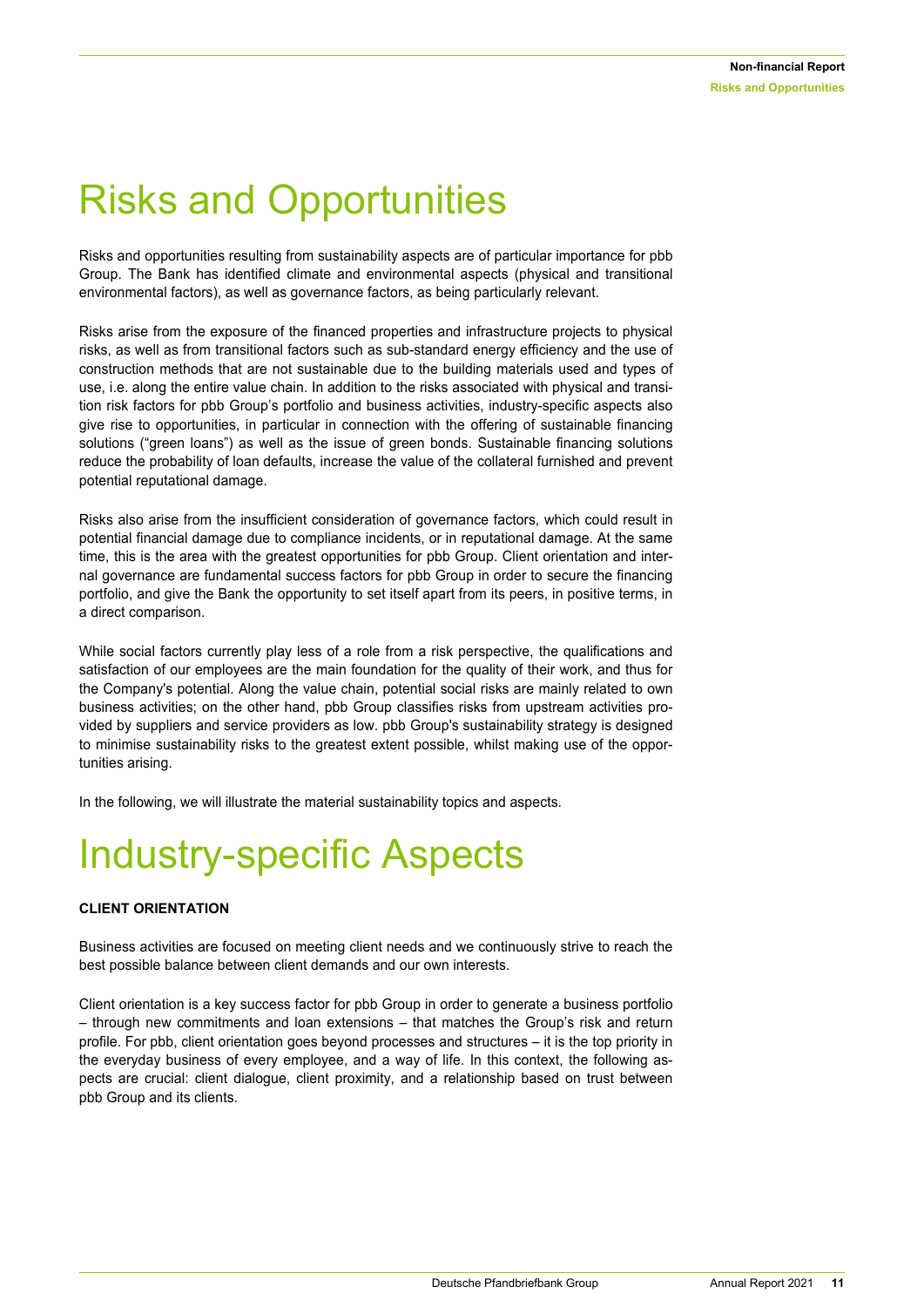#### **Client proximity**

pbb Group maintains a regular and intensive exchange of views with its clients in order to identify their needs, be it in one-on-one talks in the context of long-standing business relationships, or at events. For instance, pbb regularly attends the real estate trade fairs MIPIM in Cannes and Expo Real in Munich. Moreover, pbb organises regular events for clients in commercial real estate finance and public investment finance.

Since the beginning of the COVID 19 pandemic, however, direct client contact has been limited. Face-to-face meetings are a much rarer occurrence. The major real estate trade fairs and a large number of client events were also held on a significantly reduced scale, or as digital or hybrid events. In addition, individual client events were held for professional real estate clients and experts, as well as for Public Investment Finance clients. As infection rates remain high, it can be assumed that the situation will be similar in 2022.

Every market has its own local idiosyncrasies. Detailed knowledge about individual market conditions and developments allows pbb to better understand client needs, and to hold an indepth dialogue with its clients. In order to stay up to date, pbb Group maintains a comprehensive network of sales offices in Germany and other important locations throughout Europe, as well as a representative office in New York. Overall, pbb Group maintains ten sales offices.

Besides a strong local presence, pbb also features expert teams for selected real estate financing aspects; in particular, property development, logistics, retail, and residential topics, hotels – as well as real estate for social purposes, real estate asset management, micro-apartments, and parking spaces. This integrates existing know-how within the Bank, builds up more in-depth knowledge in a targeted manner, and provides expert opinions when needed. The teams consist of experts from different areas of specialisation, and are staffed internationally. Among their regular members are employees from Real Estate Finance, Credit Risk Management, Property Analysis & Valuation, and from the Legal department. The competent decision-making bodies may resolve that the respective expert teams become involved in certain new business processes as consultants, or to provide expert opinions on certain aspects. The Developments and Hotels expert teams get involved at an early stage, immediately after the New Deal Committee (NDC) approves the respective deal.

pbb Group sees itself as a solid and reliable partner that supports its clients by providing sound expertise. Based on its profound market and product knowledge, pbb Group enters into a highly specialised dialogue with its clients, aiming at individual and tailor-made financial solutions. Given the early involvement – and structural embedding – of Risk Management (for details, please refer to the Risk and Opportunity Report in pbb Group's Combined Management Report 2021) and the Property Analysis & Valuation department for real estate valuation purposes, pbb intends to identify, and mitigate, potential risks at an early stage.

In March 2021, pbb Group launched the pbb client portal as a digital client interface. This improves the options open to pbb for interacting with its clients, creating greater transparency in the lending process and streamlining document management in both new and existing business. The portal was developed in close consultation with pbb's clients, who contributed their experience, requests and suggestions as part of the development process. The portal allows clients to consult an overview of their loan agreements and their fulfilment status at any time. The document management system is consistent with high data protection standards.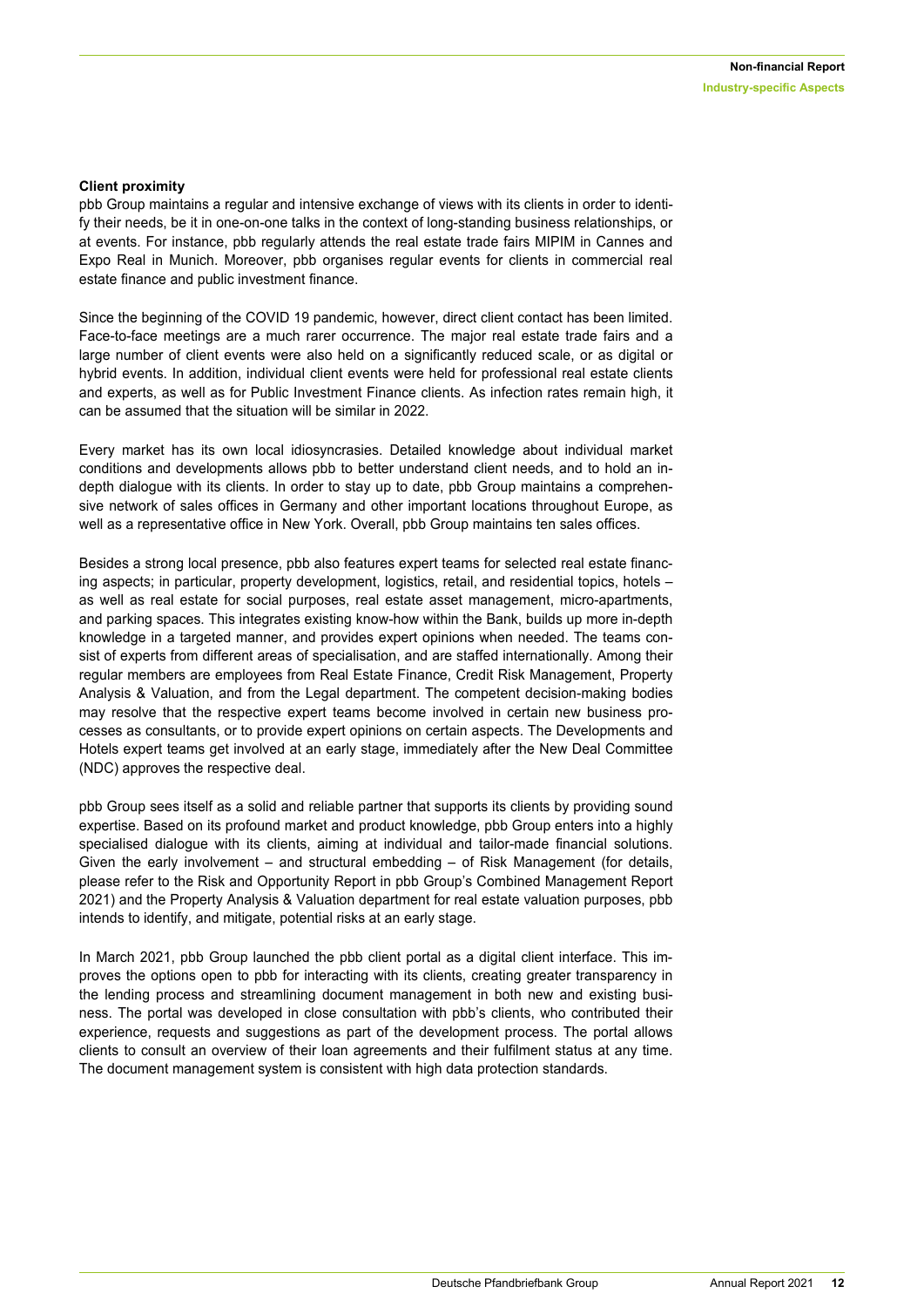#### **Client confidence and principles of conduct**

Client confidence plays another crucial role in pbb's business activities. pbb Group has committed itself to ensuring confidentiality of information about clients, and of all transaction data, using appropriate security standards (cf. the chapter "Data protection"). Since its establishment, pbb Group has used a Code of Conduct, which comprises the non-negotiable requirements that pbb expects from all its employees when dealing with clients, or other stakeholders. The Code of Conduct provides more than just guidance – it is a binding part of each employee's employment contract, forming the basis for all other framework regulations within pbb Group.

The Code of Conduct is implicitly applied to all clients, prospective clients or other business partners (e.g. suppliers). Should an employee become aware of any indications that a client, prospective client or other business partner (e.g. a supplier) may be involved in illegal activities, or activities that could damage our reputation, they must inform the competent Member of the Management Board as well as Compliance. The competent Member of the Management Board will initiate a review of every single case – in cooperation with Compliance, and other divisions, if required.

Successful collaboration is characterised by trust and respect. This also means that pbb Group does its utmost to support its clients even if they are facing financial difficulties, and helps them to overcome these difficulties. pbb Group has established a process with various measures aimed at enabling borrowers to repay their loans in the long term.

The COVID-19 pandemic is having a major impact on national and international economic activity and has also left some of pbb Group's clients up against financial challenges through no fault of their own. In response to this development, pbb Group has developed comprehensive guidelines on how to deal with client enquiries in this regard, and what measures can be taken to provide clients with support. The aim is to arrive at solutions that are acceptable for both the client and pbb Group so as to stabilise the loan. Possible measures include deferring repayments, extending loan terms or temporarily suspending/adjusting contractually agreed covenants. As each and every case is different, intensive dialogue with the client is important in order to identify individual solutions.

#### **Suppliers**

A purchasing policy standardises all purchase processes within pbb Group. The Group has also implemented the "Compliance Caution Framework", or CCF-Scout for short. This IT-based search engine is used to check business partners, counterparties, buyers or suppliers before the Bank enters into a new business relationship, or to monitor existing relationships. All entries have been collected by a respected external service provider, which draws upon worldwide sanctions lists collated from publicly available sources, such as the EU, OFAC, or the German Bundesbank. Furthermore, CCF Scout comprises relevant information from press releases and media content.

pbb Group also introduced a Code of Conduct for suppliers in 2021, requiring business partners not only to comply with existing laws, but also to act in an economically, socially and environmentally responsible manner.

#### **Complaints management**

Regarding client confidence, fair treatment is another crucial factor. pbb Group is committed to openness, professionalism and excellence when providing services to clients. This also includes a high performance standard as well as appropriate complaints management that ensures the focused and rapid processing of complaints. Complaints received not only offer the chance to amend mistakes, and to restore client satisfaction – they also provide important clues to organisational weaknesses.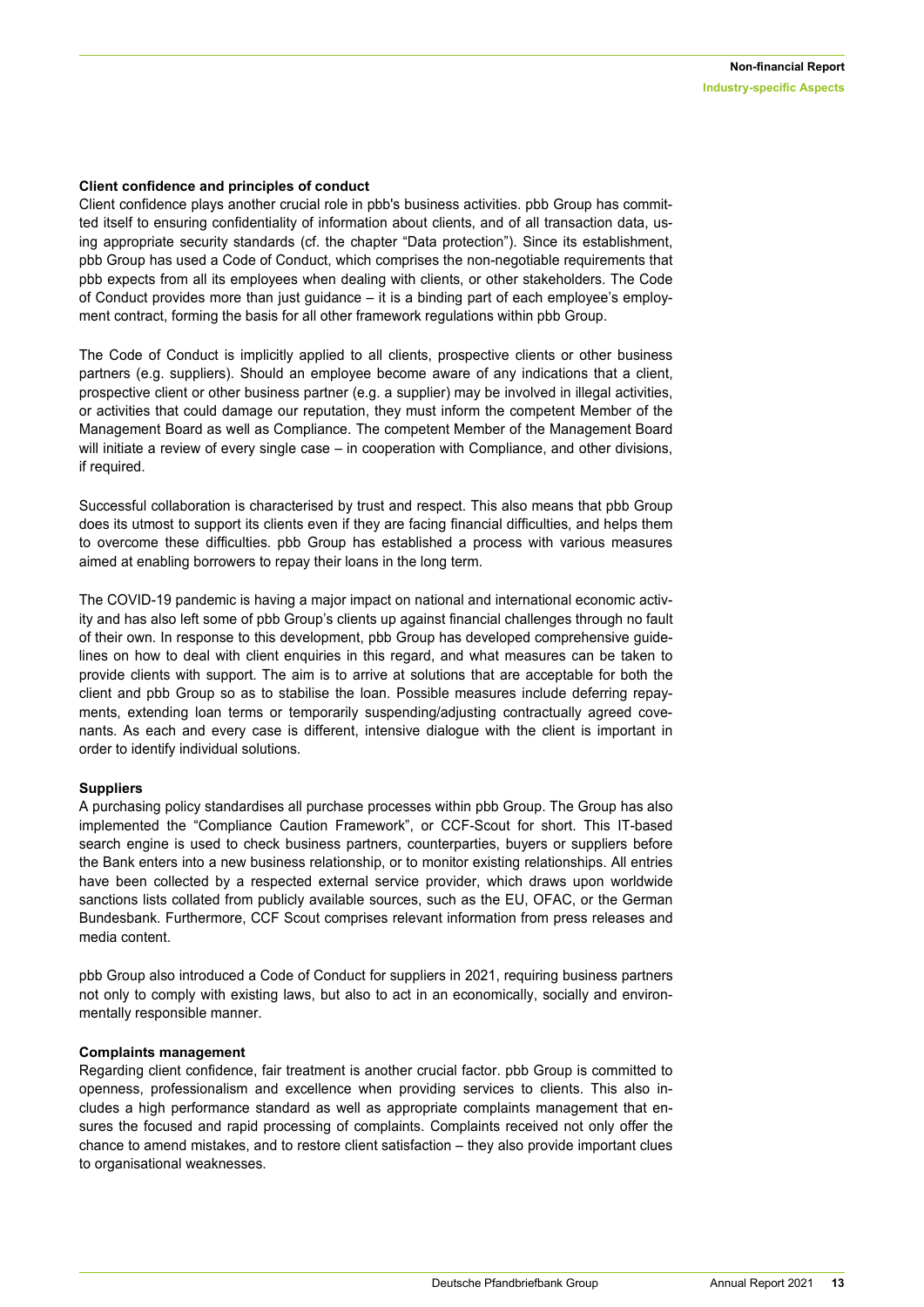Therefore, pbb Group takes every complaint seriously, handles them carefully, and documents them irrespective of background or appropriateness. For this purpose, pbb Group implemented a dedicated process in order to ensure that complaints are dealt with effectively – this process has been laid out in an internal guideline, which is binding for all employees. For information on how to submit a complaint, regarding the timeline of the complaints procedure, and which alternative dispute settlement procedures are available, clients and other interested parties can access the various websites of pbb Group [\(www.pfandbriefbank.com](http://www.pfandbriefbank.com/) and www.pbbdirekt.com). The competent pbb Group office collects all complaints, reviews them on a regular basis, and provides reports to the Management Board and the Supervisory Board, amongst others. In 2020 and 2021, the number of complaints was significantly above the levels seen in previous years. This development was down to a marketing campaign at pbb direkt targeted at new clients which led to misunderstandings with existing clients. As a result, processes for campaigns to attract fresh funds were improved. Adjusted for the aforementioned, the number of complaints regarding other topics continued to lie in the low double-digit range.

#### **SUSTAINABLE FINANCING SOLUTIONS**

#### **pbb initiatives**

As a specialist bank, pbb Group finances commercial real estate projects as well as infrastructure projects of the public sector. pbb Group sets high standards when granting loans – also in terms of sustainability. As a general rule, pbb Group's actions are always within the boundaries set by legal, and – in particular – the applicable supervisory requirements.

Furthermore, pbb Group has laid out additional ethical and moral standards in its Code of Conduct, which emphasises sustainable behaviour. pbb Group does not support business practices that could harm our reputation or give rise to the suspicion that the client is acting unlawfully, or is violating our ethical and moral standards. Illegal activities or activities that could otherwise damage the Group's reputation include:

- > Money laundering
- Financing terrorism
- $>$  Drug trafficking
- $>$  Illegal weapons trade
- > Violation of human rights
- > Human trafficking
- $>$  Smuggling of goods
- Bribery of government officials or other officials
- > Granting and/or accepting undue benefits
- Tax offences
- $>$  Illegal or unauthorised use of property, including land ownership
- > Market abuse, such as market manipulation or insider trading
- All forms of organised crime
- $>$  Environmental pollution, including excessive emissions, illegal waste disposal as well as any type of falsification of documents associated therewith
- > Illegal use of labour, including forced labour and child labour

The above list is not exhaustive, yet representative of pbb Group's commitment to distance itself from any illegal practices or any other activities that may damage its reputation. Our ethical principles and guidelines are above income respectively return from individual transactions.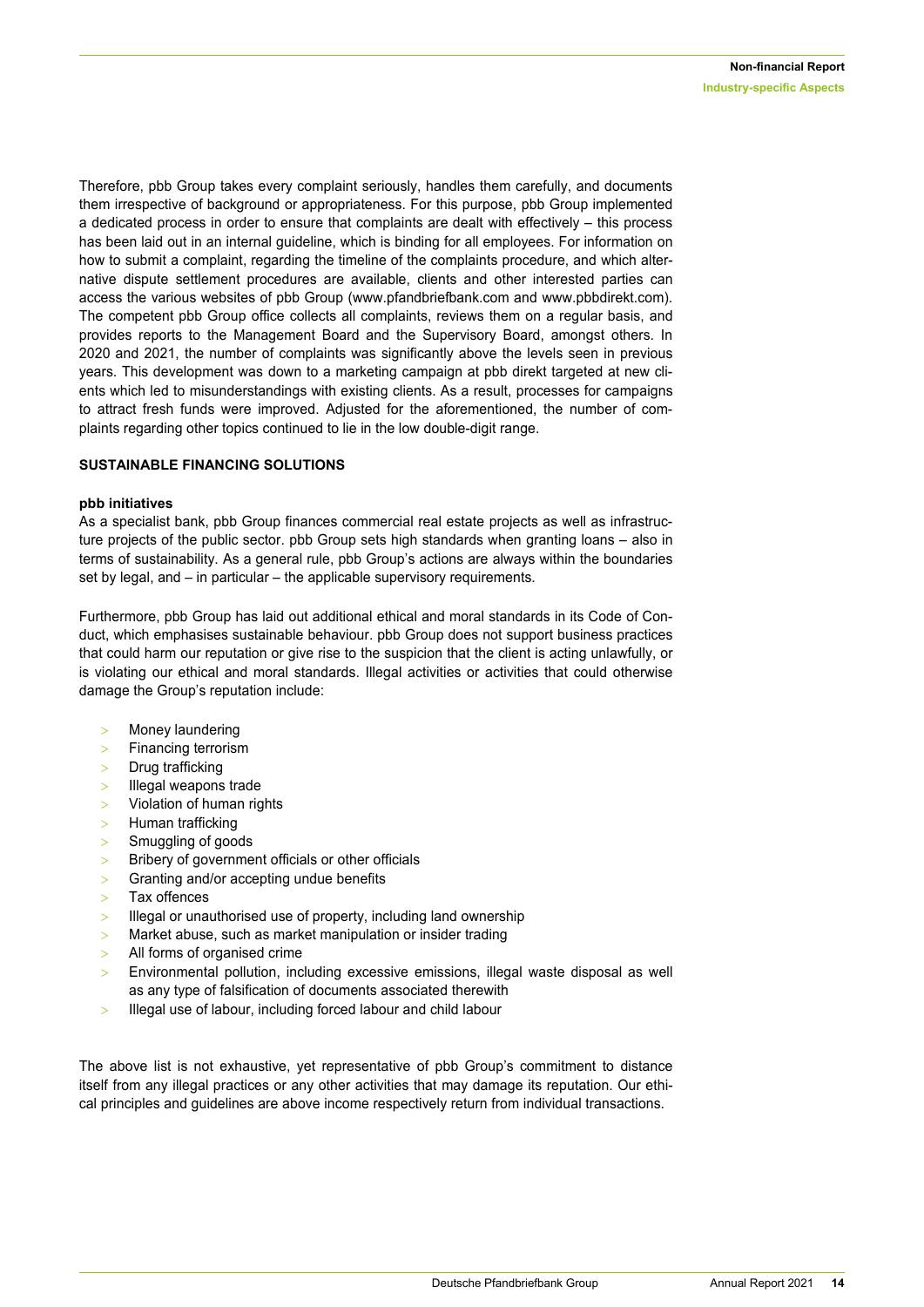When it comes to financing commercial construction projects or existing properties, ecological aspects also play a key role alongside commercial aspects.

If pbb Group were to ignore the principle of sustainability in this context, this would give rise to substantial potential risks for pbb Group itself with regard to interest and principal payments, or the repayment of loans granted. Significant financial risks would also arise for clients and real estate investors, as in the event of a loss, the equity they invested would be at risk of being drawn upon before the loan granted by pbb Group. Therefore, the interests of pbb Group are in line with general sustainability interests.

By integrating a clearly defined and carefully designed due diligence process into the credit approval procedures, involving the Management Board, pbb Group also integrates the principle of economic sustainability.

In order to ensure financing sustainability, close cooperation between Sales, Risk Management, as well as Property Analysis & Valuation, is required at an early stage of the credit process within pbb Group – which has been laid out in the corresponding process structure and internal guidelines. pbb Group maintains a dedicated department of real estate analysts, and cooperates with external real estate experts.

In the case of sites where contamination is suspected, pbb carries out additional research and usually obtains specialised expert opinions. In order to ensure the sustainability of properties yet to be financed, the in-house real estate analysts provide an assessment of the real estate regarding its economic, structural and environmental risks. The assessment result – including any conspicuous or unusual features – are summarised in a property report, which is used, among other factors, to take the credit decision. Furthermore, in the corresponding valuation opinion, the long-term stability of the property value is explicitly considered through the lending value concept.

In addition, the basis and time intervals for credit decision reviews have been clearly laid down. The same applies to the inspection of properties – our guidelines provide unambiguous instructions as to when (and by whom) these inspections shall be conducted. pbb applies particularly rigorous monitoring and supervisory processes for new buildings as part of so-called development financings, and for construction measures within existing properties as part of what are known as investment financings. Our monitoring processes also comprise working conditions as well as human rights. Given the close cooperation of all pbb divisions, in particular the involvement of Property Analysis & Valuation at an early stage, pbb Group efficiently selects its new business exposure, which is essential for the long-term success of the Group and its clients. Furthermore, this approach allows us to avoid negative repercussions for the environment and society as a whole.

Ensuring long-term income streams is generally based on the valuation of relevant aspects, such as economic, demographic and sociographic factors as well as real estate and financing considerations, but also physical and transitional environmental factors. The real estate valuation and risk analysis process looks not only at economic and structural sustainability aspects, but also explicitly considers environmental aspects, such as a building's energy efficiency, building components under stress and potential contaminated sites, but also the physical and transition risks associated with climate change.

Against the backdrop of the Paris Climate Agreement of 2015, climate protection, the mitigation of climate change and adaptation to its consequences have also become more of a focus for the financial services sector. Against this backdrop and in view of its business model, pbb Group has defined sustainable finance as a central pillar of its holistic ESG strategy, allowing it to promote sustainability in the financial system, both in its core lending business and in its funding activities.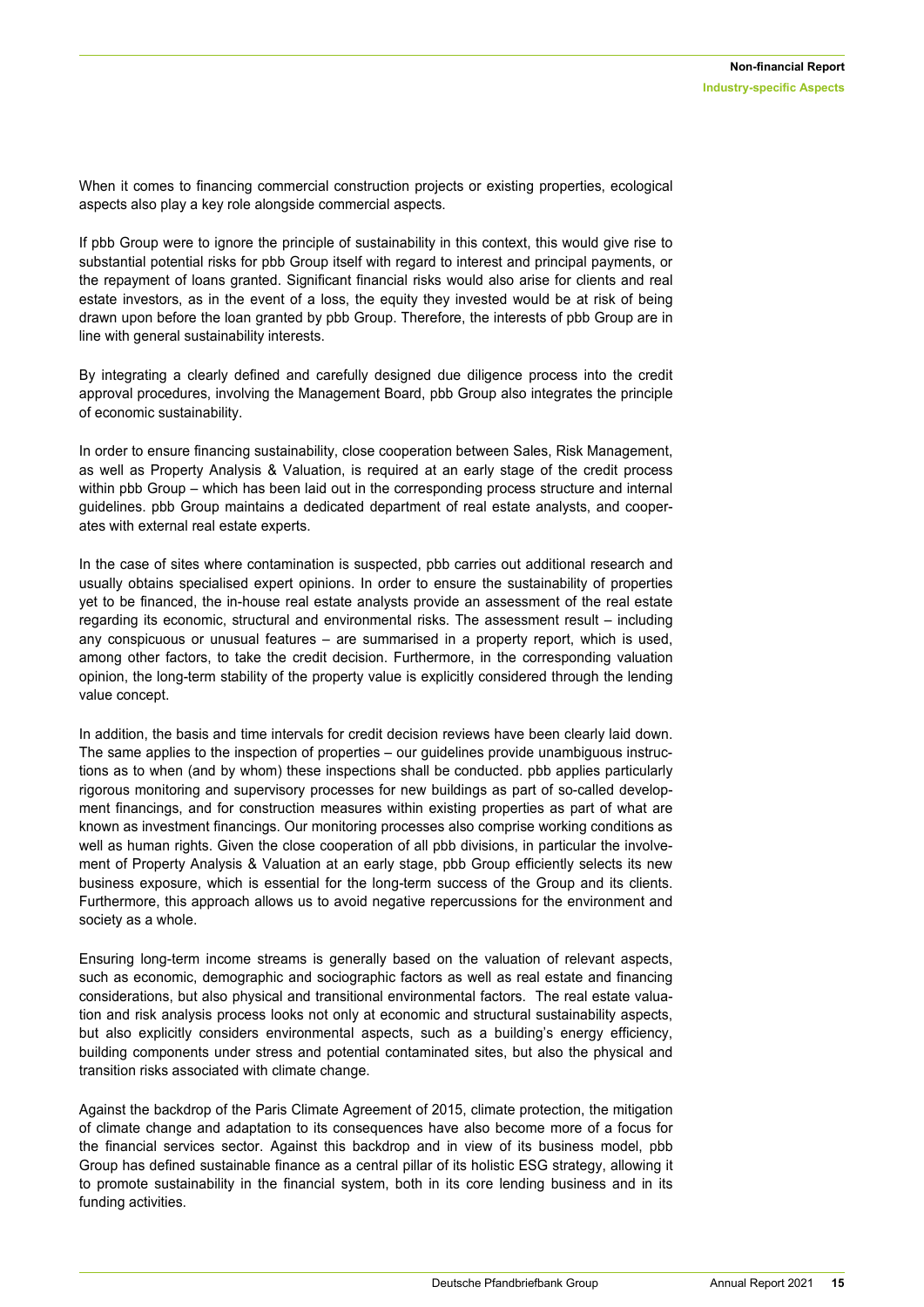Within this context, pbb Group is further expanding its activities to record data on sustainability criteria for the properties it finances. In addition to energy certifications, it also records certifications based on the various green building standards, as well as other sustainability data, such as soil surface sealing, type of heating, material recycling, proximity to public transport or biodiversity. The data is recorded for all new commitments and as part of the regular credit reviews. In the long term, the aim is also to record data for the existing portfolio.

Based on this, pbb Group has developed a Green Bond Framework in 2020 which follows the ICMA Green Bond Principles and considers real estate with comparably low energy consumption or very good building certification. The properties identified as per these criteria serve as a reference portfolio for the issuance of green bonds by pbb Group. The properties are selected based on a unanimous resolution passed by the Green Bond Committee. In accordance with pbb Group's Green Bond Framework, green bonds can be issued as Pfandbriefe and senior unsecured (preferred and non-preferred) bonds. In 2021, pbb Group issued two unsecured senior preferred green benchmark bonds, each with an issue volume of €500 million By issuing green bonds, pbb Group enables investors to make targeted investments in sustainable capital market products.

pbb Group has been offering green loans as a new credit product since the fourth quarter of 2021. As no established market standard for green loans has emerged to date, pbb Group has developed a Green Loan Framework geared towards two elements: a standalone scoring model or the EU Taxonomy. The pbb scoring model allows for the assessment of real estate using specific criteria; from a defined score upwards, real estate qualifies for green lending. As an alternative, pbb grants green loans to buildings compliant with the EU Taxonomy. pbb Group's scoring model takes three dimensions into account: the energy efficiency of a building, building certifications, and further sustainability factors. The latter include factors such as soil surface sealing or the availability of, and distance to, the public transportation network, as well as the use of recycled materials for construction or the type of heating and use of green electricity. Three green loans totalling €237.25 million were issued in 2021. Two of the properties financed using a green loan are located in Germany, with one located in France.

In Public Investment Finance, pbb Group contributes to society by financing investments for the provision and improvement of public infrastructure.

Financing public infrastructure not only facilitates broader social participation, but also creates affordable housing, broad access to education and culture, as well as a state-of-the-art healthcare system based on the principle of solidarity. In addition, the public sector receives support in the provision of basic public services and utilities such as energy, water, public transport and the Internet, as well as support with investments in the environmentally sound disposal of wastewater and waste, the expansion of a circular economy based on recycling, and moves to protect the population against environmental risks due to changing weather and climatic conditions.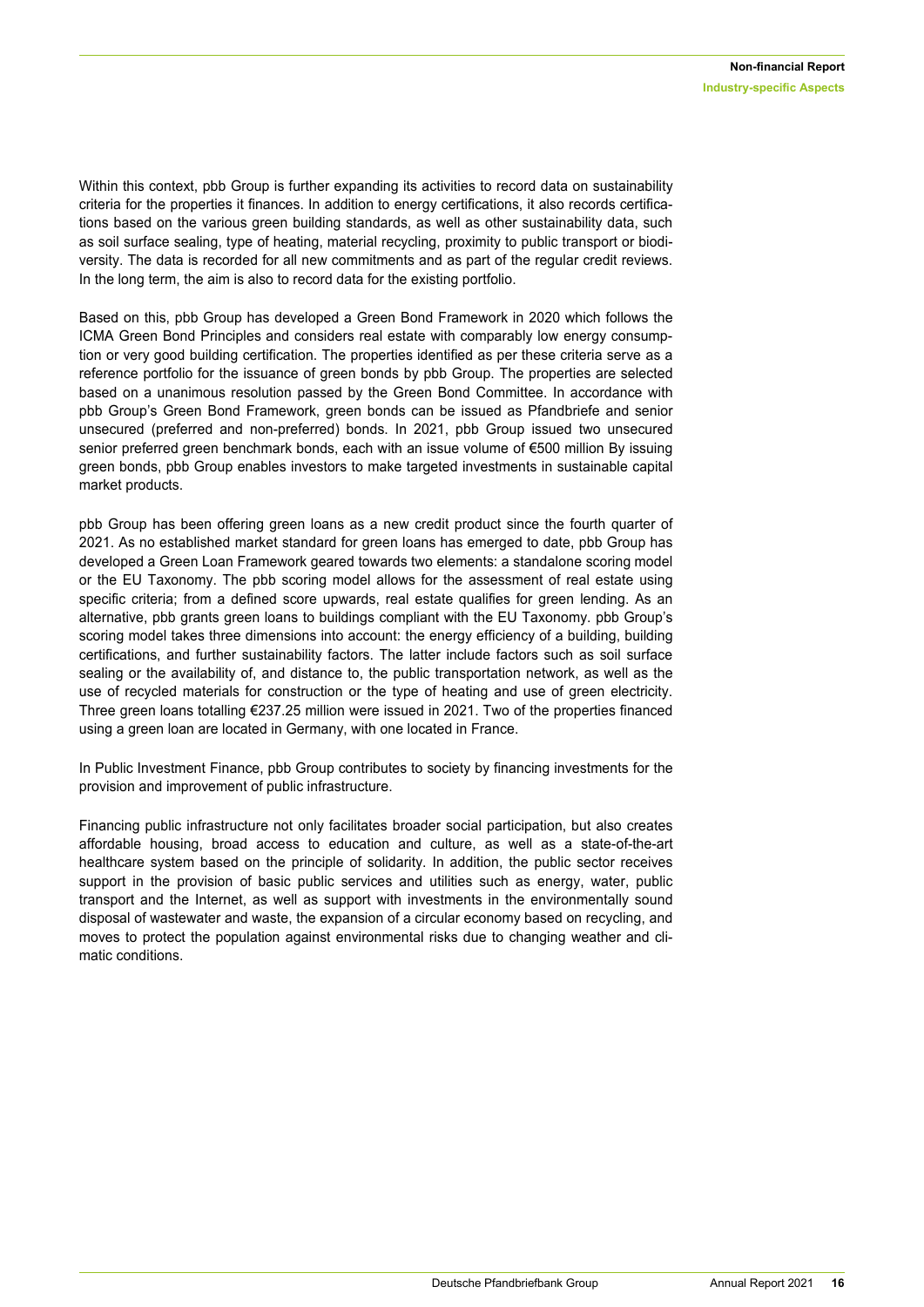Public-sector financing also helps transform public infrastructure to create more energy-efficient buildings and facilities that consume fewer resources.

In 2021, for example, pbb Group financed the modernisation and expansion of healthcare facilities, such as public regional and university hospitals, the construction of new multi-purpose halls, swimming and thermal spa centres for public and school sports, etc. It also helps finance investments aimed at meeting the very latest environmental standards through the modernisation of a waste incineration plant and the construction of a new sorting/recycling centre and a special treatment plant for waste from the healthcare sector.

This underscores pbb Group's commitment to the principle of sustainability with a positive social and environmental impact in its business model as a financing partner for the public sector, i.e. federal states, local authorities and municipal enterprises.

pbb Group has made a commitment to making an active contribution to further developing and promoting sustainability standards, including beyond the Bank. For this reason, the Group is active in numerous working groups: in the real estate (financing) business, pbb Group takes part in working groups of the Association of German Pfandbrief Banks (vdp), as well as in the initiative launched by the European Mortgage Federation (EMF) and the European Covered Bond Council (ECBC) to determine energy efficiency of buildings in Europe. 2021 saw pbb Group join the ESG Circle of Real Estate (ECORE), which is in the process of developing a scoring standard to make sustainability in real estate portfolios transparent, measurable and comparable. Through its participation in working groups as well as in various association bodies, the Group succeeded in further advancing sustainability standards:

Thanks to the active involvement of pbb Group, the vdp valuation committee determined energy-efficiency criteria (as part of a property and market rating) which can be included as additional criteria into vdp's transaction database.

#### **Disclosures based on the EU Taxonomy Regulation**

The EU Taxonomy Regulation came into force in July 2021. It is one of the central measures of the European Commission's action plan on sustainable growth, which has the aim of reducing carbon emissions and promoting decarbonisation across Europe.

The Regulation sets out uniform classification criteria for environmentally sustainable economic activities in order to make companies' sustainability transparent and to provide an objective point of comparison. Taxonomy-aligned economic activities are considered to be environmentally sustainable. Taxonomy-eligible economic activities, on the other hand, are included in the EU Taxonomy, but this does not necessarily mean that they are sustainable. An economic activity can only be taxonomy-aligned if it is also taxonomy-eligible.

Key indicators show the degree of sustainability. For the banking sector, these include, in particular, the "green asset ratios", which are to be disclosed for the first time as at the reporting date of 31 December 2023. Mandatory first-time disclosure is staggered. As of the reporting date of 31 December 2021, banks initially have to publish seven selected key figures showing the share of total assets with regard to taxonomy eligibility, among other things, as well as making qualitative disclosures. This means that the first step only involves indicating whether a risk exposure could be environmentally sustainable as defined by the Taxonomy Regulation. It is not yet necessary to disclosure whether the risk exposures are also taxonomy-aligned, i.e. are, in fact, environmentally sustainable.

The statutory requirements are ambiguous with regard to some aspects of the key figures to be disclosed, meaning that they require interpretation by banks. The current assumptions applied by pbb Group in this context are described below. It cannot be ruled out a scenario in which the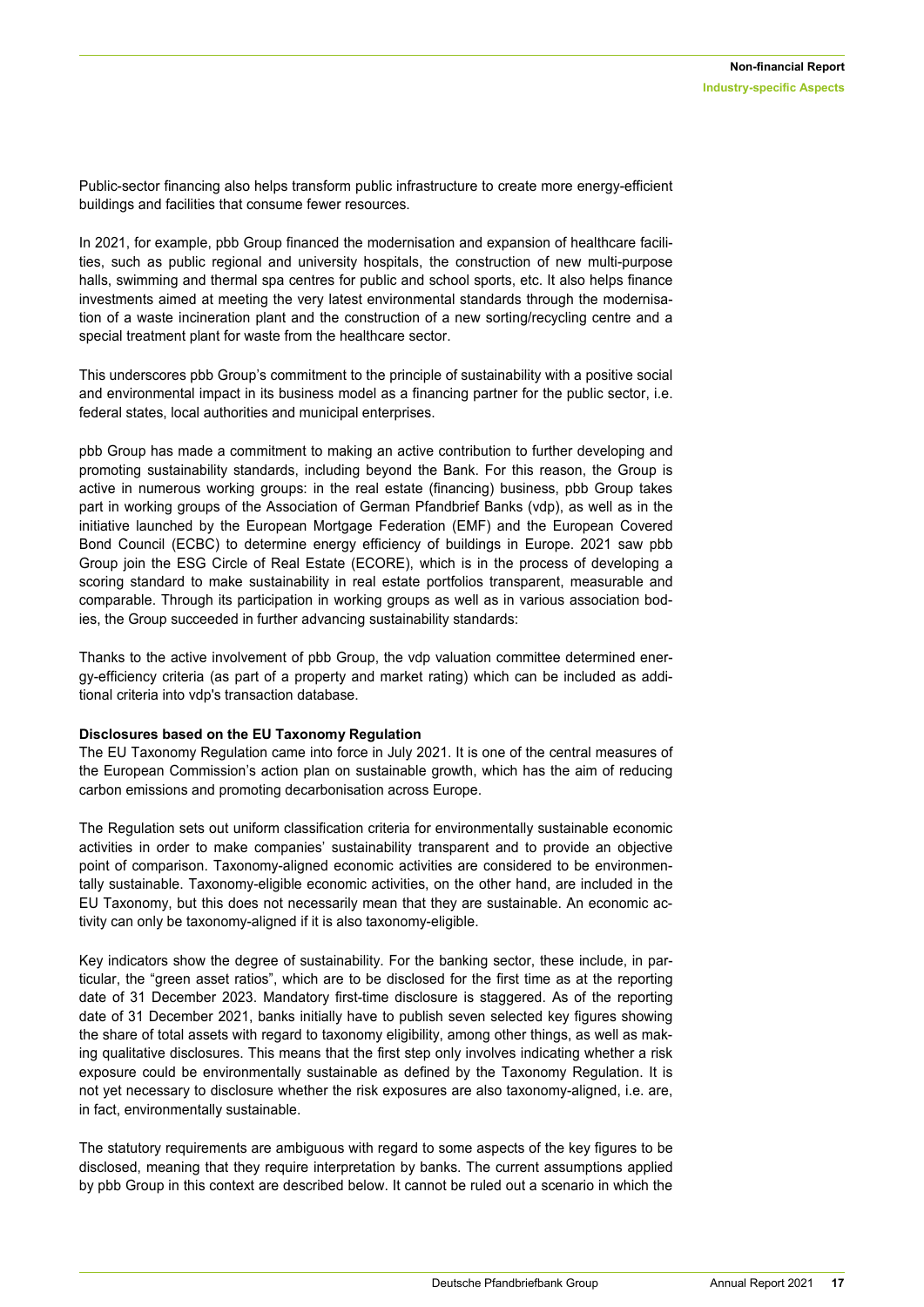interpretation of the Taxonomy Regulation and measures to close loopholes could lead to different results when calculating the ratios in the future.

Based on pbb Group's interpretation, the denominator of the seven ratios to be reported comprises total assets based on gross carrying amounts. In accordance with IFRS 9, the gross carrying amount corresponds to the amortised cost before adjusting for any loss allowance. According to pbb Group's interpretation, the denominator of the seven ratios also includes risk exposures to central governments, central banks and supranational issuers, although these are not included in the denominator of the green asset ratios to be reported from 2024 onwards.

The seven ratios reported do not add up to 100%, as not all of pbb Group's assets can be assigned to one of the seven ratios. As a result, they are not shown in any of the numerators, but in the denominator. For example, non-financial instruments such as property, plant and equipment or intangible assets, as well as risk exposures to regional governments, are not included in any of the numerators.

pbb Group has generated the relevant assets and the corresponding gross carrying amounts used to calculate the seven ratios from its central cross-divisional data pool. This data pool includes the individual transactions at a granular level with numerous attributes. Exposures were allocated, among other things, on the basis of the regulatory Financial Reporting (FinRep), a reporting format standardised by the Committee of Banking Supervisors and the European Banking Authority (EBA) for financial reporting by financial and credit institutions to the supervisory authority.

The ratios that have to be reported as at 31 December 2021 are:

#### **Ratio 1: Proportion of taxonomy-eligible economic activities**

|          | Risk exposures to taxonomy-eligible economic activities | € 126<br>million |           |
|----------|---------------------------------------------------------|------------------|-----------|
| Ratio 1: |                                                         | € 58.744         | $= 0.2\%$ |
|          | Total assets (gross carryig amounts)                    | million          |           |

The assessment of taxonomy eligibility is based on the type of debtor. A distinction is made between financial companies, non-financial companies, public-sector entities and private households.

Exposures to the corporate sector are only taxonomy-eligible if the direct borrower or issuer itself is required to report non-financial information under Directive 2013/34/EU, Articles 19(a) or 29(a). This does not apply, for example, to small and medium-sized enterprises with fewer than 500 employees or to clients based outside of the EU. Most of pbb Group's borrowers do not meet the criteria set out in Articles 19(a) or 29(a) of Directive 2013/34/EU. As a result, large parts of pbb Group's financial assets are not currently taxonomy-eligible; this could change from 2025 onwards after a further review by the EU. According to the EU Taxonomy Regulation, the purpose of the financing, e.g. whether the property being financed meets the sustainability requirements, is irrelevant. This means that, from pbb Group's perspective, the information on taxonomy eligibility and, in future, taxonomy alignment to be reported in the green asset ratios is of no informational value with regard to the actual share of financing associated with environmentally sustainable economic activities.

pbb Group assumes that taxonomy eligibility would be considerably higher if entities not covered by the reporting requirements set out in Articles 19(a) or 29(a) of Directive 2013/34/EU were to be included. If this were the case, pbb Group estimates that the vast majority of its commercial real estate financing exposures, with a gross carrying amount of  $\epsilon$ 27,511 million, would be taxonomy-eligible.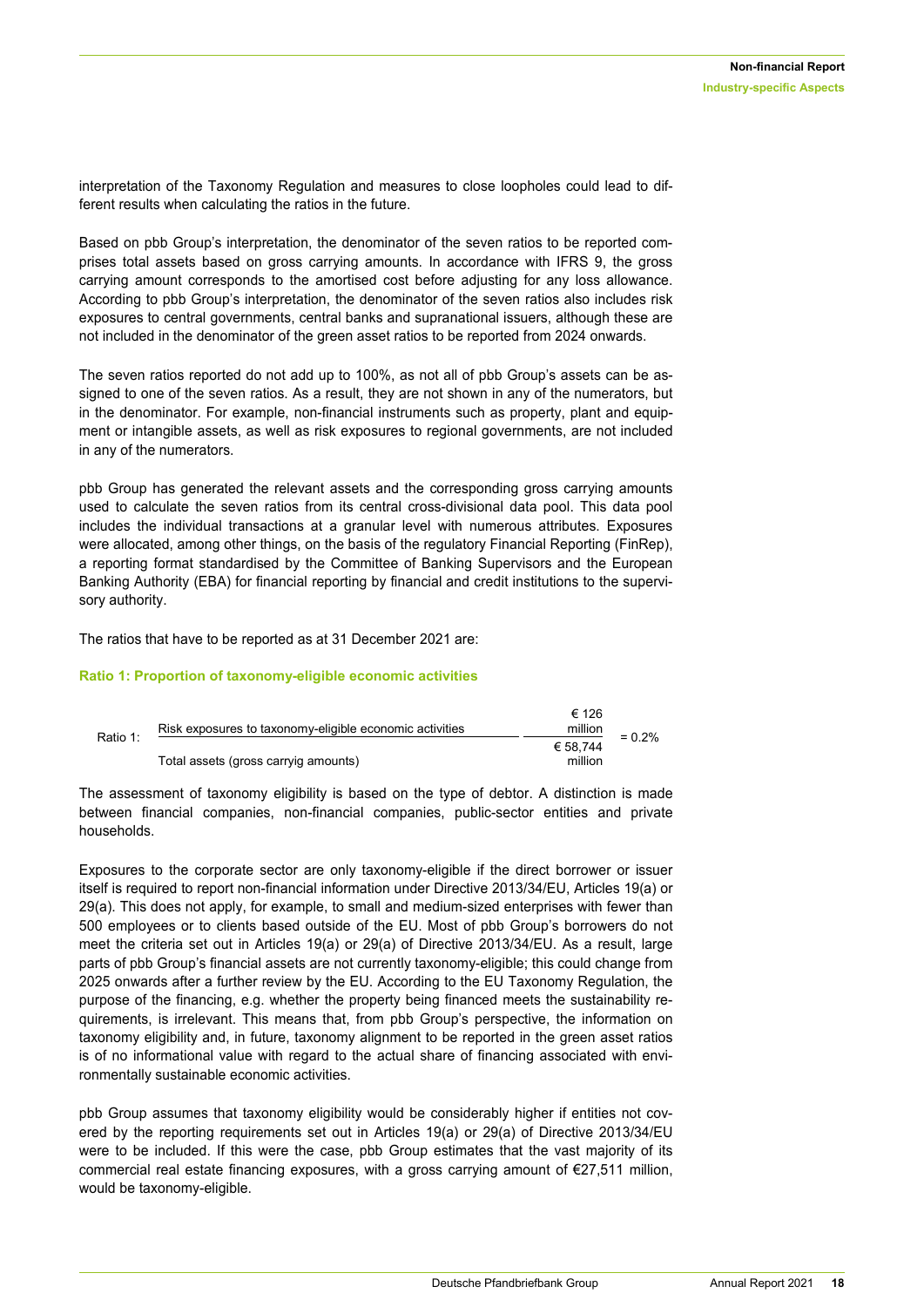When it comes to assessing the taxonomy eligibility of financial assets vis-à-vis non-financial companies subject to the reporting requirements set out in Articles 19(a) or 29(a) of Directive 2013/34/EU, the purpose of the financing is relevant. If no specific purpose has been financed, the proportion of the borrower's taxonomy-eligible economic activities is relevant. A lack of appropriate data meant that pbb Group could only apply estimates for the 2021 financial year. These estimates are, however, explicitly excluded by the European Commission for use in mandatory disclosures. As a result, the taxonomy eligibility of these exposures as at 31 December 2021 can only be assigned a value of 0%.

pbb Group expects the taxonomy eligibility of some risk exposures to be higher in the future once key taxonomy eligibility figures have been published by borrowers and issuers and can be used.

The modified version of ratio 1 shows the proportion of taxonomy-eligible risk exposures made up of covered assets. The covered assets make up the denominator of the green asset ratios to be reported in the future. Unlike ratio 1, the denominator used in modified ratio 1 excludes risk exposures to central governments, central banks and supranational issuers. This results in a denominator of €42,767 million and a 0.3% share of taxonomy-eligible risk exposures.

#### **Ratio 2: Proportion of taxonomy-ineligible economic activities**

|          |                                                           | € 6.114  |            |
|----------|-----------------------------------------------------------|----------|------------|
| Ratio 2: | Risk exposures to taxonomy-ineligible economic activities | million  | $= 10.4\%$ |
|          |                                                           | € 58.744 |            |
|          | Total assets (gross carryig amounts)                      | million  |            |

The numerator used in ratio 2 shows all risk exposures to taxonomy-ineligible economic activities. This ratio includes, among other things, risk exposures that have to be assigned a taxonomy eligibility of 0% because data is not currently available.

The modified version of ratio 2 shows the proportion of taxonomy-ineligible risk exposures made up of covered assets. The covered assets make up the denominator of the green asset ratios to be reported in the future. Unlike ratio 2, the denominator used in modified ratio 2 excludes risk exposures to central governments, central banks and supranational issuers. This results in a denominator of €42,767 million and a 14.3% share of taxonomy-ineligible risk exposures.

#### **Ratio 3: Risk exposures to governments, central banks and supranational issuers**

|          | Financial assets in Article 7(1) of the EU Taxonomy Regulation | € 15.977<br>million |           |
|----------|----------------------------------------------------------------|---------------------|-----------|
| Ratio 3: | Total assets (gross carryig amounts)                           | € 58.744<br>million | $= 27.2%$ |

Risk exposures to central governments, central banks and supranational issuers are to be reported in the numerator. These exposures are not to be included in the green asset ratio to be reported in the future, neither in the numerator nor in the denominator. Central governments are defined in accordance with the European System of Accounts (ESA) 2010. As the EU Taxonomy does not set out any statutory provisions governing how risk exposures to regional governments are to be treated, pbb Group does not allocate these exposures to any numerator of the seven ratios.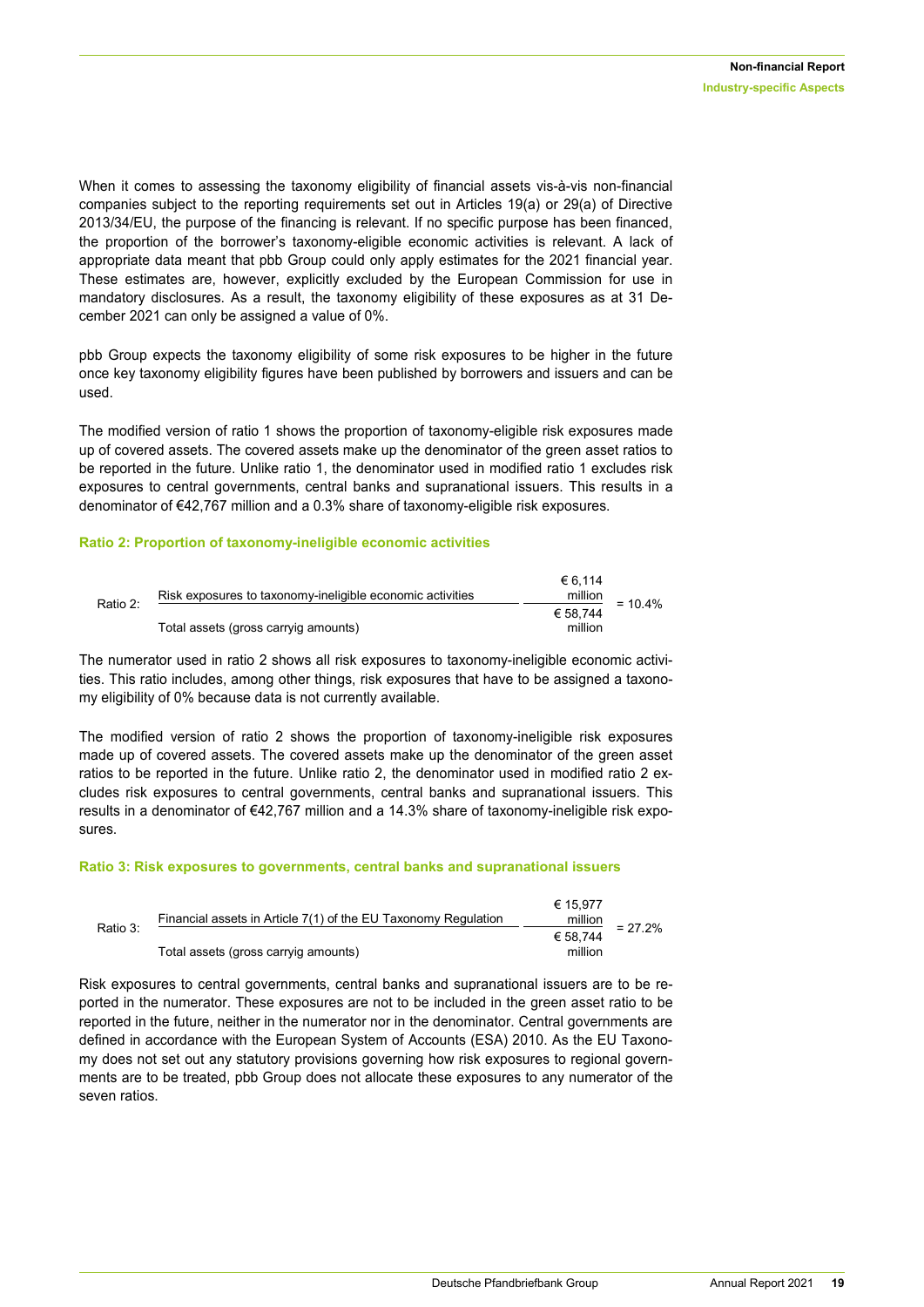#### **Ratio 4: Derivatives**

| Ratio 4: | Financial assets in Article 7(2) of the EU Taxonomy Regulation | € 1.553<br>million  | $= 2.6\%$ |
|----------|----------------------------------------------------------------|---------------------|-----------|
|          | Total assets (gross carryig amounts)                           | € 58.744<br>million |           |

Derivatives are to be reported in the numerator. As pbb Group does not have any trading portfolio, the numerator used in this ratio includes stand-alone derivatives and hedging derivatives. Although pbb Group's stand-alone derivatives are not included in hedge accounting in accordance with IAS 39, they nevertheless form a hedging relationship. The derivatives are only to be included in the denominator of the green asset ratio to be reported in the future, meaning that they will have a negative impact on the green asset ratio.

#### **Ratio 5: Risk exposures to companies not obliged to report non-financial information**

|          | Financial assets in Article 7(3) of the EU Taxonomy Regulation | € 30.037<br>million | $= 51.1\%$ |
|----------|----------------------------------------------------------------|---------------------|------------|
| Ratio 5: | Total assets (gross carryig amounts)                           | € 58.744<br>million |            |

The numerator is to show risk exposures to companies that are not required to publish nonfinancial information pursuant to Article 19a or Article 29a of Directive 2013/34/EU. These risk exposures cannot be taxonomy-eligible under the EU Taxonomy Regulation. Within pbb Group, this applies to the majority of financing provided to non-financial companies; in particular, it applies to the vast majority of commercial real estate financing exposures.

#### **Ratio 6: Trading portfolio**

|          | Trading portfolio                    | $\epsilon$ 0 million     |  |
|----------|--------------------------------------|--------------------------|--|
| Ratio 6: |                                      | $\epsilon$ 58.744 = 0.0% |  |
|          | Total assets (gross carryig amounts) | million                  |  |

pbb Group does not maintain a trading book for securities or derivatives portfolios held to realise short-term gains. As a result, the numerator to be used in the sixth ratio is  $\epsilon$ 0.

#### **Ratio 7: Short-term interbank loans**

|          |                                      | € 1.059  |          |
|----------|--------------------------------------|----------|----------|
| Ratio 7: | Short-term interbank loans           | million  |          |
|          |                                      | € 58.744 | $= 1.8%$ |
|          | Total assets (gross carryig amounts) | million  |          |

Short-term interbank loans are loans and advances to banks repayable on demand or with an unspecified term. The numerator corresponds to the item "Other demand deposits" in the regulatory Financial Reporting (FinRep). The exposures are only to be included in the denominator of the green asset ratio to be reported in the future, meaning that they will have a negative impact on the green asset ratio.

#### **RISK MANAGEMENT**

-

pbb Group defines ESG risks as the risks of a negative financial impact on the institution resulting from current or anticipated effects of ESG factors<sup>1</sup> on its counterparties or invested assets<sup>2</sup>. ESG risk also encompasses negative financial, economic and social impacts that could arise from the activities of the institution itself. The environmental, social and governance compo-

<sup>1</sup> ESG factors are environmental, social or governance aspects that could have a positive or negative impact on the financial performance or solvency of a company, sovereign or individual.

<sup>&</sup>lt;sup>2</sup> ESG risks are defined in accordance with EBA/REP/2021/18 and the ECB guide on climate-related and environmental risks.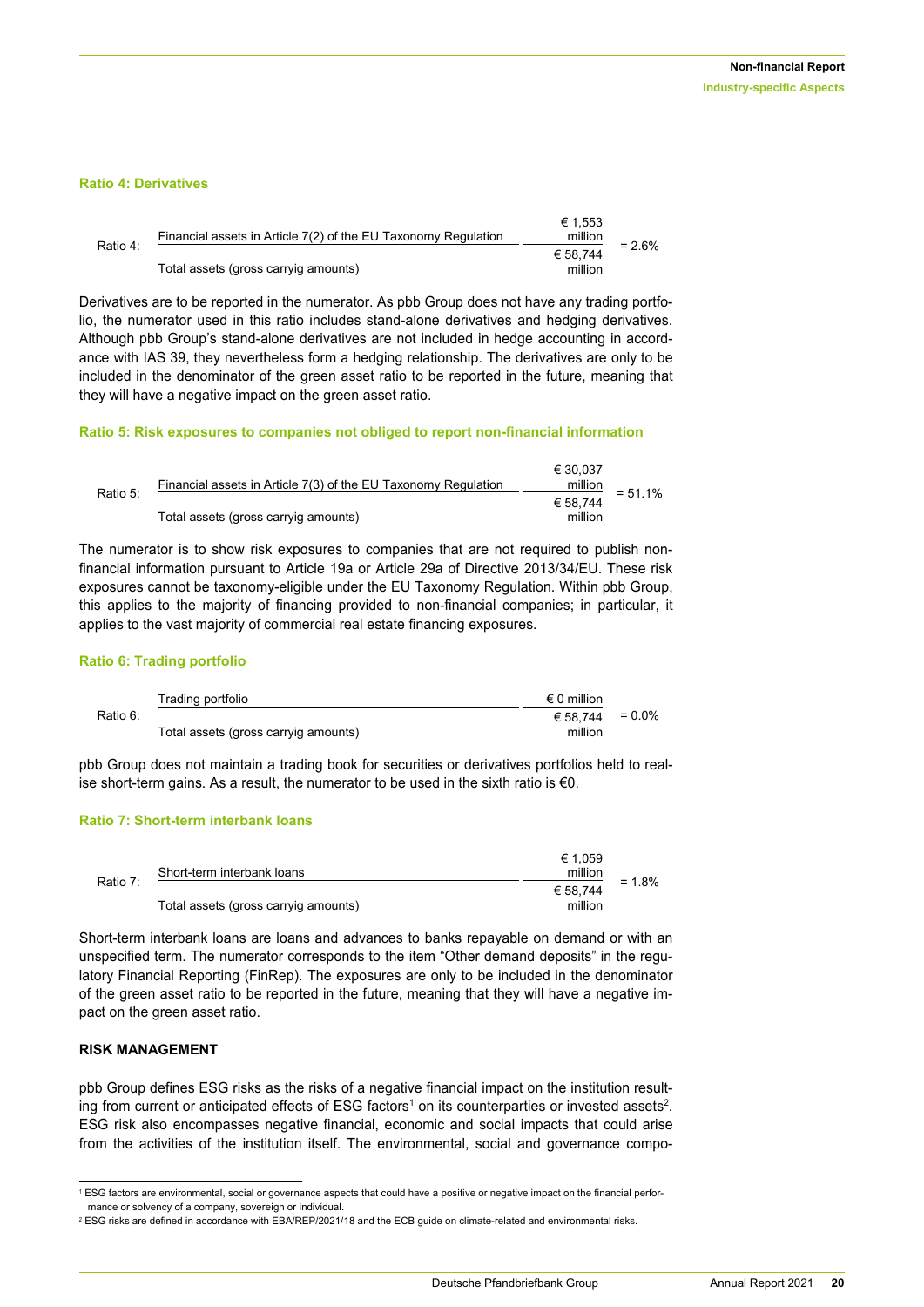nents included in ESG risk are firmly established in both the business and risk strategy of pbb Group.

In order to ensure that ESG risks are given adequate consideration in the Bank's risk management processes, an identification and assessment process for ESG risk drivers is being established as a firm component of the annual risk inventory. Identifying and describing the possible transmission channels of potential ESG risk factors reveals the extent to which a company's economic and financial activities are affected (financial materiality/outside-in), or how a company's activities impact ESG factors (environmental and social materiality/inside-out) and in what time frame. The impact of the potential ESG risk drivers identified on the individual risk types is examined and assessed as the final step. All of the relevant experts are involved in the individual steps in the assessment process, in particular those with lending and property valuation expertise, experts from HR, Legal and Compliance, as well as from Risk Management & Control.

The results of the risk inventory with regard to ESG materiality are recorded in a separate ESG assessment register and serve as the basis for the development of the management strategy, including the definition of the ESG risk appetite as part of the risk strategy, and as the starting point for scenario analyses and stress tests.

As far as the physical environmental risk is concerned, the risk drivers of flooding, heavy rain, storm surge, hail, storm, tornado were classified as material for the Bank. External locationspecific risk data was also used to a large extent when assessing the physical risk factors. The transitional environmental risk factors identified as relevant include pollution, contamination, property energy efficiency, carbon footprint (Scope 1, 2, 3 emissions), new regulations for the real estate sector/carbon pricing and fundamental market sentiment.

Key governance risk factors include insufficient integrity (money laundering, terrorist financing, etc.), insufficient compliance with disclosure of information rules and practices, insufficient internal corporate governance regarding own ESG/compliance risks, external ESG risks of counterparties, and insufficient incorporation of external ESG risks into business strategy/processes, internal governance and the risk management framework. Social risk factors were not identified as material.

These ESG risk factors have an impact on counterparty credit risk, operational risk, including potential reputational and liability risks, as well as business and strategic risk. No significant impact on market, liquidity or funding risk was identified. pbb Group is working on the full inclusion of ESG risk factors in the risk management tools for all affected risk types, including monitoring, reporting and quantification, as well as in the stress tests and scenario analyses.

Besides client focus, risk management constitutes another key element for pbb Group to secure its sustainable business performance. Risk management involves the standardised and systematic identification, measurement, limitation and monitoring of risks within pbb Group.

pbb Group aims to consider sustainability aspects within all its business activities, and to minimise the risk of negative consequences due to ESG risks. From a risk perspective, the focus is clearly on the options for exerting influence at all stages in the commercial real estate financing value chain, starting with fundraising and ranging from the initiation of business and the entire loan coverage process to repayment or also the realisation of collateral. Within pbb Group, the principle of environmental sustainability of the properties to be financed is based on close links between sales, credit and risk management, as well as the real estate experts, and is an integral part of the lending decision process<sup>3</sup>.

-

<sup>3</sup> In 2021, pbb Group expanded its activities in relation to green issues and loans; cf. also "pbb Green Bond Framework"; "pbb Green Loan Framework"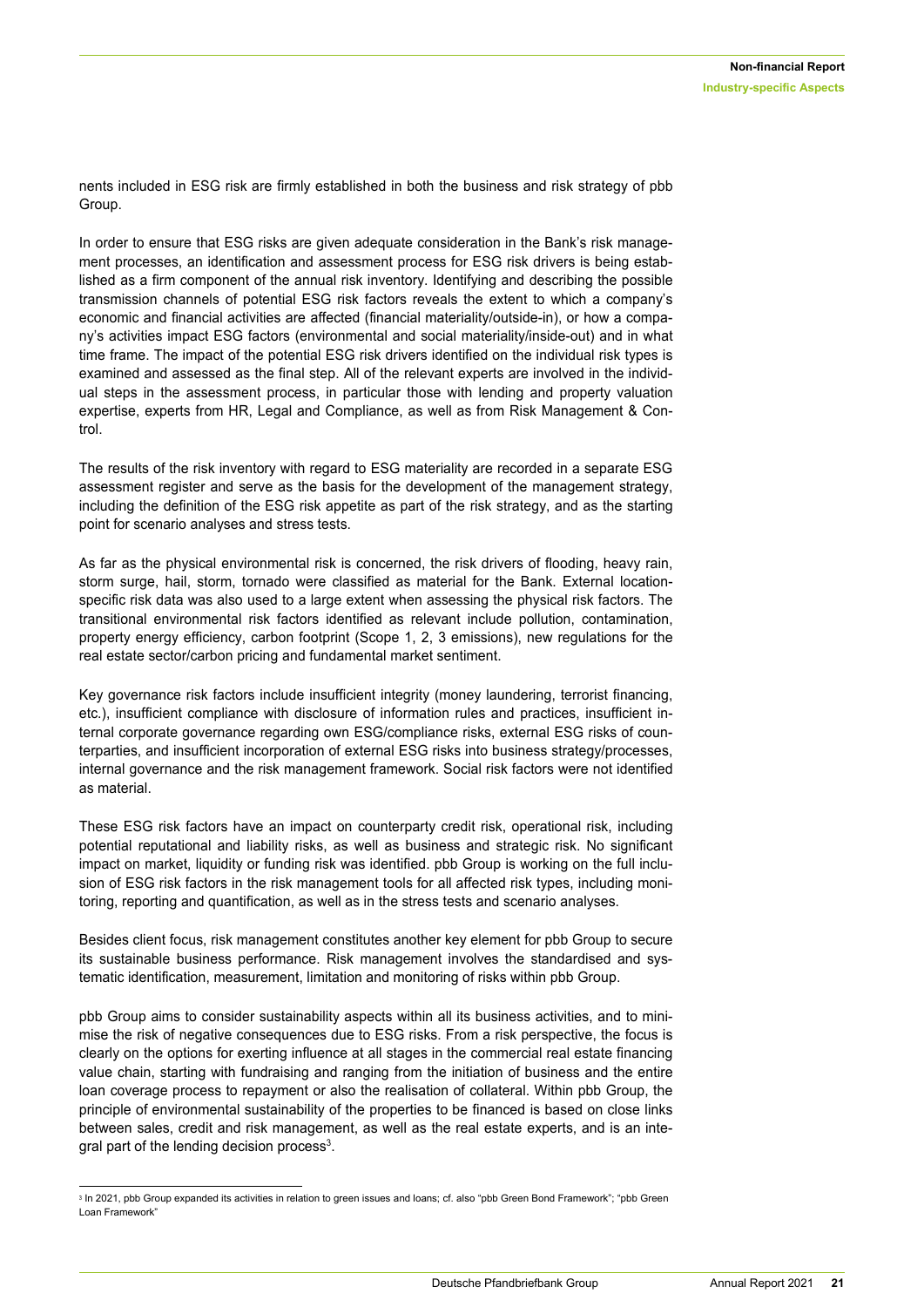The monitoring and management of environmental risk (outside-in perspective) is currently focusing on the aspects of avoidance and adaptation to climate change associated with the properties we finance. Both physical and transition risks are taken into account. Corresponding monitoring of both aspects is currently being tested as part of a transition phase in 2022. To take the non-financial aspects more into account when granting loans, pbb systematically gathers data on various sustainability criteria of its financed properties. The "E" criteria include, for example, energy consumption or green building certifications. pbb Group is currently working on expanding this list of sustainability criteria, developing it on an ongoing basis, recording the relevant data and integrating the results and data into its own IT landscape. pbb Group is thus increasingly gaining a better overview of the sustainability of its credit portfolio and the associated risks. The clear aim is to firmly establish the collection of data on sustainability criteria as part of the new business process.

The monitoring and management of social and governance risks is currently focusing primarily on governance indicators, such as the prevention of money laundering and terrorist financing, compliance with financial sanctions and embargoes, and fraud prevention / prevention of other criminal acts, particularly the prevention of corruption. pbb Group has put appropriate safeguards in place in this respect and, in addition to a Compliance Guideline and the Code of Conduct, has issued various other internal guidelines, instructions and process descriptions. Compliance is responsible for ensuring due and proper adherence to these requirements. As an investment service provider, pbb Group also observes a whole range of regulations and requirements, in particular to ensure appropriate client/investor protection and, consequently, also to safeguard its own reputation.

Specific risk indicators have been defined and assigned to the individual components for monitoring the various aspects of the Group's own ESG risk. Based on a traffic light system, amber and red thresholds have been defined for these risk indicators and form the basis for compliance with the Bank's own targets. As such, an eye is kept on employees' use of resources (e.g. electricity, paper, company cars) and on business travel (e.g. train and air travel) to monitor the environmental footprint, whilst indicators on diversity, operational safety, and personnel development have been established to monitor the social risk. Governance risk is monitored by compliance-relevant cases.

Both the ESG risk indicators and the internal targets for the various aspects of ESG risk are continuously developed, enhanced and specified.

Risk indicator reporting is performed within the scope of the Key Risk Indicator (KRI) report for non-financial risks in the Risk Committee, to the Management Board and to the division heads on a quarterly basis. In addition, existing sustainability benchmarks in the form of external sustainability ratings are likewise an integral part of regular internal reporting to the Bank's management.

Given its key importance for pbb Group, the risk management function is anchored as an integral component of the Group, both in terms of organisation and concerning processes. Please also refer to the Risk and Opportunity Report in the 2021 Annual Report for more detailed information on risks and opportunities identified for the various types of risk, within the scope of the risk management and risk control system implemented.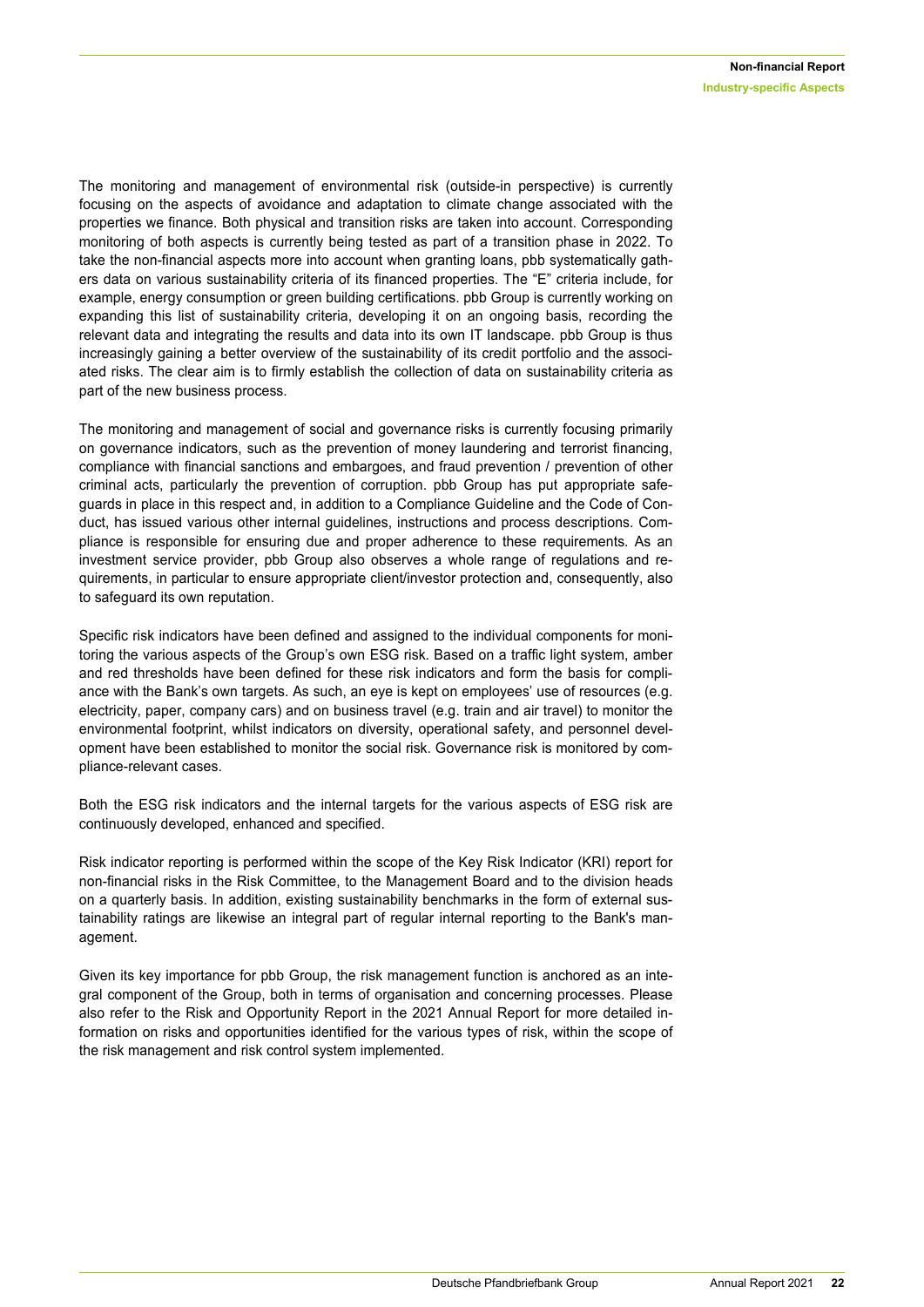### <span id="page-22-0"></span>Corporate Governance

#### **CODE OF CONDUCT AND ETHICAL PRINCIPLES**

Transparent, fair, responsible and honest conduct – with the required degree of expertise, professionalism and integrity in dealings with one another, clients and business partners, competitors and the public – are deeply rooted in pbb Group, and require that the relevant legal, supervisory and internal obligations as well as other relevant laws and regulations are implemented and adhered to.

pbb Group's Code of Conduct sets out the ethical and legal framework as well as the nonnegotiable standards the Group expects its employees to live by. The Code of Conduct provides more than just guidance – it is a binding part of each employee's employment contract, forming the basis for all other framework regulations within pbb Group. Amongst other things, the Code of Conduct offers very clear guidance on questions regarding relationships with clients, suppliers, shareholders, investors and competitors – as well as how to respond to conflicts of interest, bribery, the granting of advantages, or how to prevent money laundering and market abuse. The Code of Conduct is supplemented by pbb Group's separate Guidelines on Human Rights.

pbb Group commits not to support business practices that could harm our reputation or give rise to any suspicion that the Group assists clients or suppliers in violating its ethical standards or in breaking the law. The applicable law, as well as all the regulatory provisions in force in the various jurisdictions where pbb Group does business, form the basis for the entire corporate decision-making process and our day-to-day operations. They are complemented by internal regulations and detailed instructions. As a listed company, pbb adheres to the German Corporate Governance Code under application of the 'comply or explain' principle. This Code describes the legal requirements posed for managing and supervising German listed companies. It reflects current national and international developments, alongside standards of good and responsible corporate management.

#### **COMPLIANCE**

Compliance means ensuring adherence to statutory and regulatory provisions as well as other legal requirements. This holds especially true for legal requirements concerning the performance of securities services. Compliance with these requirements serves the goal of client/investor protection and, as a consequence, the protection of pbb's reputation. At the core of the norms pbb must adhere to lies the EU Market Abuse Regulation, the Capital Requirements Regulation, the German Banking Act, (Kreditwesengesetz – "KWG") the German Securities Trading Act (Wertpapierhandelsgesetz – "WpHG"), and the regulations and guidelines based on these documents.

Compliance risks include sanctions, financial losses and reputational risks that may arise from violations of the above-mentioned rules. The Group takes any fraudulent act seriously, both for commercial reasons and because of its legal obligation to prevent such acts. pbb and its Group entities have devoted themselves to very high standards of honesty, openness and responsibility, applied both within the organisation and during all external business activities. Reliability and client trust are hugely important, which is why pbb Group's employees play an important role in this context. pbb Group has established a system that allows our internal staff – as well as external third parties – to blow the whistle on statutory violations and undesirable conduct.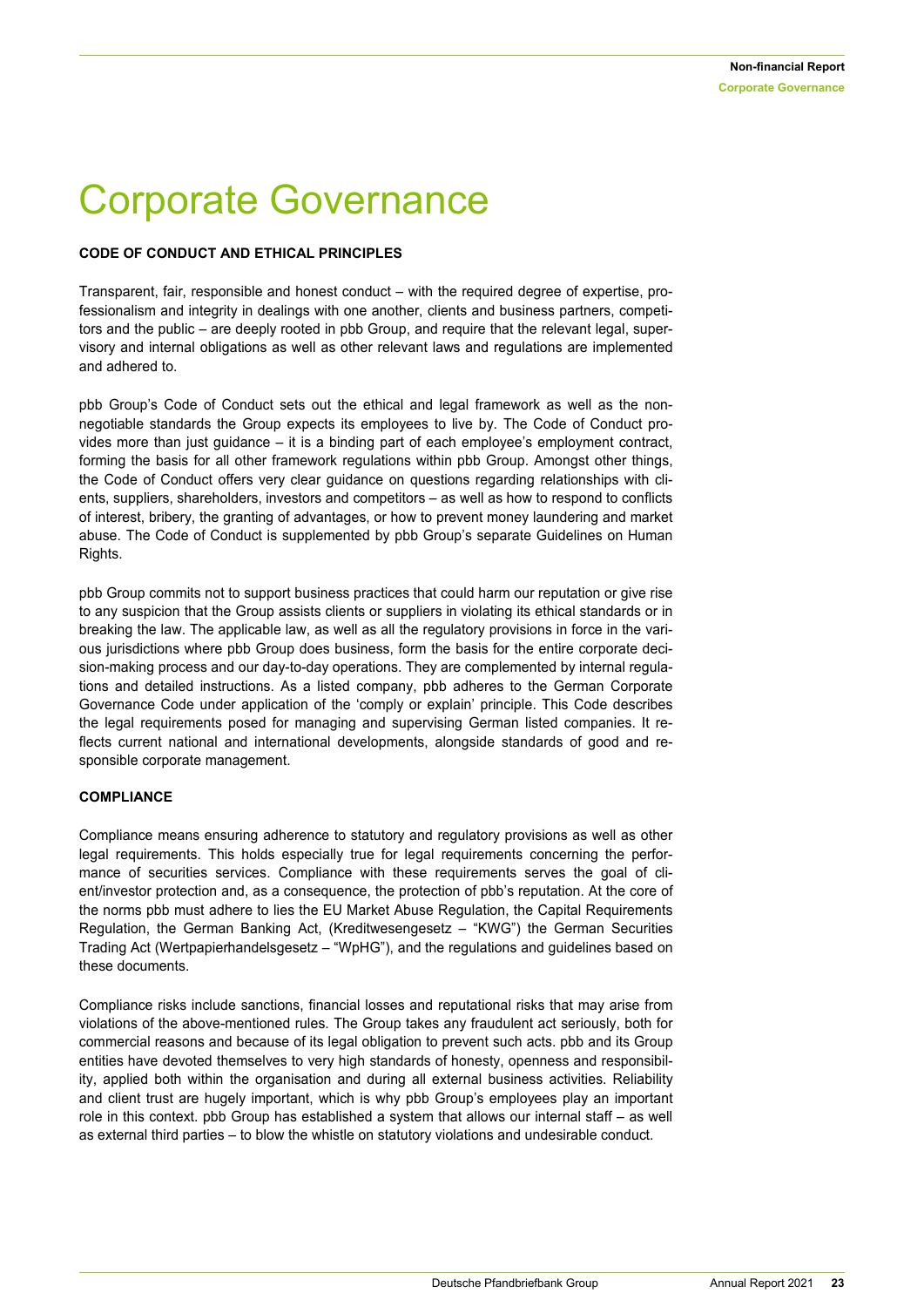pbb employees are bound by numerous internal protocols and instructions such as the Code of Conduct, but also guidelines on combating other criminal acts, on information security, on preventing money laundering and the financing of terrorism, on economic sanctions, as well as on competition law.

In pursuit of the goals of education and raising awareness amongst staff, all employees are obliged to take part in compliance training when they join the Bank and on a regular basis thereafter. These training sessions cover a variety of topics, including the prevention of money laundering and the financing of terrorism, competition law, combating other criminal acts as well as general compliance issues. Successful participation in these sessions is only certified following a test. pbb Group also conducts training sessions, seminars and workshops on demand to ensure that employees receive training that caters to their needs and aligns with pbb's business model.

Banks are bound by a plethora of legal, regulatory and administrative provisions that have been installed to provide clients and business partners with a high degree of security. pbb Group, in turn, has installed various processes to ensure compliance with these provisions.

To efficiently design an appropriate, continuous legal monitoring, pbb uses a workflow system. It allows for comprehensive and early identification of new versions of (or amendments to) relevant regulatory requirements and provisions. In addition, it provides assistance for the definition of appropriate measures as regards compliance with relevant rules and regulations, their implementation, and corresponding monitoring of implementation.

The harmonised purchasing policy stipulates that all relevant purchasing needs must be fulfilled through the IT-based purchasing and contracts management system, which also serves as the contracts database (including deadline management). Our purchasing policy also defines the multi-layer approval process, which includes the sourcing unit and is based on a pre-defined assignment of approval powers. Suppliers are regularly rated, allowing the Bank to rank and compare them, to monitor their performance, and talk openly about weak spots.

All compliance processes and regulations are continuously reviewed, allowing for a continuous adjustment to pbb Group's risk situation and permanent optimisation of the monitoring and control measures. The Management Board and the Supervisory Board's Audit Committee receive detailed reports on all Compliance-relevant topics on a quarterly basis.

#### **PREVENTING MONEY LAUNDERING AND TERRORISM FINANCING**

pbb Group has made a commitment to very high standards in the prevention of money laundering and the financing of terrorism. The Group has implemented comprehensive regulations and processes, and requires all employees to follow them. Examples of the Group's commitment include thorough Know Your Customer (KYC) processes, a continuous review of international lists regarding, inter alia, sanctions, suspicion of money laundering or terrorist financing, as well as risk analysis and ongoing reporting. The actions of pbb Group in this regard are essentially based on the German Money Laundering Act (Geldwäschegesetz – "GWG"), compliance with which is reviewed and controlled through inspections of sales-related units, Compliance and Internal Audit along the three lines of defence. The new Client Lifecycle Management Team was established in January 2020, to support sales-related units with the KYC process, including compliance with legal requirements and internal regulations. Measures to prevent money laundering and financing of terrorism are constantly updated, and reviewed by Internal Audit on an annual basis. They are also covered during the audit of the financial statements.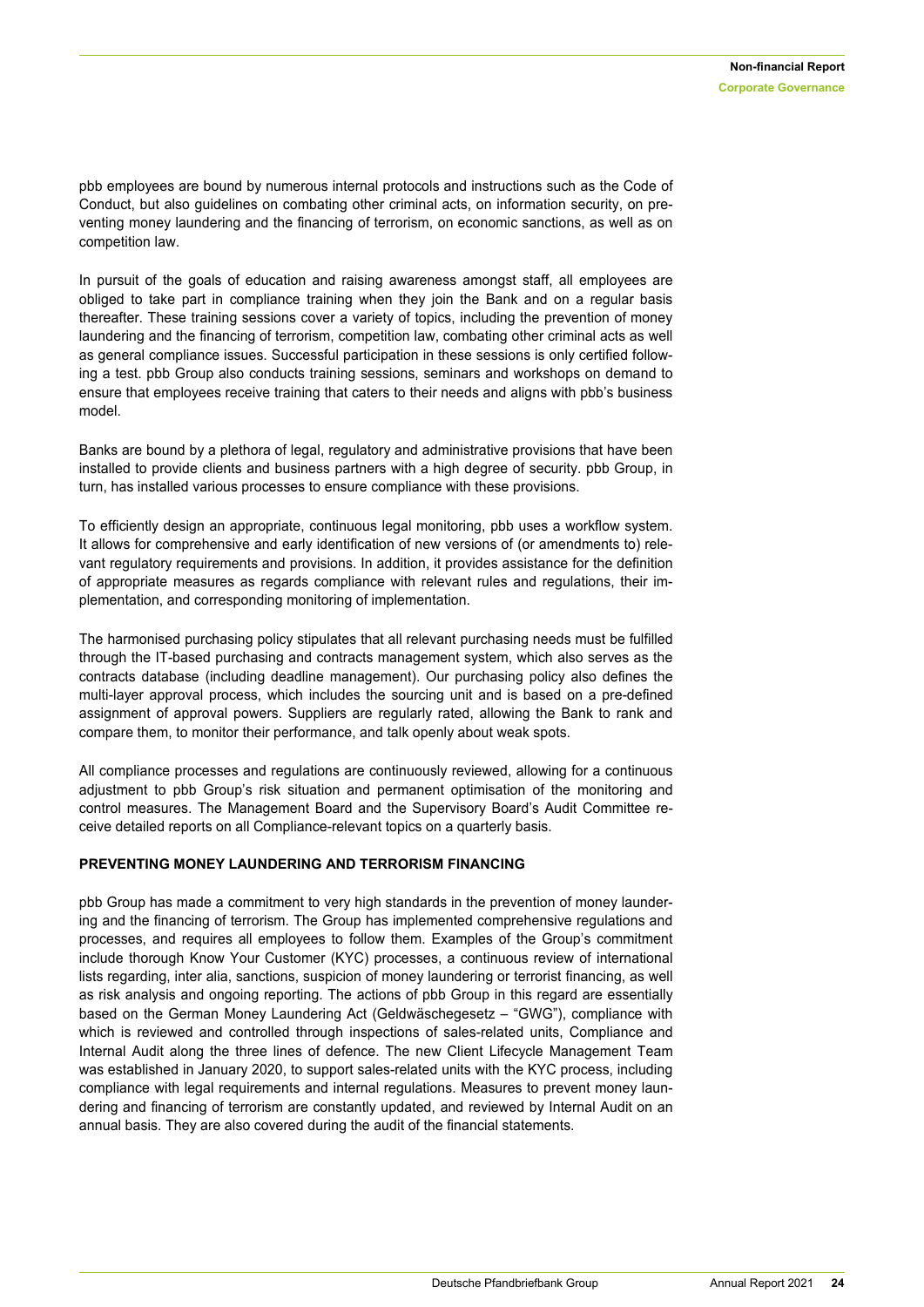#### **FRAUD PREVENTION, PREVENTION OF OTHER CRIMINAL ACTS, PARTICULARLY FRAUD, CORRUPTION AND BRIBERY**

As described above, pbb Group takes the prevention of other criminal acts very seriously. As such, pbb has put various safeguards in place to protect itself against damage, in particular that incurred due to potential fraudulent and/or other criminal acts, such as corruption and bribery. The definition of 'other criminal acts' considers the regulatory purpose of section 25h KWG and can thus be interpreted very broadly. It includes any (even if only conditionally) intentional action characterised, for example, by deception, concealment, cover-up, or abuse of trust, with the potential to jeopardise or damage the assets or reputation of pbb Group, e.g. also by using pbb Group to damage a third party's assets.

The safeguards to prevent other criminal acts include binding regulations for all employees, in particular those defined in the Guidelines on Combating Other Criminal Acts, as well as in the Code of Conduct. One of their goals is to ensure proper and professional conduct amongst employees. Said rules comprise clear provisions to avoid conflicts of interest, provisions for accepting and granting benefits and gifts in general, and interactions with government representatives and public agencies. In particular, cash payments, gifts and other benefits or perquisites to officials that could in any way be interpreted as undue influence, bribery or corruption, are prohibited.

At the end of the day, specific indications are important, as they can help detect statutory violations. pbb Group's whistleblowing system, as mentioned above, allows for anonymous reporting in the event of a specific suspicion regarding fraudulent or other illegal activities. All reports are handled with utmost confidentiality. pbb Group takes the concerns of its whistleblowers with regard to their security and career seriously, and its confidentiality regulations ensure that whistleblowers' identity is not revealed without their explicit consent. Any attempt to discriminate against a whistleblower, or discourage an employee from whistleblowing, that comes to light results in disciplinary action that can even go as far as dismissal. One anonymous report was received in the year under review which was immediately processed and closed.

#### **DATA PROTECTION AND INFORMATION SECURITY**

Data protection and information security, as well as their protection objectives, are key management issues within pbb Group.

Upholding banking and business secrecy, protecting the rights of data subjects and ensuring reliable service provision are the primary objectives of the Data Protection and Information Security department. As a result, the department focuses on the following activities: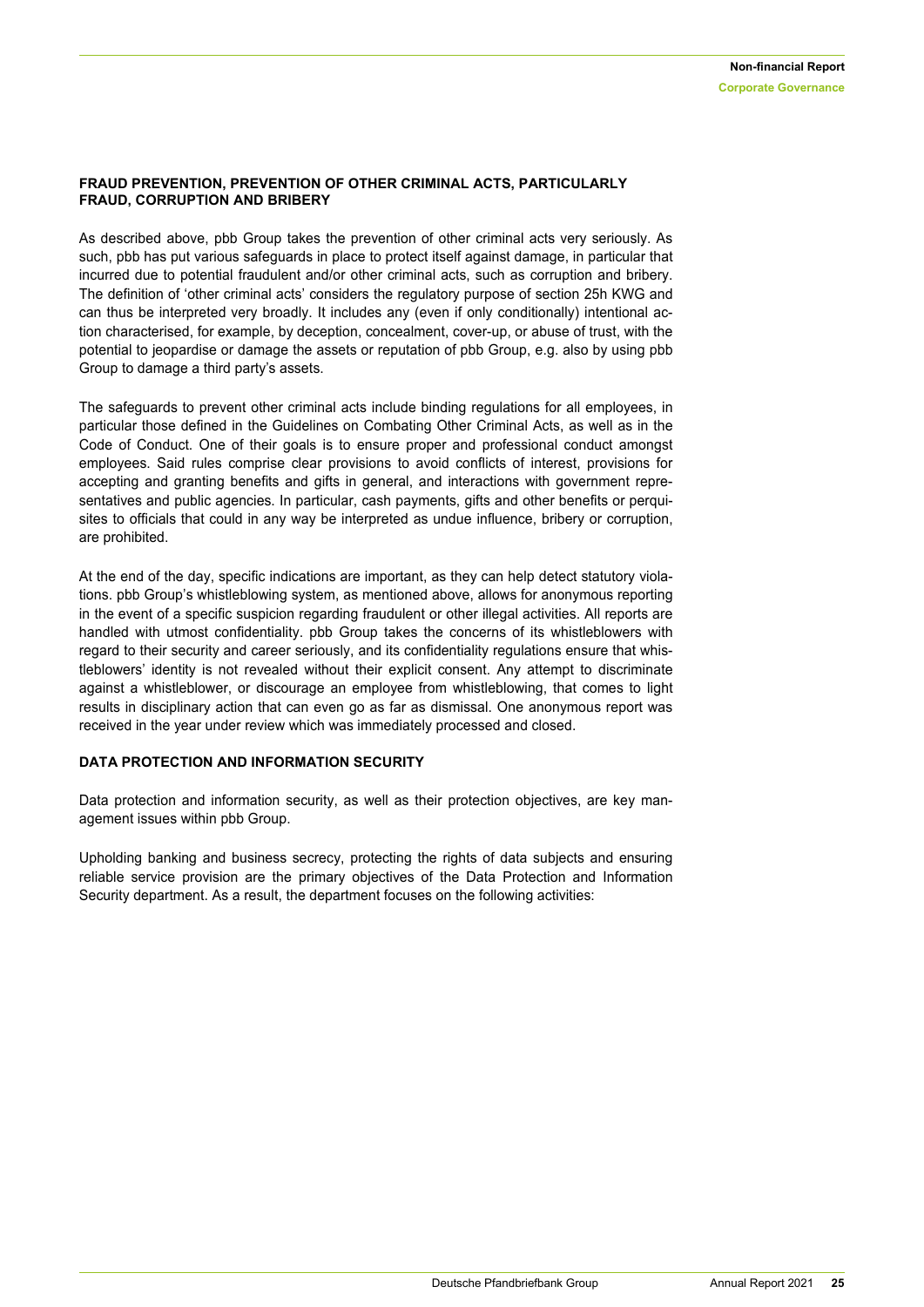- $>$  Acting as a point of contact for information security and data protection issues
- Ensuring that the Bank has an information security framework in place that complies with relevant laws and regulatory requirements and takes industry best practice into account
- Monitoring compliance with measures to protect personal data and other information from unauthorised access and processing
- > Monitoring measures to ensure the confidentiality, integrity, availability and reliability of information and IT systems in order to be able to meet the requirements of business operations
- Regular employee training on information security and data protection issues

The Management Board receives a comprehensive report on data protection and information security every quarter. This report is also included in the reporting to the Supervisory Board and its Audit Committee. The Management Board also receives information on key topics (e.g. new regulatory requirements and their implementation or reviews of data protection or security incidents) on an ad hoc basis.

There were no major information security or data protection incidents during the reporting period.

#### **Data protection**

Handling confidential data with great care is a top priority within pbb Group. The regulations on data protection can be found in a variety of sources including the EU General Data Protection Regulation, in the German Federal Data Protection Act (Bundesdatenschutzgesetz – "BDSG"), in national/international statutory and supervisory law regulations, as well as in the contractually agreed non-disclosure clauses.

Several measures have been taken to ensure data protection within pbb Group, which are reviewed at regular intervals and adjusted if necessary. They include the following, in particular:

- Appointing a data protection officer to act, among other things, as a port of call for internal and external enquiries and to monitor compliance with data protection regulations within the Group
- Subjecting employees to data secrecy obligations and providing them with regular training on data protection issues
- > Checking the level of data protection in line with a risk-based audit plan
- $>$  Safeguarding the rights of data subjects
- Keeping a register of processing operations

The issue of data protection is also covered in every employment contract. Any breach of the data protection rules and regulations can have disciplinary consequences.

Contracts with external service providers are also used to ensure that data protection regulations are complied with and that state-of-the-art technical/organisational measures are taken to protect personal data when it is processed.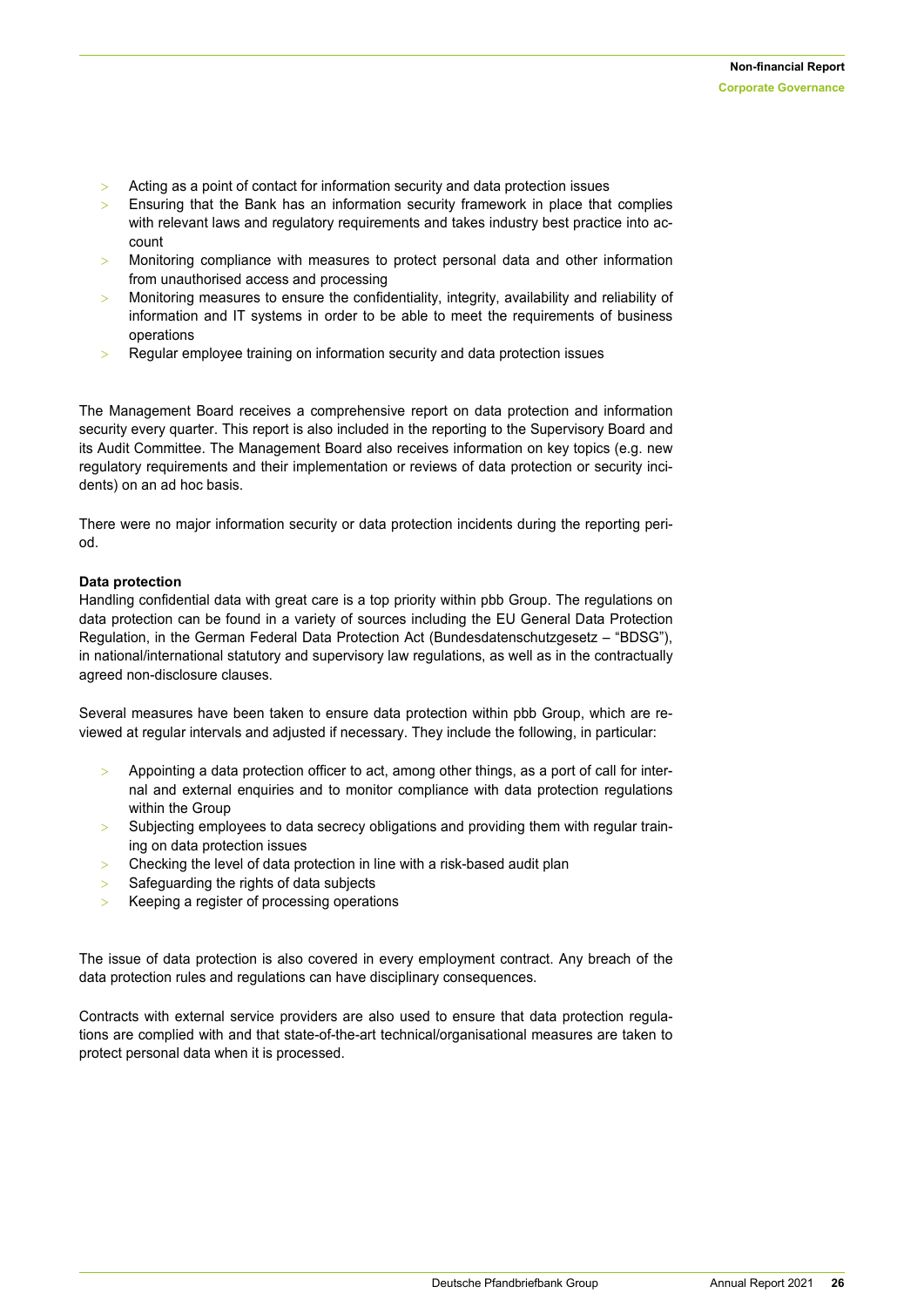#### **Information security**

Today, information security is exposed to a much greater risk than it was in the past. As the information processed within a bank is very valuable, it needs to be adequately protected and this protection enhanced on an ongoing basis. One of the sources of risk comes from the dense networks of and within companies and organisations, and the mounting threat associated with all kinds of cyber risks in the broadest sense of the term.

pbb Group has an information security management system in place that is based on the international standard ISO/IEC 27001:2013 and the basic IT protection regulations (IT Grundschutz) set out by the Federal Office for Information Security (Bundesamt für Sicherheit in der Informationstechnik – "BSI") with the protection targets defined therein for the information generated and processed within the Bank.

These protection targets within ISO/IEC 27001:2013 are:

- Availability: information can be accessed by authorised persons/entities, and information can be used whenever needed.
- Confidentiality: information is only made available to authorised persons, entities, or processes.
- Integrity: accuracy and completeness of information is protected against unauthorised or unintended changes.
- Authenticity: authenticity is understood as the extent to which objects, e.g. data/information, are genuine and credible

Various processes, guidelines, procedures and techniques are used within pbb to ensure the information security objectives. pbb uses corresponding policies to establish the abovementioned objectives, including all of the necessary activities, within the company with a view to the long term.

Due to the considerable importance of the topic of cyber security within the Bank, pbb has taken the following countermeasures, among others:

- $>$  Regular measures to raise awareness and information security training sessions
- > Vulnerability management, including regular security patching
- $>$  Specifications to make systems and infrastructure components more resilient based on international standards, including corresponding compliance scans to check implementation
- $>$  Regular PEN tests
- $>$  Extensive anti-malware protection, including phishing and SPAM protection
- SIEM (security information and event management)
- > 24/7 SOC (Security Operating Centre)
- > Network security measures, e.g. firewalls, proxies, encryption

pbb Group uses its organisational structure, guidelines and technical implementation to ensure a level of information security that is commensurate with its business strategy.

#### **COMPETITION AND ANTITRUST LEGISLATION**

In its Code of Conduct and in internal instructions on the topic of competition and antitrust law, pbb Group has set high standards regarding compliance with respective requirements and rules, especially as regards discussions with competitors. Furthermore, our staff attend trainings on competition and antitrust legislation once a year.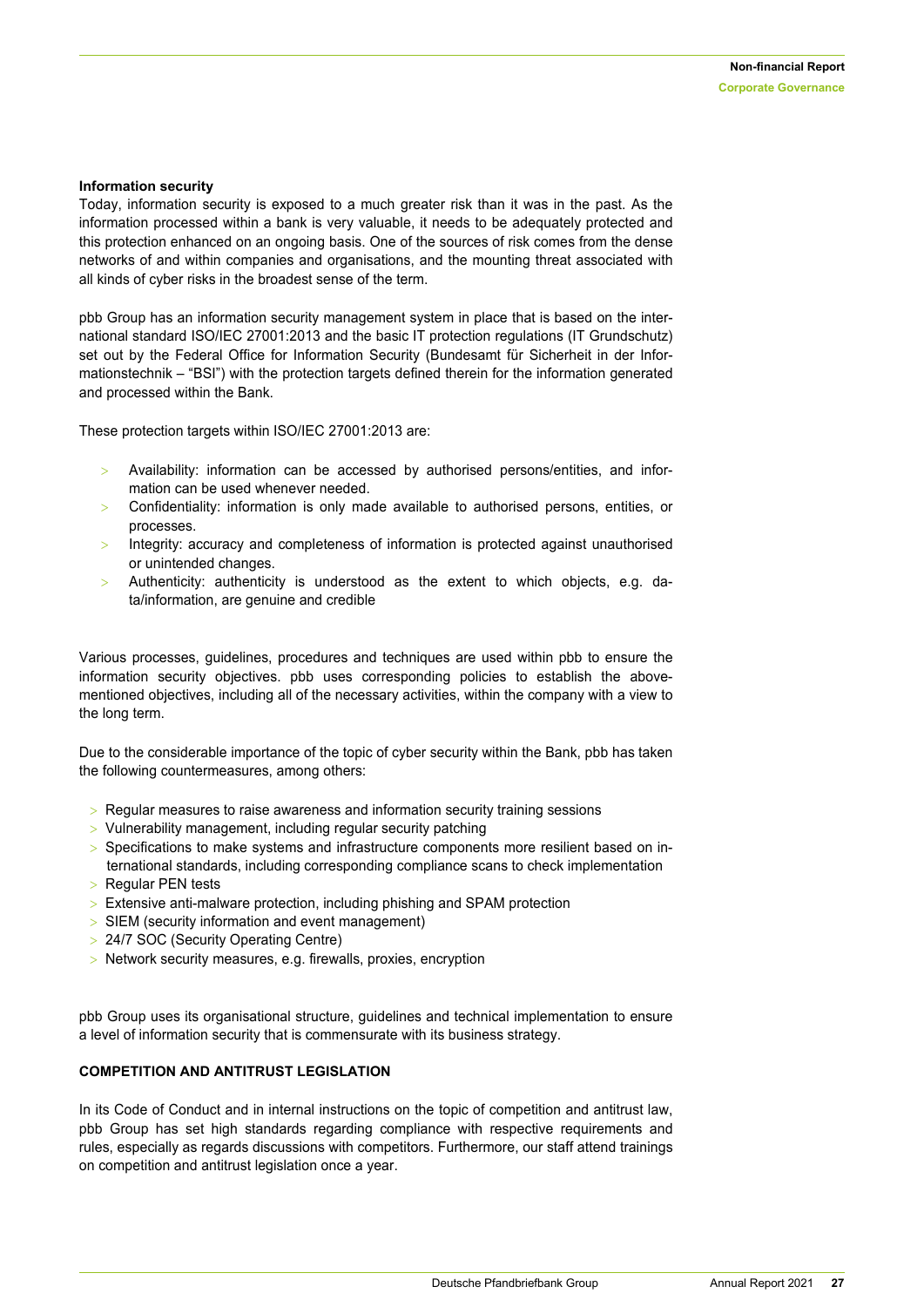As a further measure to raise awareness and ensure compliance with the requirements, Compliance has implemented a regular confirmation process, within which the heads of all business divisions are requested to confirm acknowledgement of  $-$  and adherence to  $-$  the competition and antitrust stipulations for their division on a regular basis.

#### **RESPECT FOR HUMAN RIGHTS**

The pbb Group's Human Rights Guidelines supplement the Code of Conduct and define the requirements that the Group expects both itself and its stakeholders to meet when it comes to respecting and safeguarding human rights.

In these guidelines, pbb Group accepts its unconditional responsibility as a global company to respect, adhere to and strengthen human rights, and to prevent human rights abuses during the course of its own business activities, but also along its entire supply and value chain as well as amongst its stakeholders provided that pbb Group learns about it.

Above and beyond legal requirements, such as those set by the German General Act on Equal Treatment (Allgemeines Gleichbehandlungsgesetz – "AGG") and the German Act to Promote Transparency of Pay Structures (Entgelttransparenzgesetz – "EntgTranspG"), pbb Group has incorporated the stipulation to respect and honour human rights as a central theme in its Code of Conduct, the document which defines the vital ethical and legal framework governing conduct within pbb Group together with its dealings concerning clients, business partners, competitors and the general public. pbb Group expressly distances itself from any violation of human rights, whether committed by a member of staff or other stakeholder groups. Transparency, honesty, fairness, as well as dignity and respect are among the most central maxims, pbb Group respects all people, independent of age, disability, sex, sexual identity, ethnicity, social background, skills, sexual orientation, personal beliefs, or religion, and is committed to fostering diversity amongst its staff. A culturally diverse workforce is an important success factor, which is why the Group is devoted to preventing or removing discrimination against its employees.

To highlight the importance of equal treatment, pbb Group has signed the German Diversity Charter. To ensure equal working conditions and opportunities for all employees alike, pbb Group also engages in regular dialogue with its employee representatives on a variety of relevant topics, ranging from equal pay to striking a balance between work and family commitments, and the prevention of discrimination and bullying. pbb Group has made the necessary arrangements to safeguard everyone's right to work in a secure and healthy environment in line with the applicable occupational safety and health legislation (cf. "Working environment"). Over and above the whistleblowing system, pbb Group has set up a Complaints Office for pbb employees to report potential discrimination pursuant to the German General Act on Equal Treatment.

The duties of pbb Group employees regarding human rights also stretch to human rights abuses at the hands of other stakeholders: should a staff member become aware of any indications that a prospective client, supplier or other business partner may be involved in illegal activities or activities that could damage our reputation or violate human rights, they must inform the Member of the Management Board responsible for the relevant area, as well as Compliance. The relevant Member of the Management Board and Compliance will review every case individually. These questions are also pre-empted during the Know Your Customer (KYC) process that clients and business partners are subject to, as well as during country analyses used to identify target markets.

In 2021, pbb Group prepared another statement of compliance with the UK Modern Slavery Act, in which suppliers and service providers were identified and the processes that have been set up to ensure conformity with this Act, whose applicability is (currently) limited to the United Kingdom, were laid out.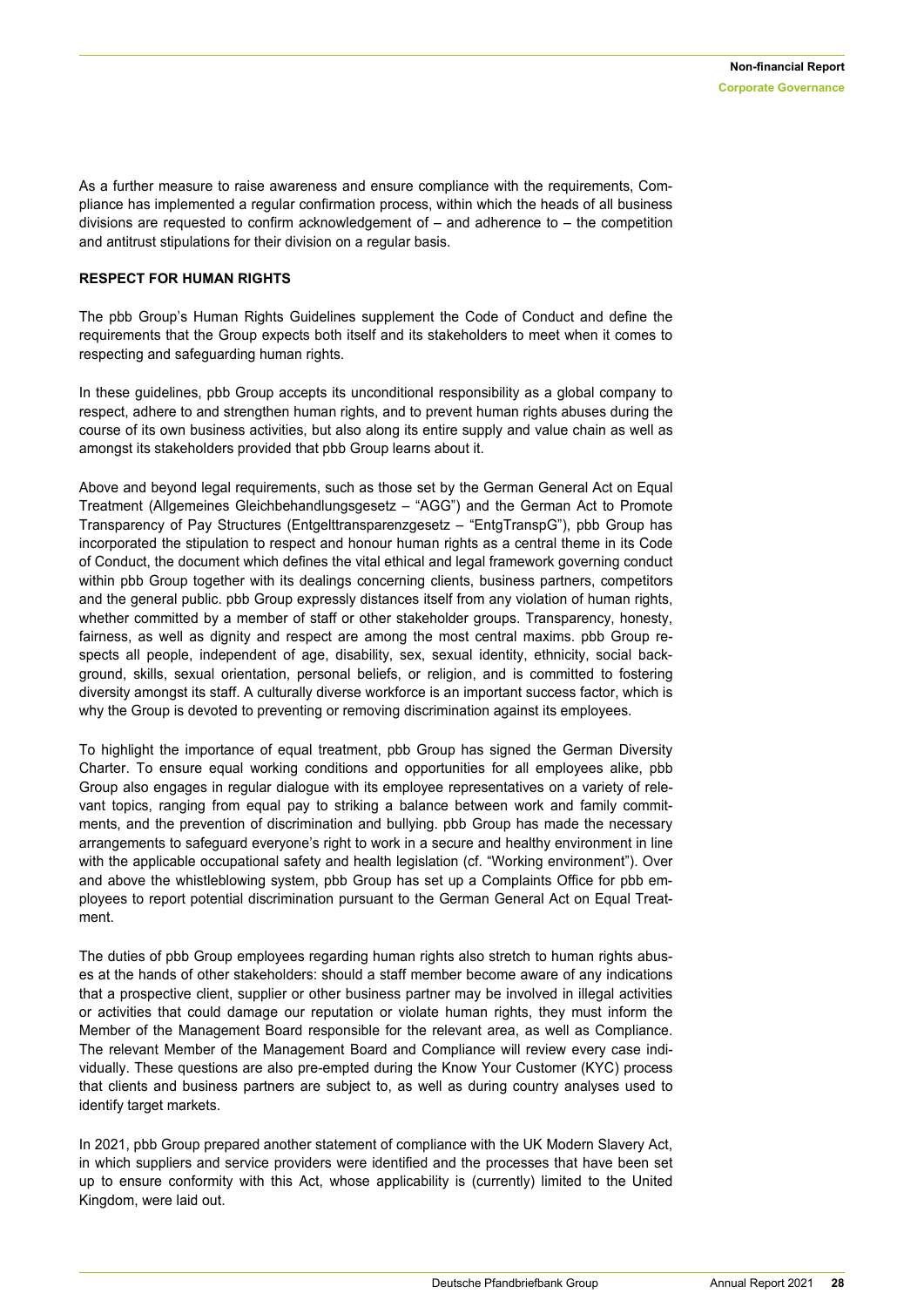For further information on the topic of human rights, please refer to the already mentioned, publicly available Guidelines on Human Rights of pbb Group; the chapters on individual sustainability topics also provide some information.

No human rights abuses were known at pbb Group during the 2021 financial year.

### <span id="page-28-0"></span>Employee Matters

#### **PBB GROUP AS AN EMPLOYER**

An increased need for specialisation and demographic change, as well as an environment marked by regulatory requirements, brings distinct challenges to pbb Group in its HR work. HR work is based on a far-sighted HR strategy which translates the Group's business and risk strategy as well as its business model into the HR world.

pbb Group's business model requires highly qualified employees with expert knowledge in a vast range of subject areas. The key objective of the HR strategy is therefore to attract, retain and develop – for the long run – employees with expert knowledge, a high degree of quality awareness and a strong client focus, leadership skills in line management as well as management abilities at project level, the willingness to be deployed flexibly, and a pronounced entrepreneurial mindset.

Implementation of the HR strategy is based on differentiated, strategic personnel planning, where medium- and long-term changes in the workforce and staffing needs are systematically assessed and managed from a forward-looking point of view, as part of pbb Group's multi-year planning. We take great care in structuring our organisation and workflows efficiently, while focusing on our clients at the same time. Our efficient and lean processes are continuously optimised, also for the purpose of cost-effectiveness.

The successful recruitment of specialists and talents and ensuring that these employees stay loyal to the Bank in the long term are key elements of the HR strategy. Flexible and modern working conditions, a vast range of qualification opportunities and development prospects create opportunities for discovering individual solutions in a dynamic working environment, together with pbb's clients, thinking and acting in a client-oriented entrepreneurial way. This makes a key contribution to pbb's appeal as an employer and ensures that pbb Group will remain competitive in the future, since it naturally competes with other banks, and continuously vies for the best talent in the market.

In 2021, prevention management for employee health and safety was a focal point of HR work and a top priority, especially in light of the COVID-19 pandemic. The focus for 2022 is on the advancement of young people and women, talent management and diversity.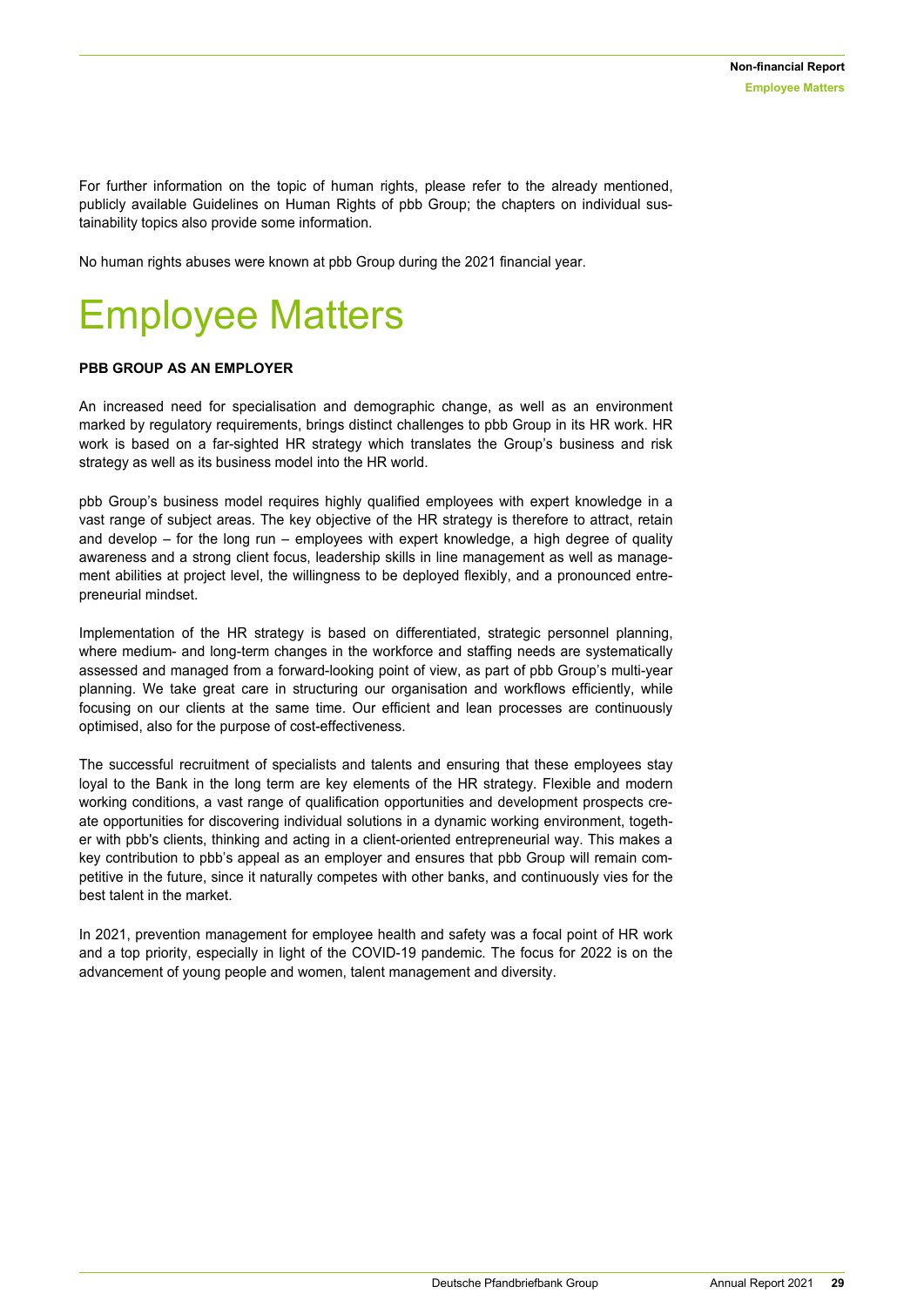#### **Regional distribution of employees (pbb Group) As of 31 December 2021**



As in the previous year, pbb Group's workforce remained stable during 2021. pbb Group employed a total of 828 people at the end of 2021<sup>1</sup> (2020: 823 people). The adjusted<sup>2</sup> fluctuation was 5.11% (2020: 6.35%). The ratio of voluntary redundancies was 4.02% (2020: 4.61%).

<sup>1)</sup> Headcount pursuant to the German Commercial Code (excluding Members of the Management Board, interns and student employees). pbb AG employs 806 people, CAPVERIANT GmbH 22 people. Figures provided below relating to employees refer to the Group.

 $^{2)}$  Adjusted fluctuation comprises any fluctuation initiated by the employer or employee, as well as discharges due to fixed-term employment contracts running out. Adjusted fluctuation was calculated based on an average headcount of employees of 823 (pursuant to the German Commercial Code).

#### **THE COVID-19 PANDEMIC – IMPLICATIONS AND MEASURES**

2021 was another challenging year for pbb Group in view of the COVID-19 pandemic. Protecting the health of our employees and clients, as well as pbb's contribution to protecting public health, were top priorities. As a result, pbb Group's HR work once again centred its attention on prevention measures to keep our employees safe and healthy, whilst safeguarding the Bank's operational stability and capacity to act. The working environment was aligned with the latest guidelines issued by health authorities and experts, as well as with official rules and recommendations, whilst being designed to promote productivity and team spirit within the Group. The measures, some of which were specifically implemented only in certain regions, were coordinated and developed by a crisis management team headed by Marcus Schulte; the Management Board defined material key points and priorities. The branches and divisions implemented the measures on their own account. Employees are provided with information on the intranet, but also at regular virtual town hall meetings or in divisional calls.

In addition to ongoing technical and organisational measures, such as clearly defined rules on physical distancing and the use of masks covering mouth and nose in enclosed spaces, equipping offices and break rooms with partitions and other technical measures, pbb implemented, or further developed, a range of measures, including a ventilation concept and regular air quality measurements added to the already existing technical ventilation system, regular cleaning of surfaces, and measures to raise awareness amongst staff members to reduce social contacts, as well as to provide them with information on preventive health and hygiene measures. As of November 2021, pbb Group has systematically implemented the "3G" rule, requiring individuals to have recovered from a COVID-19 infection, or be vaccinated or tested in order to access pbb premises and work within pbb Group. In addition, employees and their close relatives were offered the opportunity to be vaccinated against COVID-19 on a total of eight dates starting in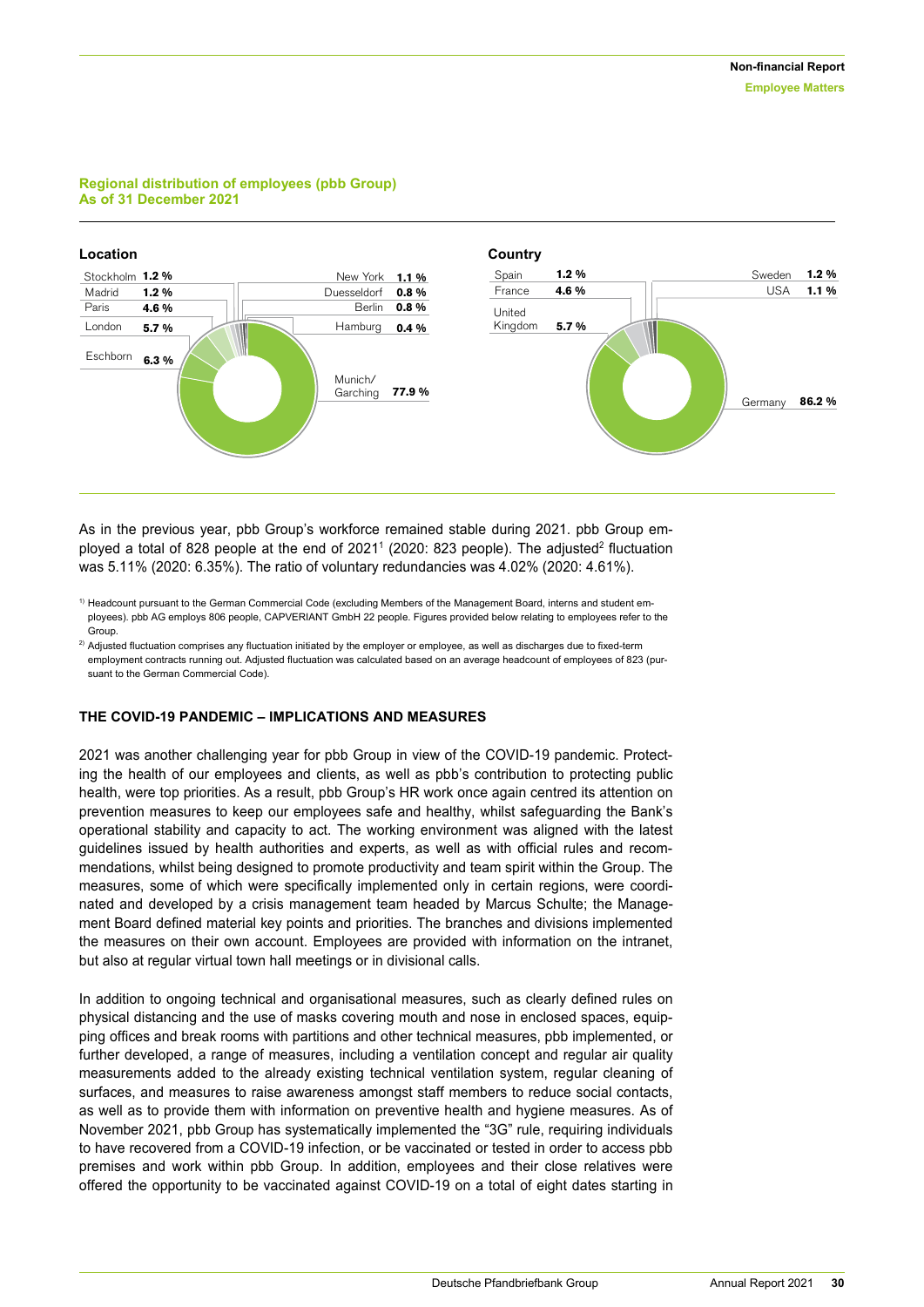June 2021. Most recently, employees were also offered booster vaccinations starting in November 2021.

These measures were supplemented by renewed measures to grant compensation for necessary IT equipment for remote working or for other special expenses triggered by the pandemic. Training measures for employees and managers on specific topics relating to cooperation and leadership were expanded further and institutionalised.

Particularly in the spring and autumn/winter of 2021, the Bank allowed employees to work from home as much as possible and justifiable, while also asking them to work on-site to the extent required. Thanks to the IT infrastructure investments made in recent years, we were able to continue our operations without disruptions in 2021. Operational stability and productivity were ensured at all times.

#### **NEW WORK – NEW WORKING STANDARDS AFTER THE COVID-19-PANDEMIC**

New Work is a new, state-of-the-art framework for how we plan to work together at pbb once the COVID-19 pandemic is over. This has involved a fundamental revamp of the overall regulations for making work more flexible. The aim of New Work is to make use of the positive, constructive experiences of remote working gleaned during the pandemic. At the same time, more in-person attendance in the office – and, as a result, more face-to-face interaction and creative work in groups – is an essential permanent mode of working for pbb to foster team cohesion and business success. This means that employees are expected to work from the office as a general rule. Employees are entitled to make use of options for remote working, however. This entitlement can be used on two fixed days a week for employees who do not take part in the electronic time recording system, and on one fixed day a week for employees who do take part in the electronic time recording system. Every employee has the right to switch from electronic time recording. [These](https://intranet.hre.loc/ceo-cfo/human-resources/regelungen-und-betriebsvereinbarungen/arbeitszeit-rufbereitschaft-und-sonstige-einsaetze.html) changes have also involved creating greater flexibility regarding the use of office space by including desk sharing as a general option.

#### **REMUNERATION AND EMPLOYEE BENEFITS**

The remuneration system and the remuneration strategy of pbb Group are integral components of the business and risk strategy of pbb Group. With its remuneration strategy, pbb Group aims to guarantee a fair, performance-oriented remuneration in line with the market – one that is geared to achieving the targets enshrined in the business and risk strategy. In particular, the variable remuneration system includes appropriate incentives for individual performance, but also promotes and improves cooperation between business divisions, departments and teams. With the variable remuneration components, employees have the chance to participate directly in the success of pbb Group.

Another key element in the remuneration strategy of pbb Group and its remuneration system is the fulfilment of regulatory requirements that deal with the remuneration systems of banks. On the one hand, this means that the implementation of the statutory principle of appropriateness of individual remuneration components regarding total amounts and structures is accounted for, with the ultimate objective being the avoidance of disproportionately high risks. Total remuneration amounts, and individual remuneration components of employees and Members of the Management Board, are subject to regular revision in order to establish an appropriate relationship regarding function and individual performance, as well as pbb Group's overall performance. In 2021, the system, structures and amounts of remuneration were once again reviewed for appropriateness. On the other hand, the remuneration system of pbb Group implements all other regulatory requirements regarding remuneration, in particular those regarding the variable remuneration component. Of particular importance for pbb Group are the regulatory requirements regarding remuneration systems pursuant to the CRD, the German Banking Act , the German Ordinance on Remuneration in Financial Institutions (Institutsvergütungsverordnung – "IVV"; especially requirements on the variable remuneration of risk takers and senior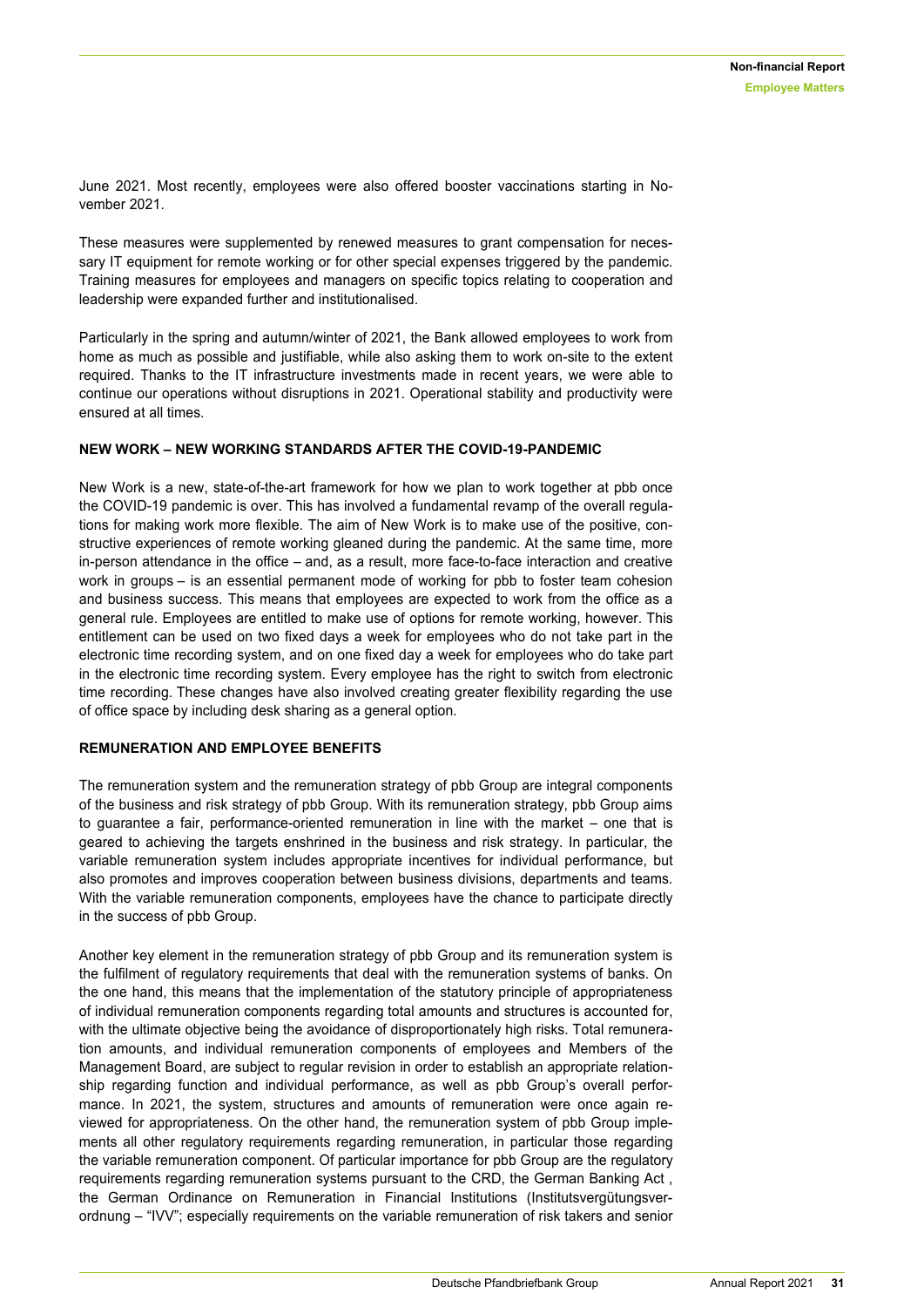managers), as well as – for the Management Board – those resulting from the German Stock Corporation Act (Aktiengesetz – "AktG") and the German Corporate Governance Code (Deutscher Corporate Governance Kodex – "DCGK").

The remuneration system for managers and employees consists of fixed remuneration and variable remuneration, as well as fringe benefits that are standard practice in the industry. The amount of variable remuneration is determined on three levels: the institution's performance, the performance of the relevant department and individual performance. Maximum target achievement is set at 150%. Regarding the disbursement structure, pbb distinguishes between employees who have a material influence on pbb Group's overall risk profile (so-called risk takers), and other employees (so-called non-risk takers). The variable remuneration for non-risk takers is usually granted in cash at the end of the first half of the year subsequent to the financial year for which the variable remuneration is granted.

The disbursement structure for the variable remuneration for risk-takers provides for the variable remuneration to be divided into a disbursement portion and a deferral portion once the performance has been measured. The disbursement portion for second-level senior staff amounts to 40% of the variable remuneration allocated to them, with the deferral portion amounting to 60%. The disbursement portion for employees amounts to 60% of the variable remuneration allocated to them, with the deferral portion amounting to 40%. 50% of the disbursement amount is paid out in cash when the conditions for disbursement have been met. The remaining 50% is disbursed after one year, with the amount being linked, in line with the applicable sustainability component, to share price performance and, as a result, to pbb's financial development, which may result in the amount being adjusted. The period for the deferral portion due to second-level senior staff is five years, and three years for employees. A malus test is performed during this deferral period, which can lead to the deferral portion due for payment in each case being reduced. Following this malus test, 50% of the relevant deferral portion is subject to an additional one-year retention; it is linked during this period to pbb's sustainable development, in line with the applicable sustainability component. The regulations only apply to risk takers whose variable remuneration exceeds €50,000.

#### **Fair and gender-neutral remuneration**

Equal pay for women and men is a top priority for pbb Group.

The remuneration of members of staff whose conditions of employment are governed by collective wage agreements, so-called tariff employees, is ruled by the collective agreement for private and public-sector banks.

pbb is a member of the employers' association for the private banking sector (AGV Banken). Tariff employees are assigned to a grade along the scale agreed in collective agreement, based on the work they do. With this approach, an industry-standard minimum remuneration independent from questions of race, ethnicity, gender, religion or personal beliefs, disability, age or sexual orientation is warranted, and we ensure that a person's remuneration reflects their qualifications, duties, function as well as their professional experience.

To provide for adequacy and fairness in the remuneration of non-tariff employees, remuneration is regularly – usually biennially – reviewed as to whether it is in line with prevailing market terms, using external benchmarks and a functional classification system. The benchmarking is based on a standard classification scheme for job or function levelling (the Towers Watson Career Map), with three so-called career paths ("M" = Management; "P" = Professional, and "T/U" = Services/Administration) and different career levels within these career paths. This classification lays the groundwork for the verification of remuneration in terms of market levels (the so-called market matching). Further dynamic to the salaries of non-tariff members of staff is determined by the individual employee's qualifications, duties, function, performance as well as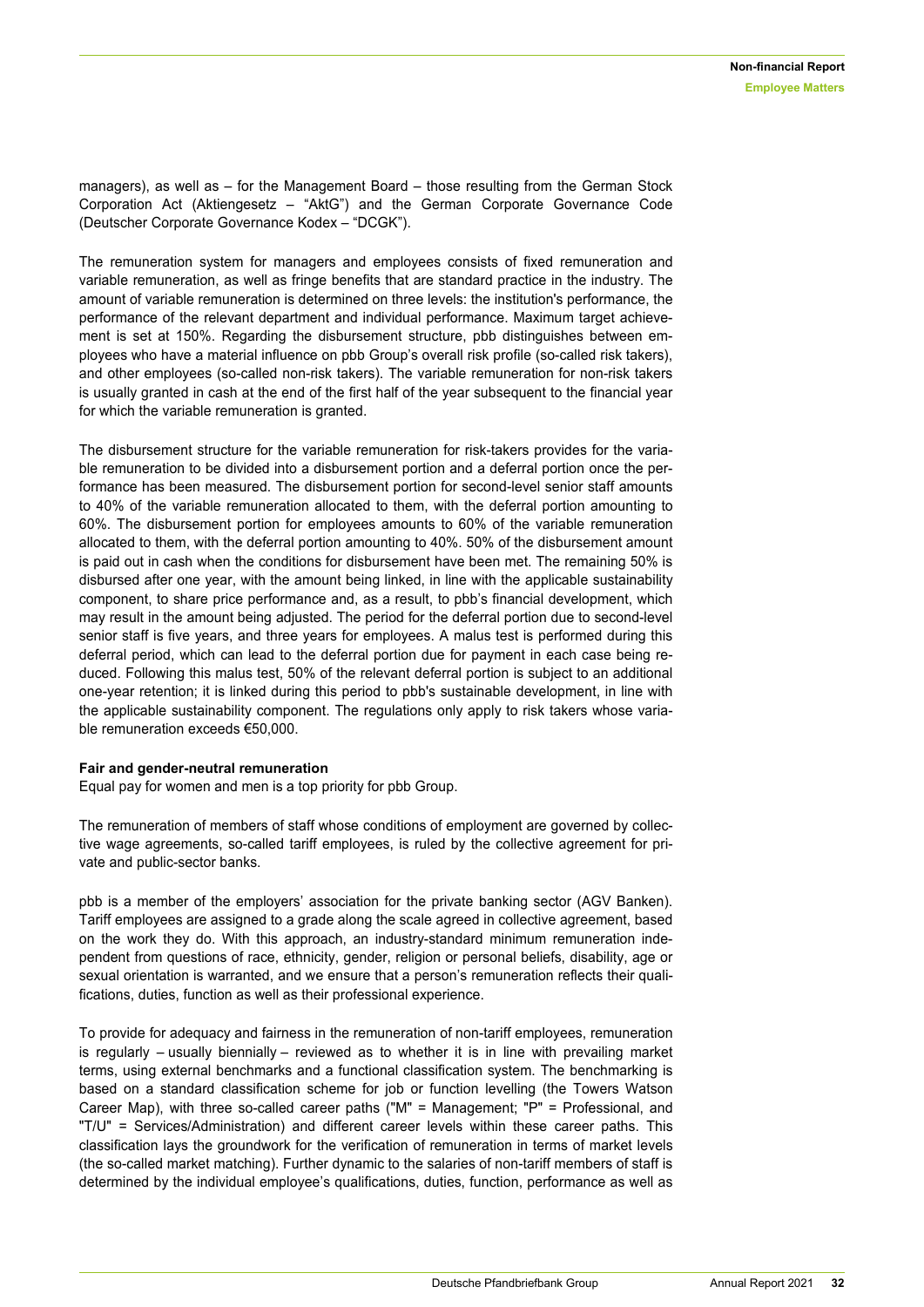professional experience, disregarding questions of race, ethnicity, gender, religion or personal beliefs, disability, age and sexual orientation.

Hence, both the setting and the further development of salaries paid by pbb are based on a fair, transparent, performance-based and recognised system which is in line with prevailing market conditions – without regard to race, ethnic origin, gender, religion or personal beliefs, disability, age, or sexual orientation.

Variable remuneration, which applies throughout pbb and all other Group entities in as uniform and viable a manner as possible, is determined using a formalised and transparent process, harmonised across the Group. Allocation of variable remuneration is based on the achievement of qualitative and quantitative targets at both divisional and individual levels – to the extent possible, reference shall be made to pbb Group's business and risk strategy; target achievement shall be determined for every division and every employee at pbb Group. The qualitative and quantitative divisional targets are established on an annual basis and derived from the corporate targets and the business plans made for the respective financial year. In a first step, the Management Board defines strategic priorities for the divisional targets are defined to support the target setting (Corporate Strategic Priorities). As a matter of principle, the Management Board defines Corporate Strategic Priorities in the area of ESG (Environment, Social and Governance). This serves, in particular, to foster behaviors in relation to pbb's climate and environmental environmental risk approach of pbb. A reference value representing 100% target achievement is defined in advance for each target, to facilitate measuring the level of target achievement and hence, determining variable remuneration.

The Management Board adopts the divisional targets, which are communicated to all employees of the respective divisions at the beginning of the year, based on the Corporate Strategic Priorities. At the individual level, every employee is provided with an annual target agreement comprising quantitative and qualitative targets for the current financial year. The measurement of every target is based on indicators, allowing transparent performance assessments at the end of every financial year. pbb Group conducts annual employee reviews within the scope of an annual process; holding these discussions is part of managers' responsibility. The structured employee review takes place between each employee and his or her manager, for the purpose of assessing the employee's performance during the year under review, and for agreeing upon targets for the following financial year. Accordingly, the employee review is a key instrument for establishing a common understanding of performance standards, as well as on concrete targets and expected results. For this purpose, the discussion focuses on priority issues for the respective financial year, which need to be aligned with (or are derived from) the business and risk strategy. Employee review and performance appraisal are key management tools which ascertain that staff activities and priorities are aligned with target achievement and the Company's performance, and ensure fair remuneration. Human Resources supports and monitors the regular conduct of employee reviews. A guideline for managers and employees containing important information on target agreements and employee review discussions is available on pbb's intranet.

Company pensions are an important pillar of the additional benefits pbb Group has to offer. For its employees in Germany, pbb Group has established defined-contribution and defined-benefit plans. In the defined-contribution plans, pbb makes payments for commitments by industry-wide organisations such as BVV, the German pension provider for the financial industry; BVV has been an important company pension option for employees joining since 1 April 2004. In all of the Group's non-German entities to which no legal or tariff provisions apply, a company pension scheme – in a locally common form – is in place.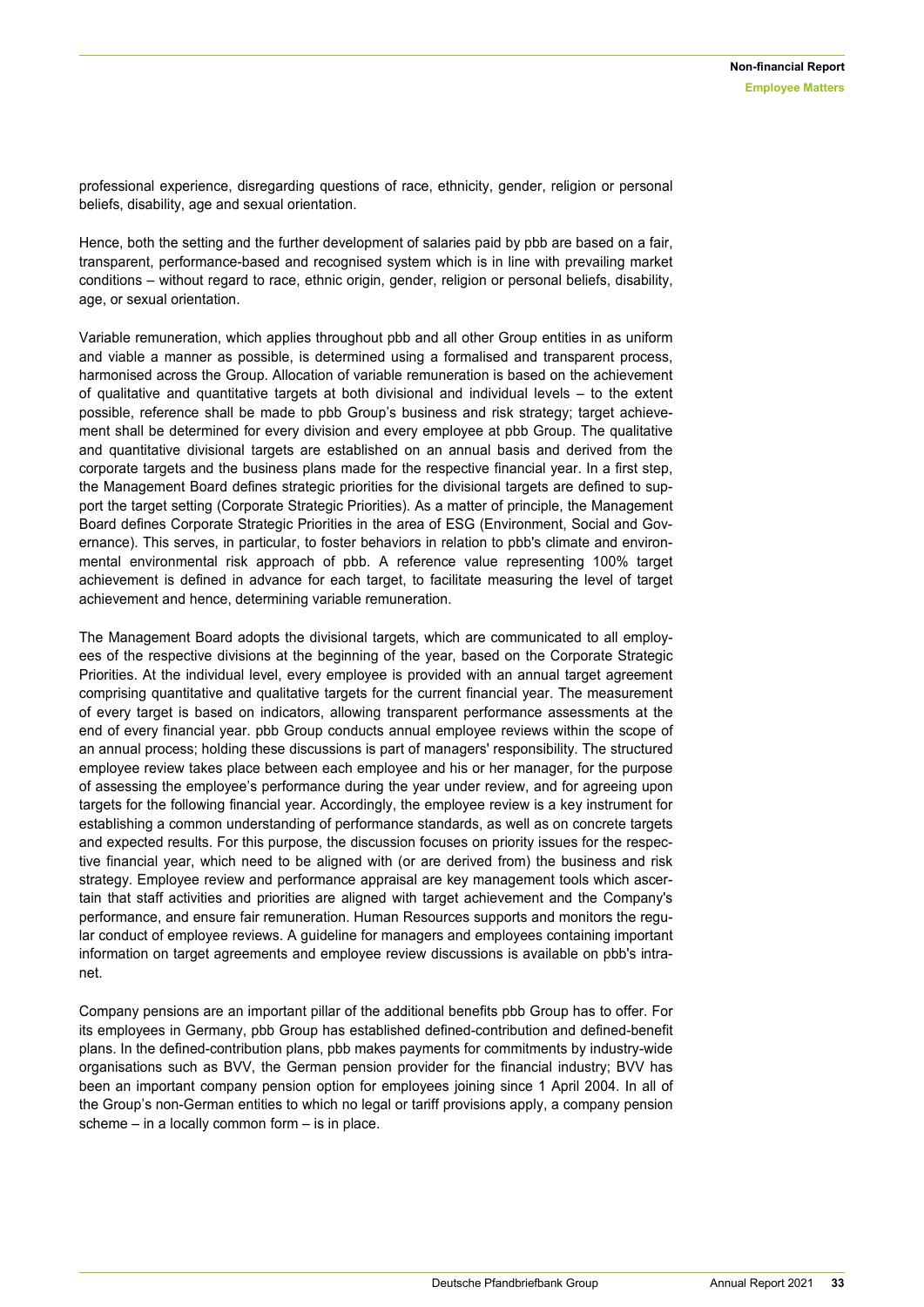

#### **Proportion of tariff employees/non-tariff employees (pbb Group) As of 31 December 2021**

#### **Employee benefits**

pbb Group provides members of its staff with a comprehensive employee benefits package, including – depending on the employee's location – capital-building payment schemes, sickness benefit and grants to the statutory sick pay, anniversary pay, lunch allowance, special leave in case of special events and a group accident insurance policy.

In the Garching and Eschborn locations, voluntary preventive healthcare measures such as free influenza vaccinations, health checks and computer glasses are available (cf. "Fair working conditions"). pbb also has a workplace integration management system in place, which all employees affected may make use of.

During 2021, pbb Group employees in Germany were once again able to lease high-quality communication devices of the newest generation such as PCs, notebooks, tablets or smartphones, through pbb Group at attractive terms and for their private use. The monthly lease instalments are directly offset against gross salary, allowing pbb employees to benefit from tax benefits for private use of communication technology available in Germany, in line with their own marginal tax rate.

#### **WORKING ENVIRONMENT**

pbb Group employs 828 women and men from 35 different countries with different skills and different backgrounds. This workforce form the basis for sustainable corporate success. Promoting diversity and the personal growth of our employees, with fair working conditions, is at the heart of the Group's HR work. pbb Group respects human dignity, human rights and an employee's right to privacy. All staff members are treated with fairness, dignity and respect. pbb Group has zero tolerance with regard to unfair or discriminatory behaviour towards its staff. It is committed to the principles of equal treatment in the selection and further development of staff, without discriminating against any employee (or potential employee) due to race, ethnicity, gender, religion or personal beliefs, disability, age or sexual orientation.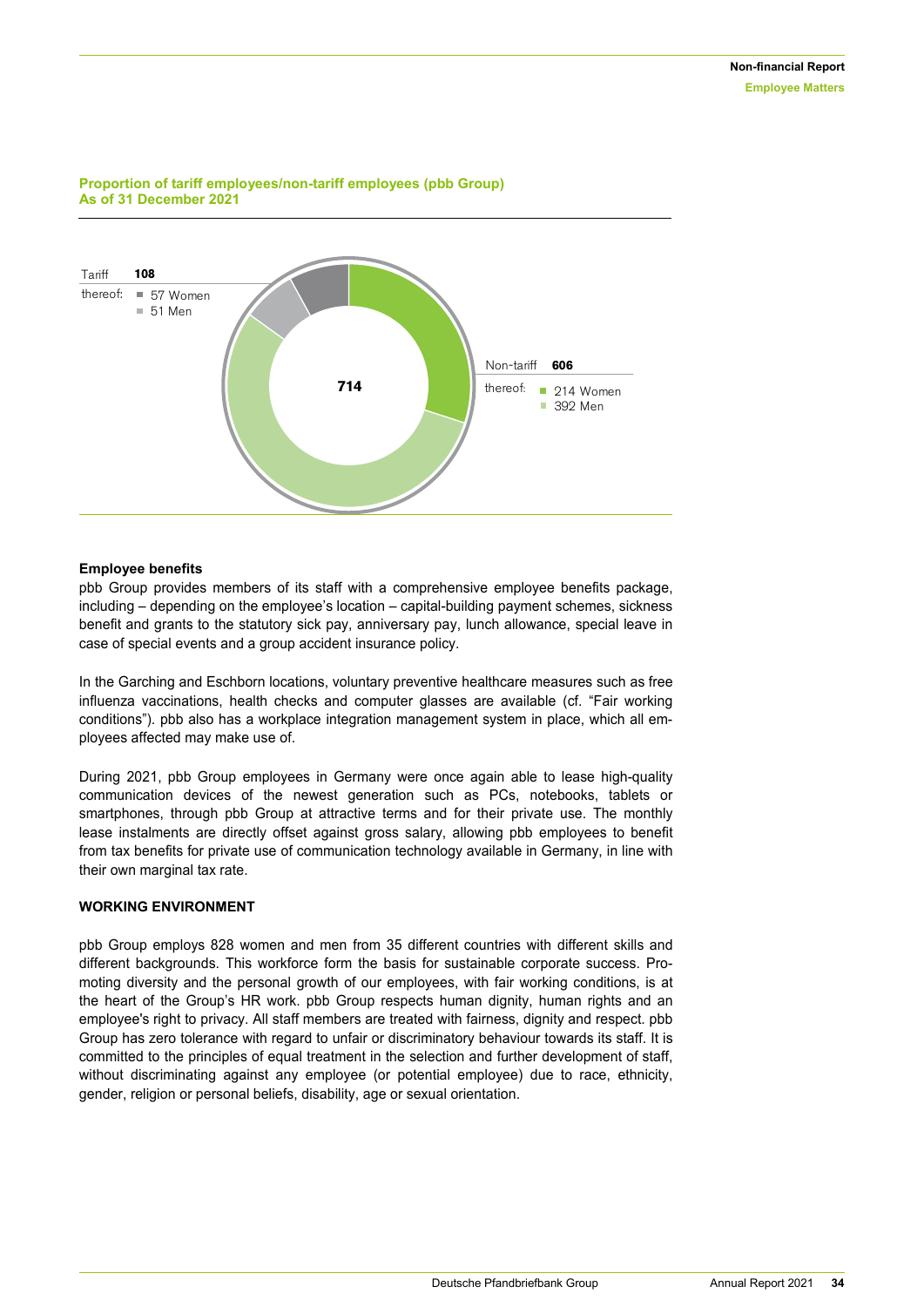Employees are assessed on their performance alone. Honouring the legal and contractual rights of employees is an essential part of the compliance work instruction which employees must adhere to as per Works Council agreement and/or their employment contract, as well as to pbb's Code of Conduct. This forms the foundation for our managers' and employees' work. The work and conduct of managers and employees alike – and therefore that of our Bank – is based on mutual respect, openness, honesty and a joint understanding of trusting collaboration. pbb Group focuses in particular on the issue of gender balance. This focus is supported by increased awareness for the topic across all levels and the establishment of a corresponding management and corporate culture, as well as the internal obligation to specifically address the under-represented gender for the given situation when filling vacant positions, while taking in account ability and qualifications. Further information on this topic can be found in the pbb Group's Corporate Governance Report.

pbb has an internal office that employees may turn to when they feel that discrimination pursuant to the German General Act on Equal Treatment has occurred. On the intranet, pbb informs its workforce concerning protective measures against discrimination with a dedicated pamphlet.



#### **Age structure of employees (pbb Group) As of December 2021**

#### **Fair working conditions**

Since 2010, pbb has been a signatory to the Charta der Vielfalt (diversity charter), thus demonstrating its fundamental commitment to the economic benefits of diversity, tolerance and fairness among a company's employees as well as among its clients and business partners. The Charta der Vielfalt binds its signatories to creating a working environment that is free of prejudice and exclusion, and to establishing an open corporate culture based upon mutual respect and the involvement of stakeholders. This vision is something we actively live. pbb Group takes heed of an even-keeled structure of our workforce in the demographic sense, and employs people from a vast variety of education and sector backgrounds.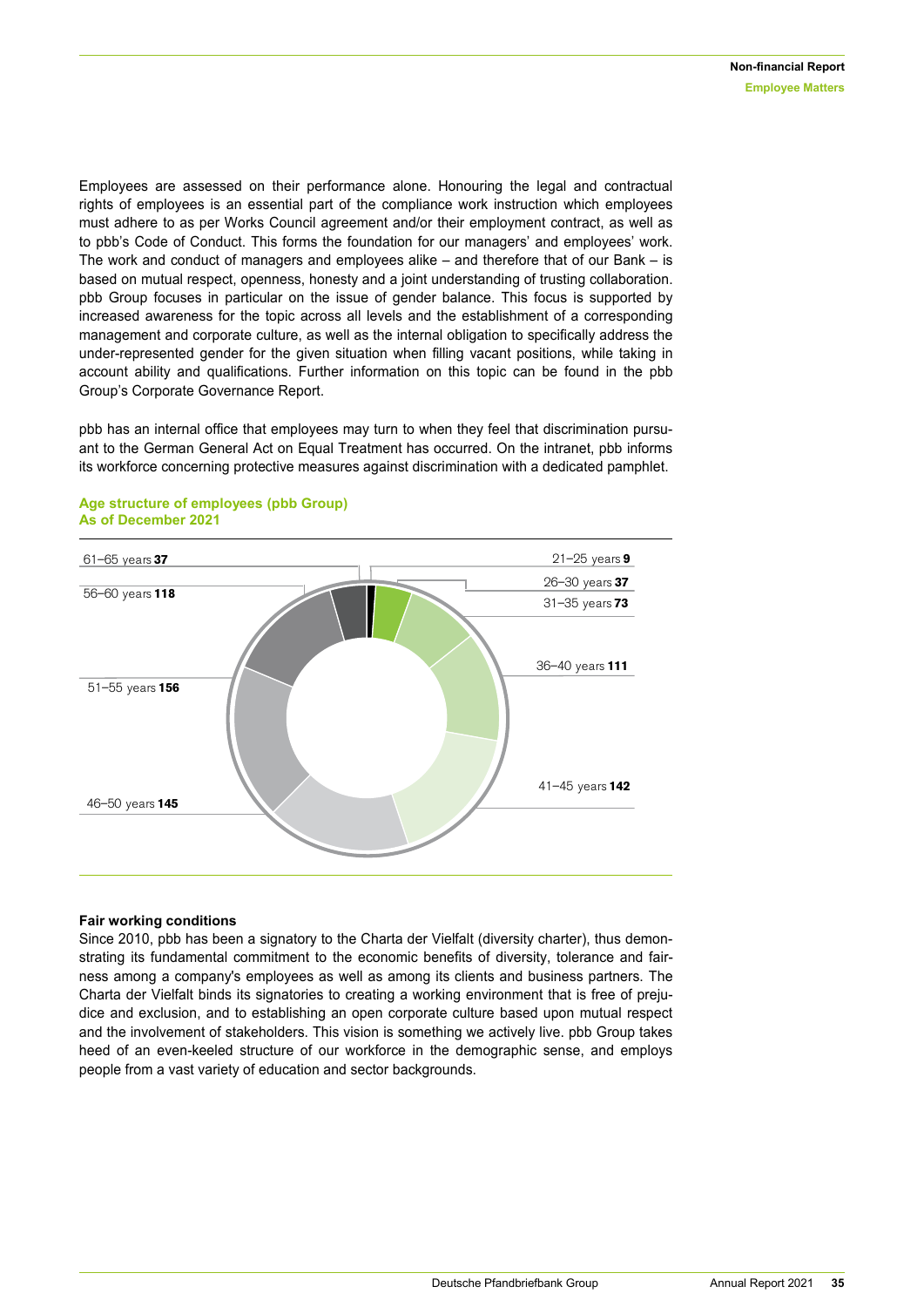Every employee must be able to address workplace problems without fearing repercussions. pbb Group fosters an open corporate culture that provides for the inclusion of employees in the decision-making process, while at the same time maintaining discretion. It further ensures that procedures exist within the Group in order to resolve any workplace problems confidentially and as quickly as possible, including a Complaints Office for complaints under the German General Act on Equal Treatment, a dedicated contact at Human Resources and a whistleblowing system.

Efficient and committed employees are central to the success of every company, which is why pbb Group invests in the health of its employees. The Health and Safety Committee (Arbeitsschutzausschuss – "ASA") that was implemented in Germany and which includes a company doctor, the occupational safety specialist, as well as representatives of the Works Council and the safety officers (Human Resources and Corporate Services representatives), meets on a regular basis to consult on the status of occupational safety and health protection at pbb Group's German offices, and to decide upon measures to improve occupational safety and health, and the prevention of accidents. Company doctors hold consultation hours for employees at the Garching and Eschborn locations. Furthermore, pbb Group voluntarily offers its employees various health measures, for which it assumes the costs. In 2021, we conducted 22 preventive checkups on working with display screen equipment, 23 extensive consultations on individual topics, 21 consultations on hygiene measures and measures to reduce SARS-CoV-2 infection risk, and 263 vaccination advice sessions/vaccinations. No further measures aimed at workplace health promotion in the form of free checkups were performed in 2021 due to COVID-19. Our offer to visit a company doctor was taken up by a total of 286 employees.

pbb Group's managers received training on occupational safety issues from the occupational safety specialist in 2021, in compliance with the German Act on the Implementation of Measures of Occupational Safety and Health (Arbeitsschutzgesetz – "ArbSchG"). The Bank also offers first aid courses and further training for first-aiders every year, which also deal with the handling of automated external defibrillators. Similarly, fire prevention training is given annually, with refresher courses held every two years.

During 2021, demand among employees in Germany for the Bank's subsidies for preventive healthcare was strong once again. However, pbb Group's sponsorship of health-promoting measures is not limited to Germany. At both its German and international locations, the Group supports membership in sports clubs or gyms, eyesight tests, training for first-aiders and fire prevention officers, health checkups and workplace evaluations.

#### **Work-life balance**

Helping employees reconcile their responsibilities at home and at work by providing support for childminding has increased in importance  $-$  both in the goal of promoting women and in  $pbb$ Group's endeavour to recruit new employees and become a more attractive employer.

By providing the corresponding work organisational conditions, such as flexible working models or the possibility of working at home, pbb Group offers attractive arrangements that make it easier to balance work and family for all employees. Parental leave is granted in line with statutory provisions; when employees return from parental leave, their working hours are organised with a high degree of flexibility. Furthermore, pbb is subject to the collective wage agreement for the German private banking sector and public-sector banks; in certain conditions, this provides for extended parental leave. In addition, in case of childcare problems, pbb Group offers flexible opportunities to work from home, or permits bringing children to the office. Employees who care for a family member can rely not only on the legal provisions, but may also take unpaid leave or temporarily reduce their working hours. The introduction of New Work also helps employees to strike a balance between work and family commitments.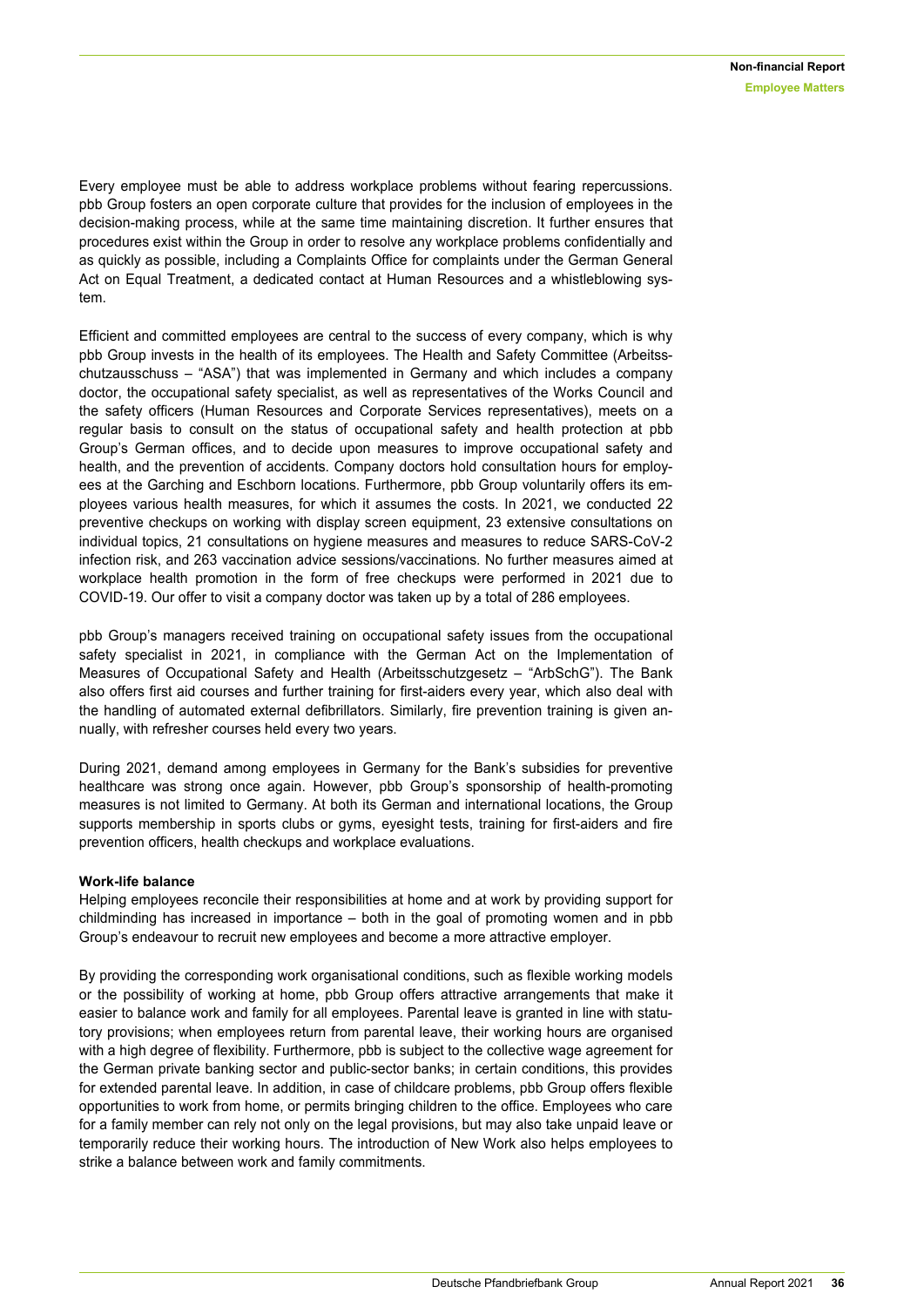pbb's "family service" for all employees based in Germany also provides a range of agency and selective advisory services. This offering has been taken up by employees in particular for childminding, homecare and care for the elderly. Virtual childcare was also offered in 2021 due to the increased need for employees to work from home. Similar to the situation in France and the UK, childminding costs for children that have not yet reached school age is subsidised in Germany as well. The maximum subsidy in Germany amounts to €100 per month and child. In 2021, a total of 129 employees made use of this childcare allowance.

18.6% of employees work part time (part-time share for female employees: 38.8%, for male employees: 6.1%), testimony to the flexible working opportunities and the support given to work-life balance.



#### **Part-time distribution (pbb Group) As of December 2021**

#### **Involvement and co-determination**

At pbb, relevant industry-specific collective agreements apply to employees in Germany, France and Spain.

In Germany, there are also two local Works Councils (in Garching and Eschborn) as well as a representation body for severely disabled employees. In addition to these bodies, there is a Central Works Council, which has formed an economic committee. No Group works council exists. An employee representation body was active in our French offices in 2021, but no other such bodies exist at the remaining international offices. The working relationship between pbb Group and employee representation bodies is based on trust and regular exchanges, and pbb Group respects their rights.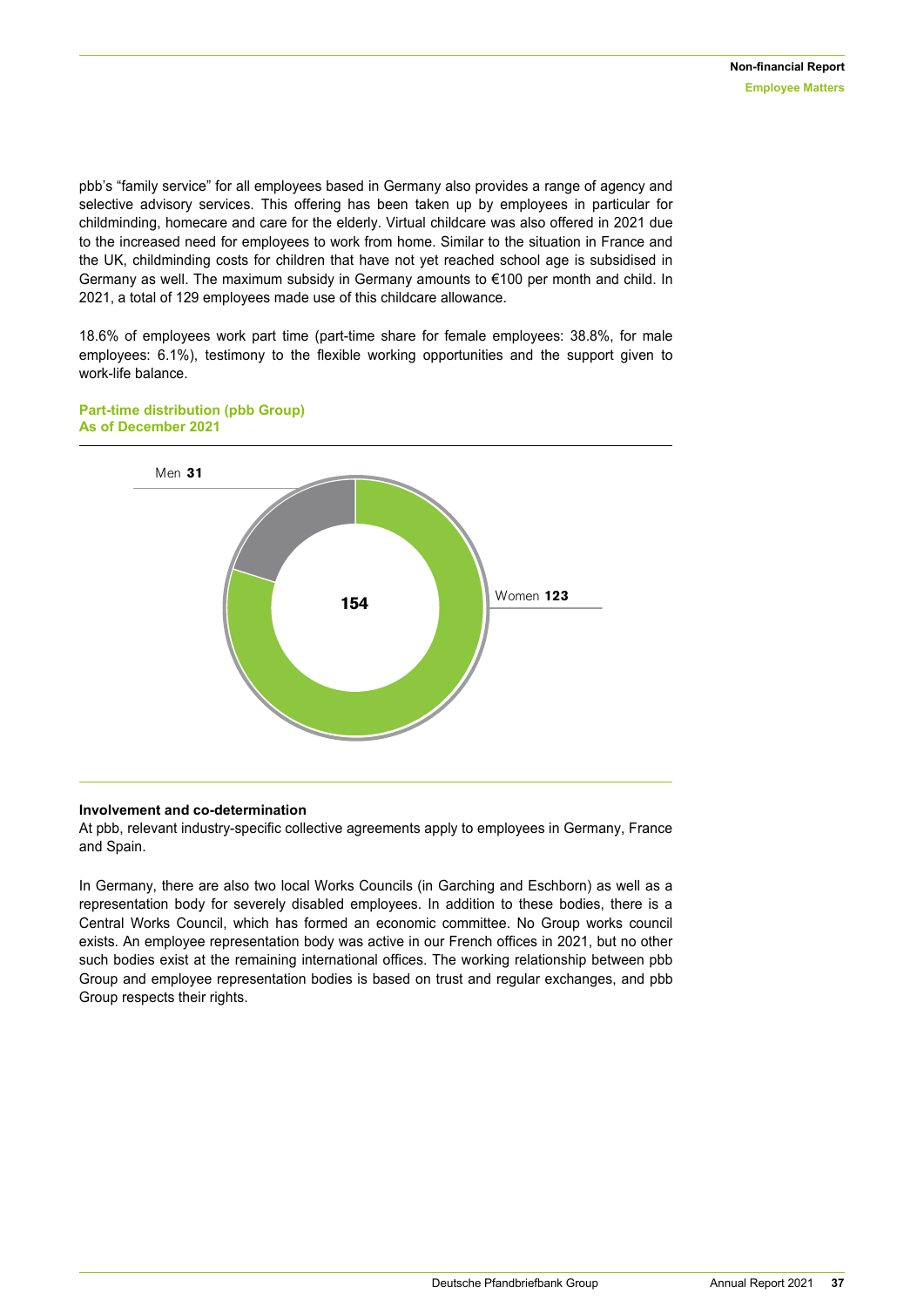Employees are kept in the loop through regular information provided by both their representatives and pbb Group via the intranet or e-mail, as well as in personal meetings. All members of staff have the opportunity and the right to organise in trade unions, as well as the right to assembly.

In Germany, regular works meetings ensure that employees are comprehensively informed, and the time employees spend at these meetings counts as working time.

#### **Responsible approach to restructuring**

Overall regulations are in place at pbb Group for any organisational changes, providing for mutually acceptable and socially responsible solutions in the event that we have to part ways with employees. These include, in particular, regulations on severance payments, as well as targeted support for affected employees to position them on the labour market through outplacement and further training measures.

#### **Training and continuing professional development**

The business model pbb Group pursues, and the ever more challenging and complex environment that it is active in, calls for highly qualified employees with expert knowledge. This makes training and continuing professional development an important ingredient of the Group's HR strategy, and a core element in achieving the Bank's goals.

In terms of personnel development, pbb Group follows a holistic approach that looks at each individual member of staff, provides them with guidance and, where necessary, support in their professional and personal qualifications and development. This requires that the qualification measures of the individual employee be identified and planned, to meet the needs the employee has in terms of knowledge and competence. Together with the principle of "leading, challenging, encouraging" and the employee review, individual qualification is a cornerstone of pbb Group's personnel development. The annual employee review forms the basis for establishing qualification needs. If qualification measures are earmarked during the review, manager and employee mainly – but not exclusively – select and plan the contents of these measures in the context of the target agreement. Measures may be on-the-job, near-the-job, as well as off-thejob, and may be offered in-house or externally. Where qualification needs arise in the course of the year, further seminars or trainings above and beyond what was agreed during the review may be requested.

pbb Group offers a variety of in-house training and qualification measures, particularly in the realm of technical qualification, management and social skills to make line managers better leaders and to foster understanding for working in teams.

The seminar offering comprises topics specific to pbb, but also methodological and social skills. In the course of the latter, trainings aim at team-building measures, a better understanding of intercultural diversity as well as at general presentation, moderation, negotiation, time management or language skills. Our internal training catalogue is completed by dedicated measures for women, which also help improve the reconciliation of family and working life at pbb Group.

For managers, pbb Group offers a series of seminars on leadership. In our well-established Leadership Academy, we lay the groundwork that is later built upon in our Leadership Excellence trainings. These trainings encourage experienced managers to reflect on and improve their management and social skills in an ever more challenging and complex working environment. The Leadership Journey also places particular focus on the leadership challenges associated with a hybrid working world. Above and beyond these offerings, the Bank also enables executives with significant management responsibility to participate in individual coaching sessions.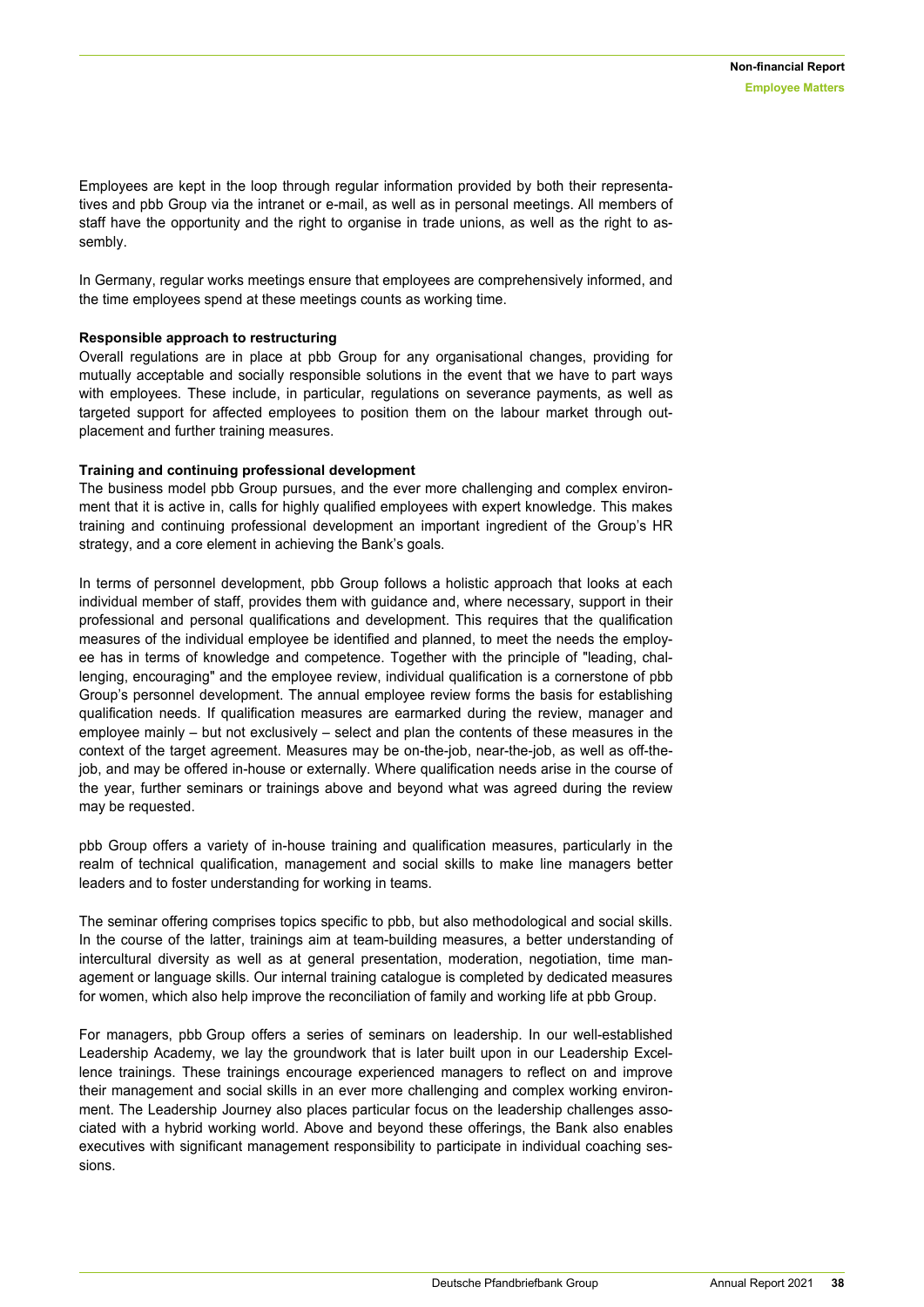For young talents that have just completed their university studies, a trainee programme that offers both technical and interdisciplinary qualification makes for a successful start with pbb Group. A mentoring programme rounds off the range of development and support measures.

A large number of training measures were held as virtual sessions again in 2021, helping to ensure ongoing training and continuous professional development for employees. New further training measures were designed and implemented to meet the needs arising from hybrid work structures. Among other things, further training opportunities were created for managers in order to further promote and strengthen the leadership skills required in the remote working environment. Short workshops and presentations designed to provide food for thought allow all employees to address the challenges associated with remote working and hybrid collaboration and to acquire the necessary skills. An increasing number of coaching sessions were also offered to specific target groups as required.

The continued systematic development of an HR development structure that is aligned with the individual requirements of divisions and employees will continue to challenge pbb Group, while also serving as a gold standard for successful HR work. Against this background, pbb Group strives to continuously evolve its qualification programme – and to continue to do so, going forward. With new initiatives adding to the broad range of existing measures, we will therefore continue to provide important impetus in 2022 and beyond, to systematically support our staff in their professional and personal growth with a modern approach. New measures aimed at agile project management as well as further training on the topic of remote working and moves to extend the existing trainee programme are on the agenda for 2022.

In addition to the internal on-the-job and near-the-job measures – organised centrally as well as decentralised – pbb Group employees can resort to a wide range of external training measures. As a rule, the employee and his or her manager decide on the – in this case mostly professional – training measures within the scope of the employee review. The selected measures depend on the employee's needs. pbb Group paves the way for suitable employees to complete, inter alia, the international Real Estate Manager training (EBS), tailored to the needs of pbb Group.

Expenses for internal and external staff qualification measures totalled €0.8 million (2020: €0.9 million) during 2021. This was equivalent to 3.9 training days on average for each employee (based on an average headcount pursuant to the HGB of 823), or 7.0 days on average for the 463 staff members who took part in the qualification measures.

#### **Knowledge management**

In order to make transition into their job at pbb Group easier for new employees, the Bank is directing a lot of attention to onboarding efforts. Introduction plans and sponsorships – in which an employee with relevant experience is at the disposal of new employees for any questions they might have – are systematically included and individually created by the business divisions for new employees. pbb Group organises a "Welcome Day" several times a year, providing information on the organisation, the business model and pbb's primary process, as well as on interesting facts from other divisions. The event aims to improve the integration of new employees and to help them become familiar with the business and key (as well as cross-divisional) processes at pbb as fast as possible. Furthermore, new employees receive a welcome brochure with information on pbb's locations; it is also available on the intranet. A series of internal qualification courses complements and deepens employees' knowledge, with pbb's business divisions providing insights into their areas of responsibility and key workflows.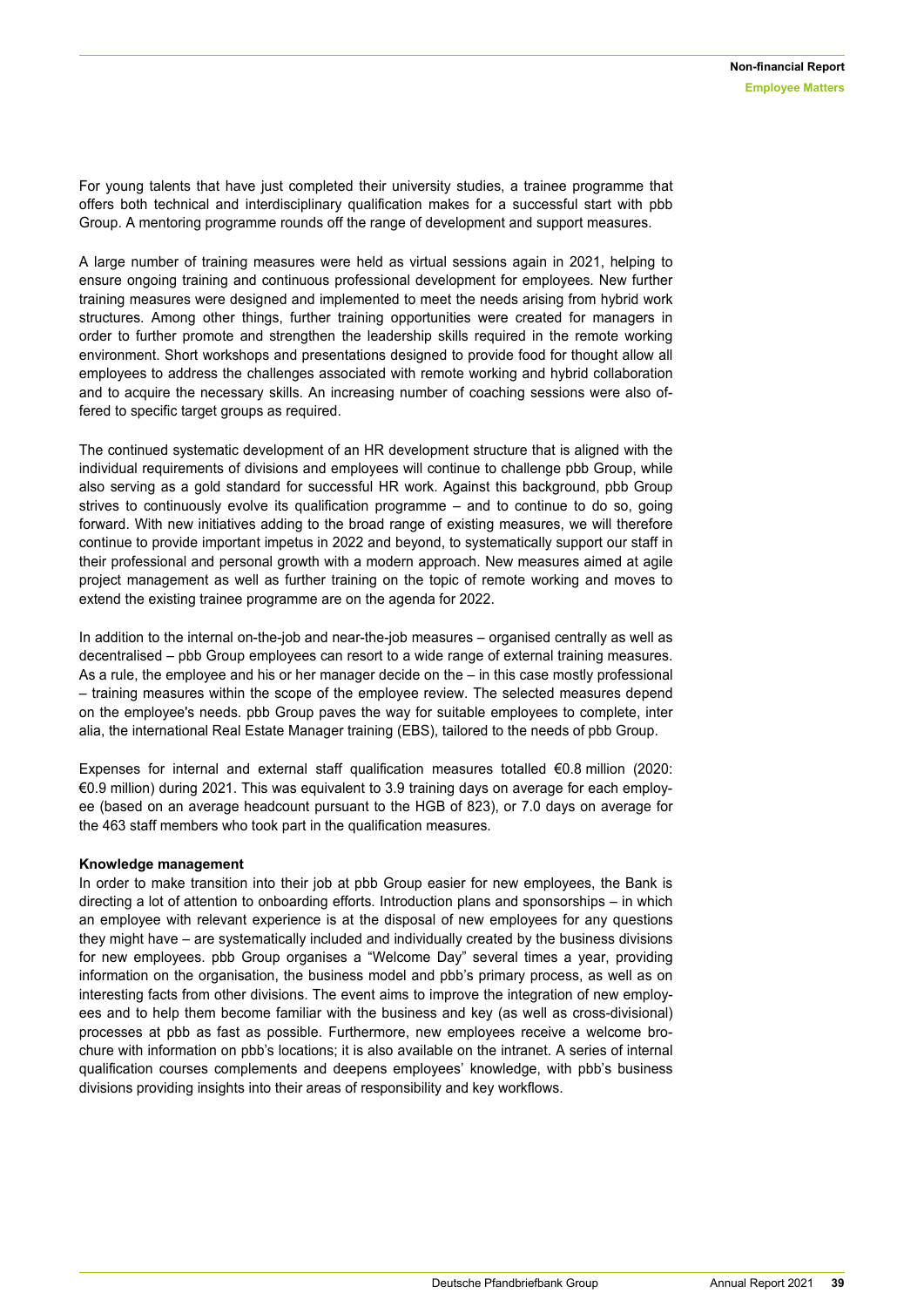Within the scope of an approximately 18-month trainee programme called "Programme for Young Professionals", young professionals are employed in various areas, thus receiving comprehensive training. There are plans to further expand the trainee programme to feature a central trainee pool in 2022.

#### **Securing new talent and employer attractiveness**

pbb Group is facing increasing competition for experts with other employers. To meet the Bank's need for experts in the different divisions, pbb Group has implemented various initiatives to attract young talent and strengthen their capabilities. In this context, pbb Group continues to place emphasis upon intensive cooperation with key universities. In the event that pbb Group has to cover short-term needs, it uses external resources as well as various recruitment strategies for hiring new employees. Active searches via networks, especially social media, are our main focus. Passive searches are mainly performed via job portals, but also via social media. In addition, we engage agencies if required. Our attractive working conditions are a key success factor in attracting experts.

We stepped up our social media recruiting even further in 2021. Another centrepiece of our recruitment strategy in 2021 was once again university marketing. With in-person recruitment fairs being cancelled due to the pandemic, pbb attended five virtual events, but plans to attend the events in person again in 2022. In addition, we have case studies scheduled, in order to more intensively familiarise interested students at partner universities with pbb Group as a potential employer. During the year under review, pbb employees delivered guest lectures on different subjects at universities.

Furthermore, pbb Group provides student employees with the opportunity for extra-curricular activities in many areas, and – should said students possess the relevant skills – also in combination with a bachelor's or master's thesis with practical orientation. In 2018, pbb joined the Fair Company Initiative, the largest employer initiative for fair internships, and obtained the Fair Company label.

The project launched back in 2020 to develop an employer brand showcasing the (cultural) characteristics that define pbb Group as an employer was continued in 2021. This involved revamping pbb's career website and successfully implementing a new applicant management tool.

The fact that 98.5% of the positions in the Group are permanent, and a very high share of vacancies are filled internally, underlines pbb Group's position as an attractive employer and boosts staff loyalty. The low adjusted fluctuation rate<sup>1</sup> of 5.11% in 2021 demonstrates this.

<span id="page-39-0"></span> $1)$  Adjusted fluctuation was calculated based on an average headcount of employees of 823 (pursuant to the HGB).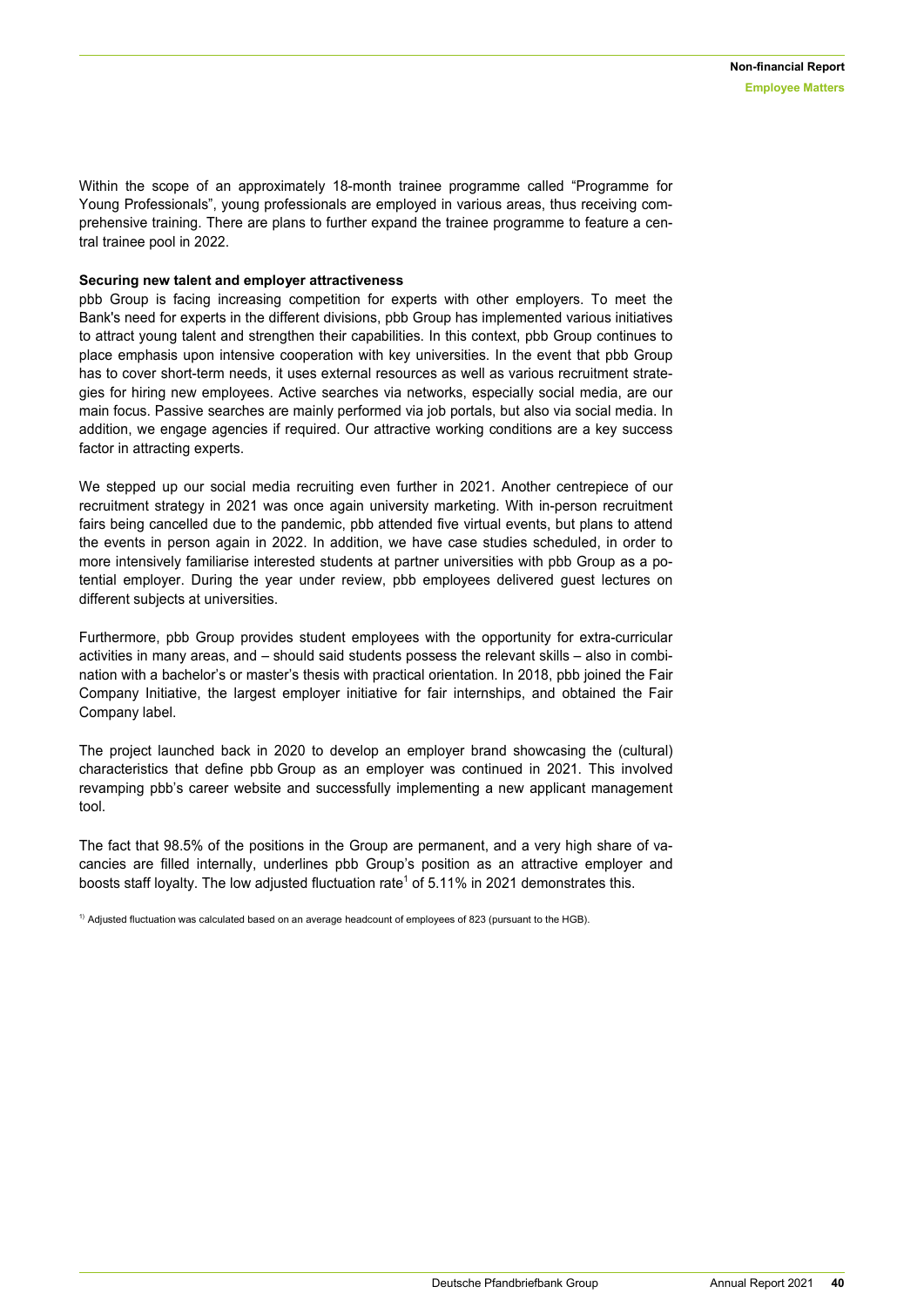### Environment

pbb Group aims to make an active contribution to achieving the climate goals of the Paris Agreement and thus strives to consistently and permanently reduce its ecological footprint and avoid environmental impacts – by aligning its lending business with sustainability criteria, funding itself via green financial products, and by handling natural resources responsibly. The first two aspects have already been addressed within the scope of sustainable financing solutions. As regards the third aspect, pbb Group's resources consumption is deemed non-material. Nevertheless, we shall subsequently discuss it.

In the Code of Conduct, pbb Group has committed itself to conducting its business in a sustainable and environmentally friendly way, and to identifying environmental risks that may arise in its business activities. Material reference points for this are especially the buildings used by pbb Group, the organisation of workflows, the use of data centres and the mobility of the Group's employees. The Member of the Management Board responsible for Information Technology is briefed about the development of different topics, such as energy and paper consumption, but also vehicle fleet and travel volume, on a quarterly basis.

#### **RESOURCE MANAGEMENT**

Business Campus Garching, where pbb's headquarters have been rented, was designed to ensure the responsible use of scarce resources and built in accordance with cutting-edge energy-efficiency standards.

An energy centre was established early on in the development of the Business Campus, as was a building management system spanning the campus, to allow for the connection of renewable energy sources and thus optimise energy consumption.

Rain water collected via roads and building roofs on the campus is collected in tanks, cleaned by way of sedimentation, and channelled into the central lake, thus making added fresh water unnecessary here. A seepage area serves to catch the overflow which then seeps into the groundwater; the entire outdoor area is irrigated with the campus' groundwater well. Visitor parking is not sealed. During the winter months, a geothermal hot water system operated by municipal utility EWG Garching keeps the Business Campus warm; in the summer, an absorption chiller cools the hot water down to keep the office spaces cool.

The Business Campus operates four photovoltaic systems, with a large proportion of the electricity generated being fed into the Business Campus power grid. 100% of the remaining electricity consumed at the Business Campus is generated in hydro-electric and wind power plants.

Since as early as 2011, 100% of power demand at pbb's headquarters has been met using renewable energy sources. As all other German locations have also been using power from renewable energy sources since 2015, power supply in our domestic market is carbon-neutral. pbb's international locations also obtain most of their electricity from renewable energy sources with the exception of the offices in Madrid, which is not supplied with green electricity, and Stockholm, which is only partially supplied with green electricity.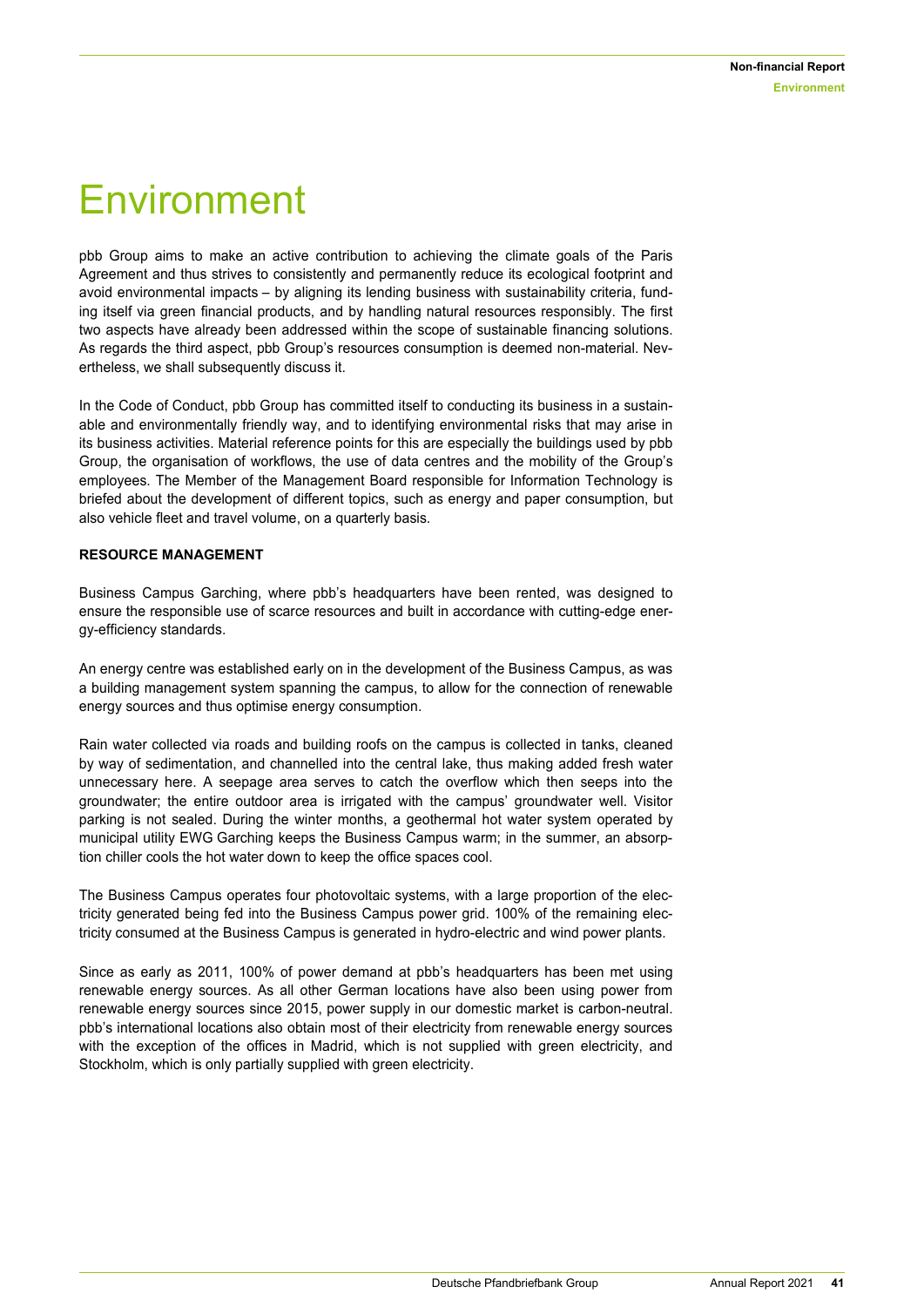In addition to the ordinary 2021 Annual General Meeting, the 2021 Extraordinary General Meeting, the annual press conference, the analysts' conference and other internal events were also held as climate-neutral events. The plan is to continue this in 2022.



1) Unterschleissheim (January 2019 – August 2019), Garching (July 2019 – December 2019).

2) German locations only.

Energy-efficient office equipment, as well as the strict, needs-oriented management of electronic devices helps pbb to save electricity in the long term. All locations are equipped with energysaving devices: the printers used have Blue Angel certifications, while laptops are certified to ENERGY STAR 8.0 standards and monitors have an energy efficiency rating of A+.

Another key factor is the operation of pbb's data centres. In addition to data protection and the reliability of the Bank's data centres, power usage effectiveness (PUE) is another key value, which expresses a data centre's energy efficiency. As a result, the PUE of 1.6 contractually agreed with the Frankfurt-based data centre was either undercut or met in both 2020 and 2021.

Working processes are generally designed to be as paper-saving as possible. Hence, multiple electronic devices are used in order to replace paper-based processes; for example regarding electronic employee services (recording of working time, payrolls, income tax and social insurance receipts, travel expense accounting, etc.), an electronic invoice and contract management, digital loan files and datarooms. pbb Group expects a further reduction following the introduction of the digital client portal in 2021, an electronic interface that enables the exchange of information and documents between pbb Group and its clients.

The paper we use is certified as eco-friendly. Furthermore pbb Group has refrained from printing annual reports, starting with the Annual Report 2019; prior to that, annual reports had been printed climate-neutrally since 2015. We further support recycling by re-using the cartons received as transport packaging.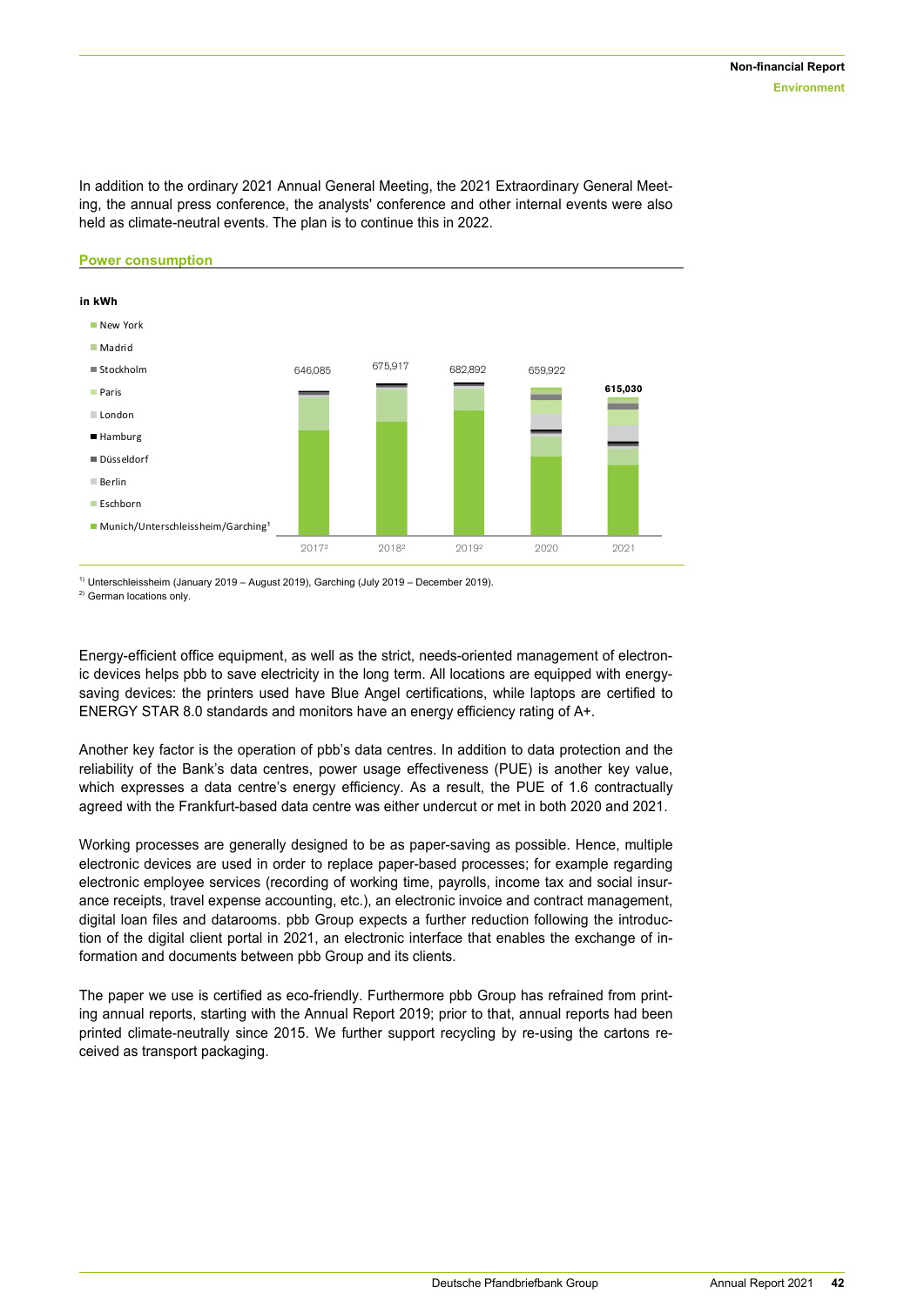#### **MOBILITY**

pbb Group's Travel Policy serves as a uniform Group-wide standard for all employees' business travel. It aims to simplify effective management and control of travel expenses within pbb Group, and provide an active contribution to environmental protection. Before commencing travel, employees are asked to consider whether the trip is generally necessary or can be replaced by video conferences.

The employees, as well as their direct superiors, are responsible for the fulfilment of this Travel Policy, which they will confirm through their electronic signature when recording and approving travel expense reports in an online tool. Deviations from the Travel Policy are generally to be avoided. Exemptions from this regulation can only be made with the explicit consent of the superior, for the sake of time and cost efficiency.

Due to the COVID-19 pandemic, flight and travel activity was once again down significantly in 2021, with greenhouse gas emissions resulting from flight and train travel, as well as from hotel stays, amounting to 63.3 tonnes of carbon dioxide within the entire Group (2020: 153 tonnes). By supporting a climate project, we achieved travel-related climate neutrality.

Company cars have to meet well-defined carbon emission standards in accordance with the Company Car Policy so as to limit their impact on the environment. pbb Group reviewed the existing malus system in 2021 and realigned the previous benchmarks to bring them into line with the WLTP (Worldwide Harmonised Light Vehicles Test Procedure). The New European Driving Cycle (NEDC) applies to vehicles leased before February 2020, the Worldwide Harmonised Light Vehicles Test Procedure (WLTP) to vehicles leased thereafter. Compared with the previous year, the number of company cars fell slightly, from 93 vehicles in 2020 to 92 in 2020. Based on the NEDC, the average carbon emission amounted to 122g/km (4 vehicles, 2020: 131g/km and 10 vehicles), whilst the WLTP average was 145.6g/km (88 vehicles; 2020: 148g/km and 83 vehicles). Thus, both figures were below the previous year's level. Overall, company cars incurred 383 tonnes of carbon dioxide (2020: 387 tonnes). However, the amount of emissions refers to contractually agreed upon mileage, not to the actual mileage. These emissions have also been made climate-neutral by purchasing an emission certificate.

pbb's headquarters – as well as the other locations – are well connected to the local public transportation network. A high-frequency and reliable metro connection makes the use of public transport attractive for our employees in Garching.

Individual charging options help promote the use of e-mobility. In addition, the new location provides car-sharing and carpooling offers.

In addition to a vehicle charging structure made available by the landlord, the site also features an e-bike charging station in our bike storage facility.

#### **ECOLOGICAL FOOTPRINT**

To reach the 2-degrees target determined in the Paris Agreement, pbb Group aims to consistently and permanently reduce its ecological footprint. As a result, it is working on expanding the collection of relevant emissions data on a step-by-step basis. As already reported in the section entitled "sustainable financing solutions", one of the primary goals is to make the sustainability of the real estate portfolio and the associated carbon emissions measurable. Although the main target is to avoid and reduce emissions, some divisions incur unavoidable emissions, which have been partially offset by purchasing emission certificates.